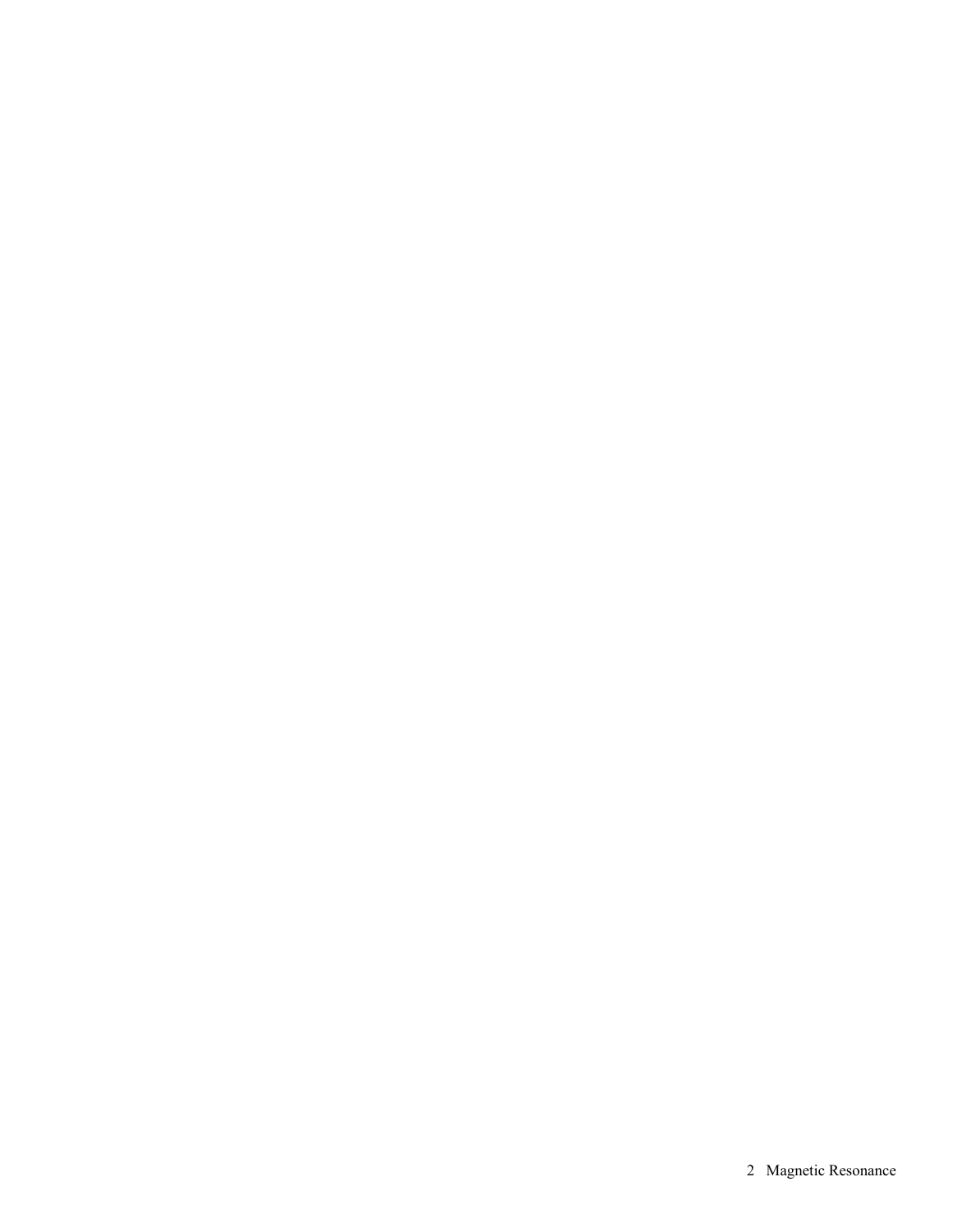#### **Introductory Statement**

The Joint Review Committee on Education in Radiologic Technology (JRCERT) **Standards for an Accredited Educational Program in Magnetic Resonance** are designed to promote academic excellence, patient safety, and quality healthcare. The **STANDARDS** require a program to articulate its purposes; to demonstrate that it has adequate human, physical, and financial resources effectively organized for the accomplishment of its purposes; to document its effectiveness in accomplishing these purposes; and to provide assurance that it can continue to meet accreditation standards.

The JRCERT accreditation process offers a means of providing assurance to the public that a program meets specific quality standards. The process helps to maintain program quality and stimulates program improvement through program assessment.

There are six (6) standards. Each standard is titled and includes a narrative statement supported by specific objectives. Each objective, in turn, includes the following clarifying elements:

- **Explanation** provides clarification on the intent and key details of the objective.
- **Required Program Response** requires the program to provide a brief narrative and/or documentation that demonstrates compliance with the objective.
- **Possible Site Visitor Evaluation Methods** identifies additional materials that may be examined and personnel who may be interviewed by the site visitors at the time of the on-site evaluation to help determine if the program has met the particular objective. Review of additional materials and/or interviews with listed personnel is at the discretion of the site visit team.

Following each standard, the program must provide a **Summary** that includes the following:

- Major strengths related to the standard
- Major concerns related to the standard
- The program's plan for addressing each concern identified
- Describe any progress already achieved in addressing each concern
- Describe any constraints in implementing improvements

**The submitted narrative response and/or documentation, together with the results of the on-site evaluation** conducted by the site visit team, will be used by the JRCERT Board of Directors in determining the program's **compliance with the STANDARDS.**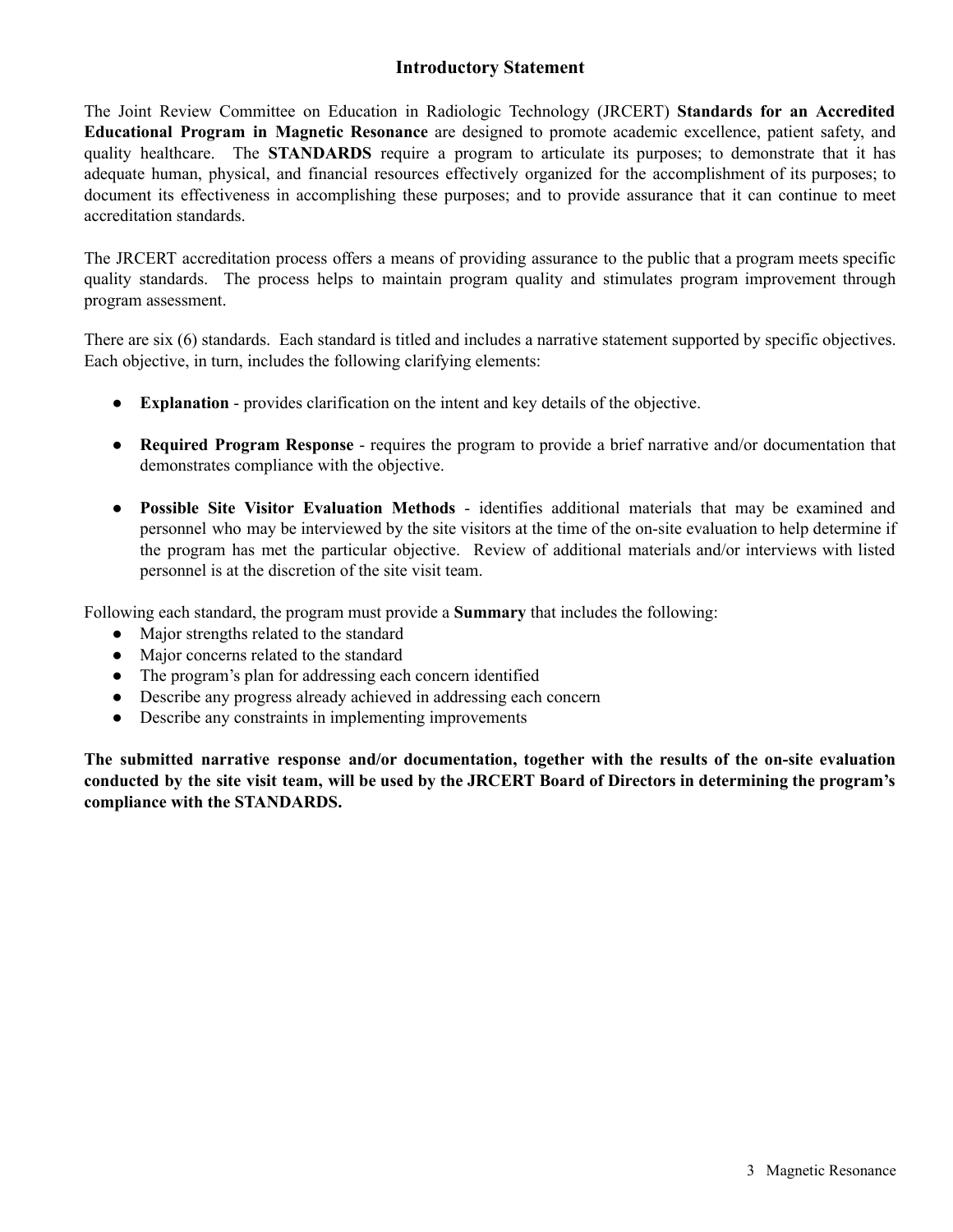#### **Table of Contents**

| <b>Standard One: Integrity</b><br>The program demonstrates integrity in the following: representations to communities of<br>interest and the public, pursuit of fair and equitable academic practices, and<br>treatment of, and respect for, students, faculty, and staff. | $\overline{\mathbf{4}}$ |
|----------------------------------------------------------------------------------------------------------------------------------------------------------------------------------------------------------------------------------------------------------------------------|-------------------------|
| <b>Standard Two: Resources</b><br>The program has sufficient resources to support the quality and effectiveness of the<br>educational process.                                                                                                                             | 22                      |
| <b>Standard Three: Curriculum and Academic Practices</b><br>The program's curriculum and academic practices prepare students for professional<br>practice.                                                                                                                 | 34                      |
| <b>Standard Four: Health and Safety</b><br>The program's policies and procedures promote the health and safety for students, patients,<br>and the general public.                                                                                                          | 47                      |
| <b>Standard Five: Assessment</b><br>The program develops and implements a system of planning and evaluation of student<br>learning and program effectiveness outcomes in support of its mission.                                                                           | 56                      |
| <b>Standard Six: Institutional/Programmatic Data</b><br>The program complies with JRCERT policies, procedures, and STANDARDS to achieve and<br>maintain specialized accreditation.                                                                                         | 63                      |
| <b>Awarding, Maintaining, and Administering Accreditation</b>                                                                                                                                                                                                              | 71                      |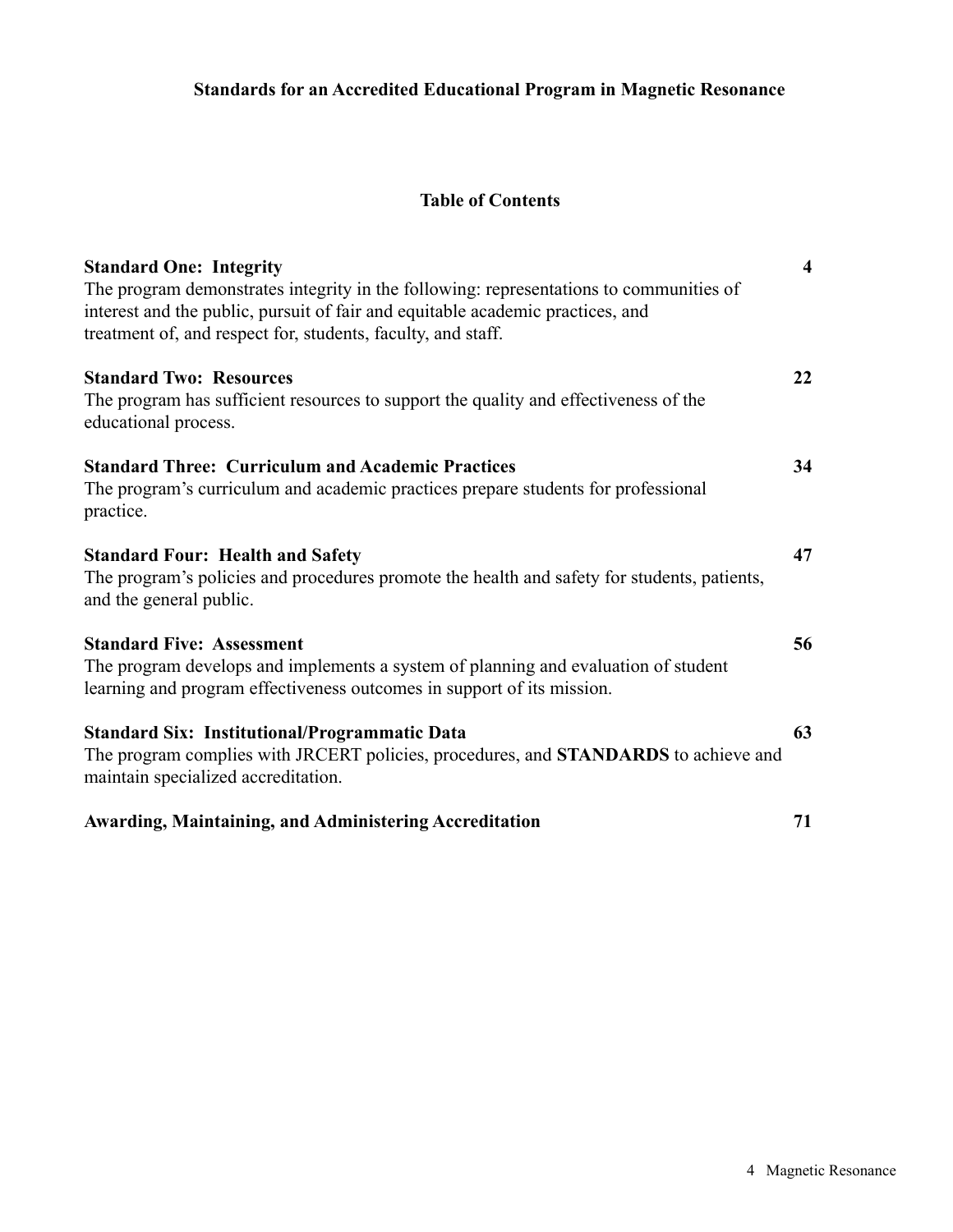#### **Standard One** *Integrity*

**Standard One: The program demonstrates integrity in the following:**

- **Representations to communities of interest and the public,**
- **Pursuit of fair and equitable academic practices, and**
- **Treatment of, and respect for, students, faculty, and staff**.

#### **Objectives:**

In support of **Standard One**, the program:

- 1.1 Adheres to high ethical standards in relation to students, faculty, and staff.
- 1.2 Provides equitable learning opportunities for all students.
- 1.3 Provides timely, appropriate, and educationally valid clinical experiences for each admitted student.
- 1.4 Limits required clinical assignments for students to not more than 10 hours per day and the total didactic and clinical involvement to not more than 40 hours per week.
- 1.5 Assures the security and confidentiality of student records, instructional materials, and other appropriate program materials.
- 1.6 Has a grievance procedure that is readily accessible, fair, and equitably applied.
- 1.7 Assures that students are made aware of the JRCERT **Standards for an Accredited Educational Program in Magnetic Resonance** and the avenue to pursue allegations of non-compliance with the **STANDARDS**.
- 1.8 Has publications that accurately reflect the program's policies, procedures, and offerings.
- 1.9 Makes available to students, faculty, and the general public accurate information about admission policies, tuition and fees, refund policies, academic calendars, clinical obligations, grading system, graduation requirements, and the criteria for transfer credit.
- 1.10 Makes the program's mission statement, goals, and student learning outcomes readily available to students, faculty, administrators, and the general public.
- 1.11 Documents that the program engages the communities of interest for the purpose of continuous program improvement.
- 1.12 Has student recruitment and admission practices that are non-discriminatory with respect to any legally protected status such as race, color, religion, gender, age, disability, national origin, and any other protected class.
- 1.13 Has student recruitment and admission practices that are consistent with published policies of the sponsoring institution and the program.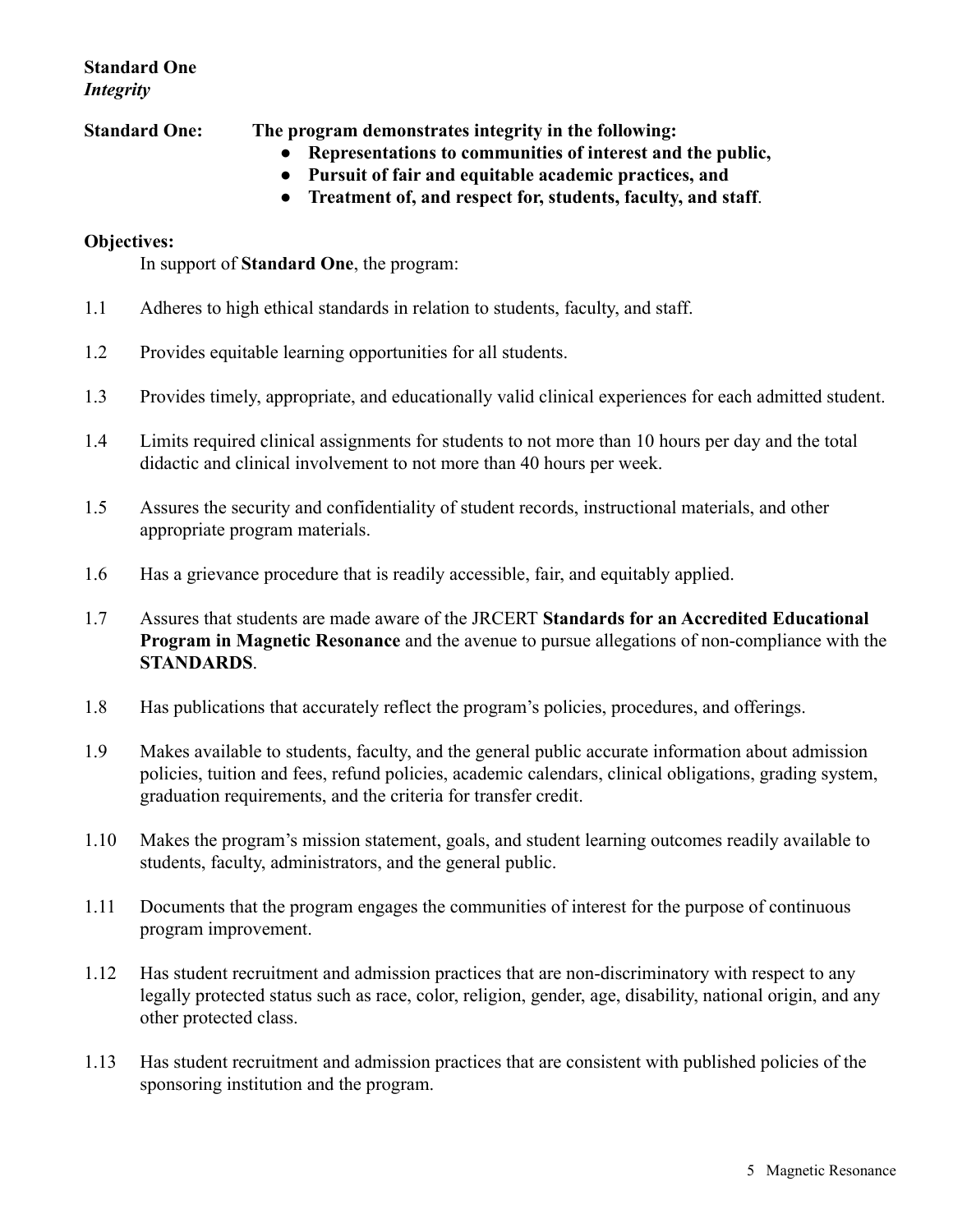- 1.14 Has program faculty recruitment and employment practices that are non-discriminatory with respect to any legally protected status such as race, color, religion, gender, age, disability, national origin, and any other protected class.
- 1.15 Has procedures for maintaining the integrity of distance education courses.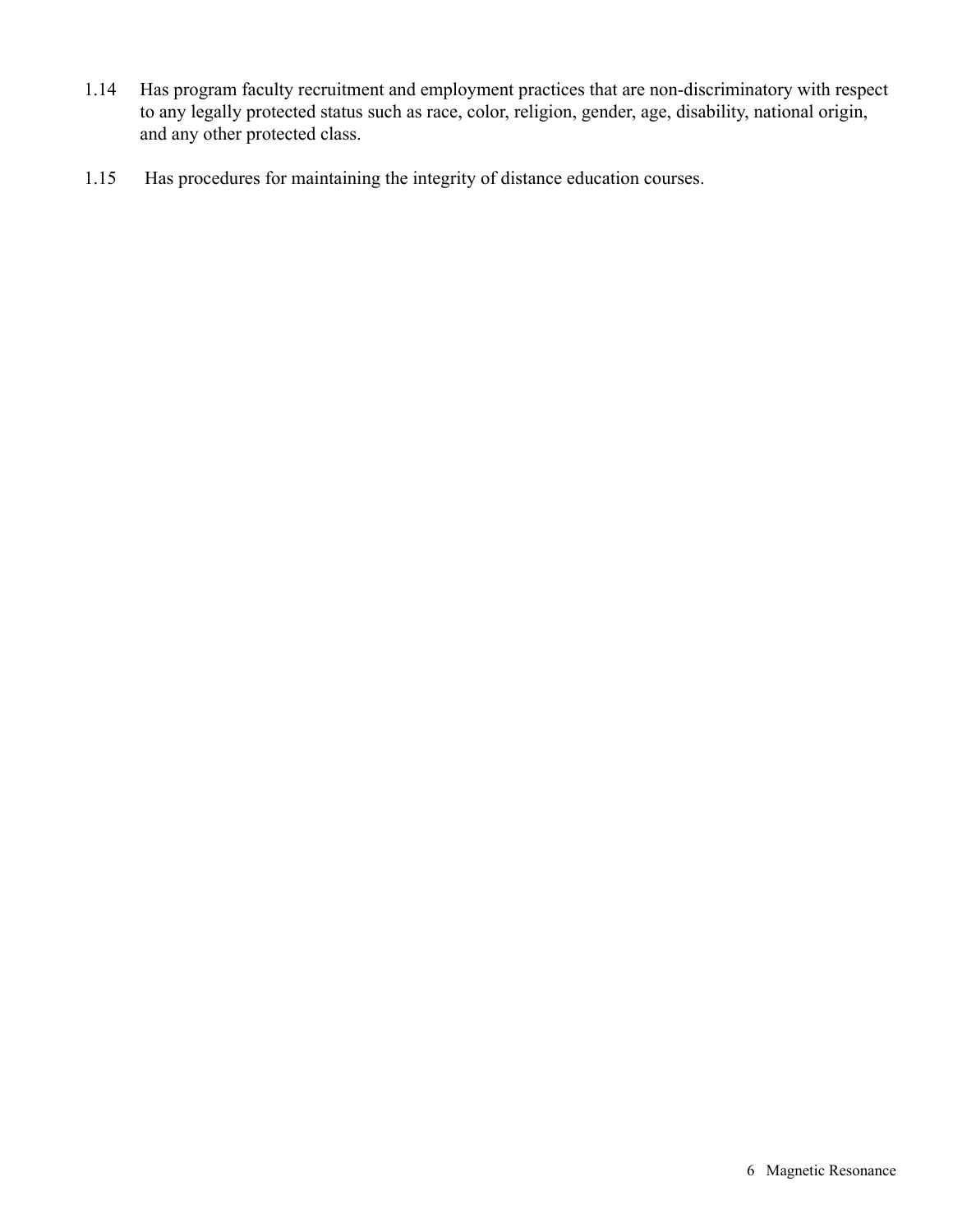#### **1.1 Adheres to high ethical standards in relation to students, faculty, and staff.**

#### *Explanation:*

High ethical standards help assure that the rights of students, faculty, and staff are protected. Policies and procedures must be fair, equitably applied, and promote professionalism.

#### *Required Program Response:*

- Describe the procedure for making related policies and procedures known.
- Provide copies of policies and procedures that assure equitable treatment of students, faculty, and staff.

- Review of student handbook
- Review of employee/faculty handbook
- Review of course catalog
- Review of student records
- Interviews with faculty
- Interviews with students
- Interviews with staff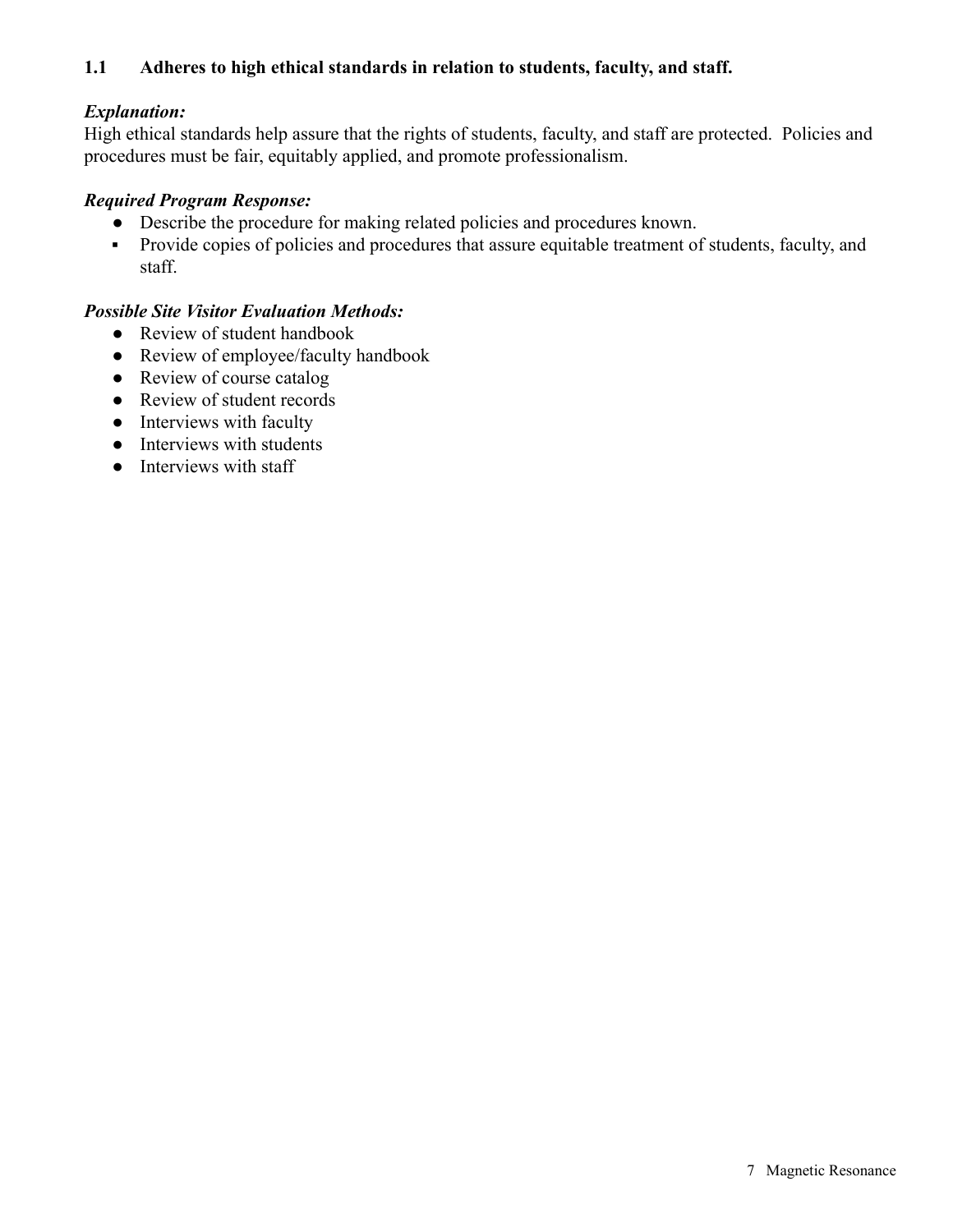#### **1.2 Provides equitable learning opportunities for all students.**

#### *Explanation:*

The provision of equitable learning activities promotes a fair and impartial education and reduces institutional and/or program liability. The program must provide equitable learning opportunities for all students regarding learning activities and clinical assignments. For example, if an opportunity exists for students to observe or perform breast imaging, then all students must be provided the same opportunity. If evening and/or weekend rotations are utilized, this opportunity must be equitably provided for all students.

#### *Required Program Response:*

Describe how the program assures equitable learning opportunities for all students.

- Review of published program materials
- Review of master plan of education
- Review of course objectives
- Review of student clinical assignment schedules
- Interviews with faculty
- Interviews with clinical preceptors
- Interviews with clinical staff
- **•** Interviews with students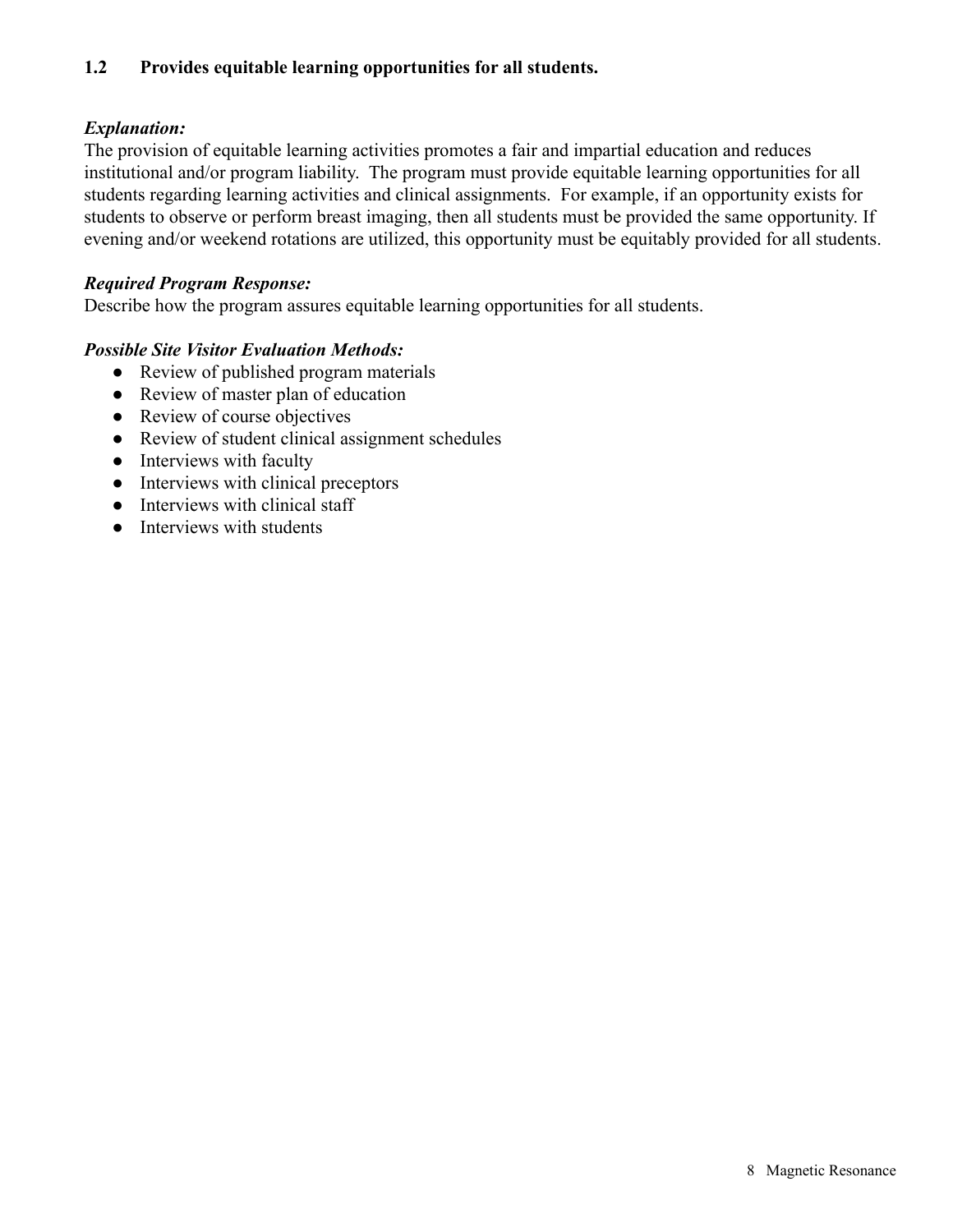#### **1.3 Provides timely, appropriate, and educationally valid clinical experiences for each admitted student.**

#### *Explanation:*

Programs must have a process in place to provide timely, appropriate, and educationally valid clinical experiences to all students admitted to the program. Students must have sufficient access to clinical settings that provide a wide range of procedures for competency achievement. Clinical settings may include hospitals, clinics, specialty/imaging centers, orthopedic centers, and other facilities. With the exception of observation site assignments, students must be provided the opportunity to complete required program competencies during clinical assignments. Clinical placement must be non-discriminatory in nature and solely determined by the program.

A meaningful clinical education plan assures that activities are educationally valid and prevents the use of students as replacements for employees. The maximum number of students assigned to a clinical setting must be supported by sufficient human and physical resources. The student to magnet ratio must be 1:1. However, it is acceptable that more than one student may be temporarily assigned to one magnet during uncommonly performed procedures.

The utilization of clinical assignments such as file room, reception area, patient transportation, and other imaging modalities should be limited.

Additionally, traditional programs that require students to participate in clinical during evenings and/or weekends must assure that:

- students' clinical clock hours spent in evening and/or weekend assignments must not exceed 25% of the total clinical clock hours.
- program total capacity is not increased through the use of evening and/or weekend assignments.

The JRCERT defines the operational hours of traditional programs as Monday - Friday, 5:00 a.m. - 7:00 p.m.

Programs may permit students to make up clinical time during term or scheduled breaks; however, they may not be assigned to clinical settings on holidays that are observed by the sponsoring institution. Program faculty need not be physically present; however, students must be able to contact program faculty during makeup assignments. Also, the program must assure that its liability insurance covers students during these makeup assignments.

#### *Required Program Response:*

- Describe the process for student clinical placement.
- Provide current student assignment schedules in relation to student enrollment.
- Describe how the program assures a 1:1 student to magnet ratio at all clinical settings.
- Describe how the program assures that all students have access to a sufficient variety and volume of procedures to achieve program competencies.
- Submit evening and/or weekend rotation(s) calculations, if applicable.

- Review of published program materials
- Review of listing of enrolled students in relation to clinical assignments, including evening and/or weekend, if applicable
- Review process of clinical placement
- Review of student clinical records
- Interviews with faculty
- Interviews with clinical preceptors
- Interviews with students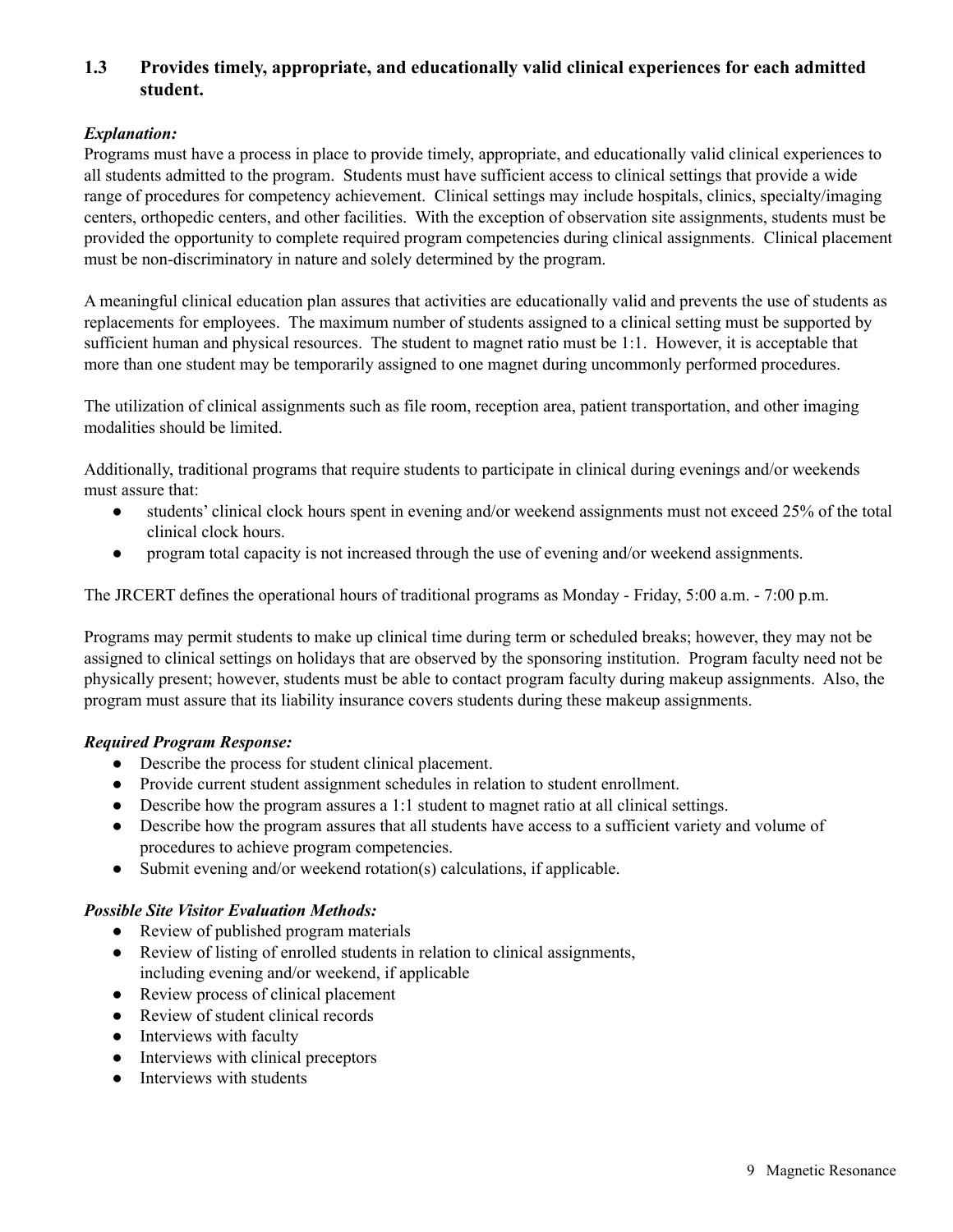### **1.4 Limits required clinical assignments for students to not more than 10 hours per day and the total didactic and clinical involvement to not more than 40 hours per week.**

#### *Explanation:*

This limitation helps assure that students are treated ethically. For the safety of students and patients, not more than ten (10) clinical hours shall be scheduled in any one day. Scheduled didactic and clinical hours combined cannot exceed forty (40) hours per week. Hours exceeding these limitations must be voluntary on the student's part.

#### *Required Program Response:*

- Describe the process for assuring that time limitations are not exceeded.
- Provide documentation that required student clinical assignments do not exceed ten (10) hours in any one day and the total didactic and clinical involvement does not exceed forty (40) hours per week.

- Review of master plan of education
- Review of published program materials
- Review of student schedules
- Interviews with faculty
- $\bullet$  Interviews with clinical preceptor(s)
- Interviews with clinical staff
- Interviews with students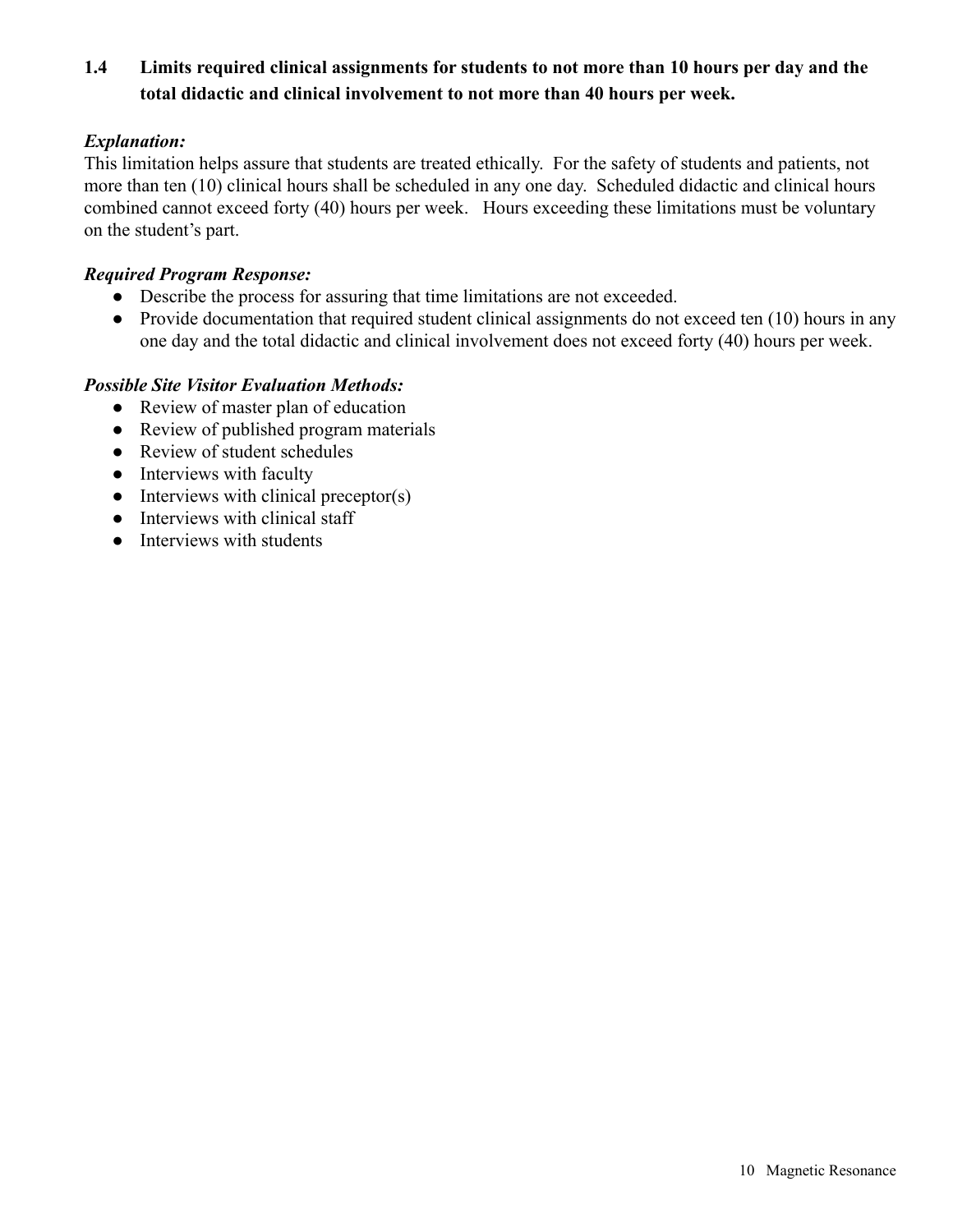#### **1.5 Assures the security and confidentiality of student records, instructional materials, and other appropriate program materials.**

#### *Explanation:*

Appropriately maintaining the security and confidentiality of student records and other program materials protects the student's right to privacy. Student records must be maintained in accordance with the Family Education Rights and Privacy Act (Buckley Amendment).

#### *Required Program Response:*

Describe how the program maintains the security and confidentiality of student records and other program materials.

- Review of institution's/program's published policies/procedures
- Review of student academic and clinical records
- Tour of program offices
- $\bullet$  Tour of clinical setting(s)
- Interviews with administrative personnel
- Interviews with faculty
- $\bullet$  Interviews with clinical preceptor(s)
- Interviews with clinical staff
- **•** Interviews with students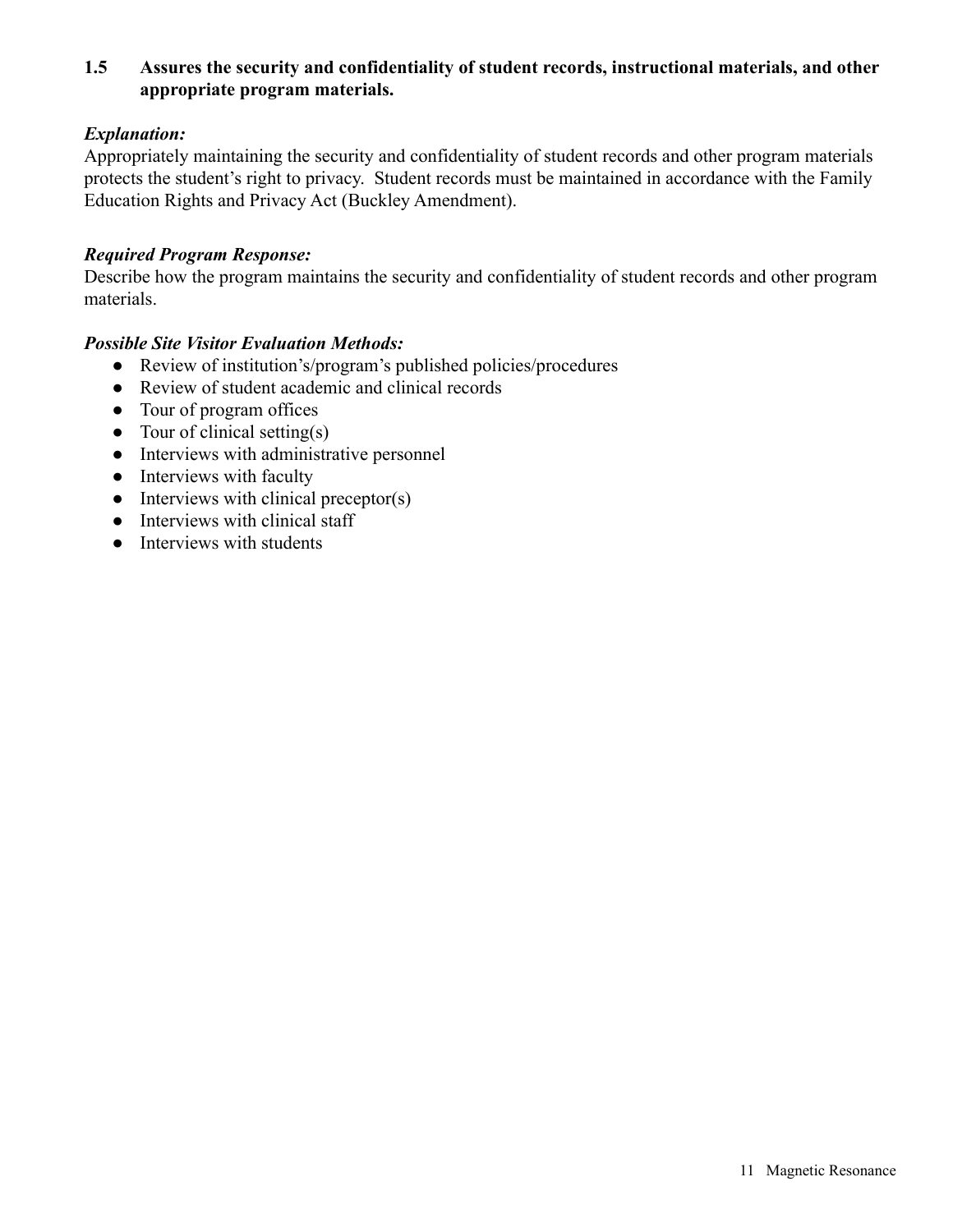#### **1.6 Has a grievance procedure that is readily accessible, fair, and equitably applied.**

#### *Explanation:*

A grievance is defined as a claim by a student that there has been a violation, misinterpretation, or inequitable application of any existing policy, procedure, or regulation. The program must have procedures to provide students an avenue to pursue grievances. The procedure must outline the steps for formal resolution of any grievance. The final step in the process must not include any individual(s) directly associated with the program (e.g., program director, clinical coordinator, clinical preceptors, diagnostic imaging department director). The procedure must assure timely resolution. The program must maintain a record of all formal grievances and their resolution. Records must be retained in accordance with the institution's/program's retention policies/procedures. The records must include information on how the grievance was resolved and assurance that there are no trends that could negatively affect the quality of the educational program.

Additionally, the program must have a procedure to address any complaints apart from those that require invoking the grievance procedure. The program must determine if a pattern of complaint exists that could negatively affect the quality of the educational program (e.g., cleanliness of the classroom).

#### *Required Program Response:*

Describe the nature of any formal grievance(s) that would jeopardize the program's ability to meet its mission. Describe the nature of any complaint(s) that would jeopardize the program's ability to meet its mission. Provide a copy of the grievance procedure.

Provide a copy of any formal grievance(s) resolution.

- Review of institutional catalog
- Review of student handbook
- Review of formal grievance(s) record(s), if applicable
- Review of complaint(s) record(s), if applicable
- Interviews with faculty
- Interviews with students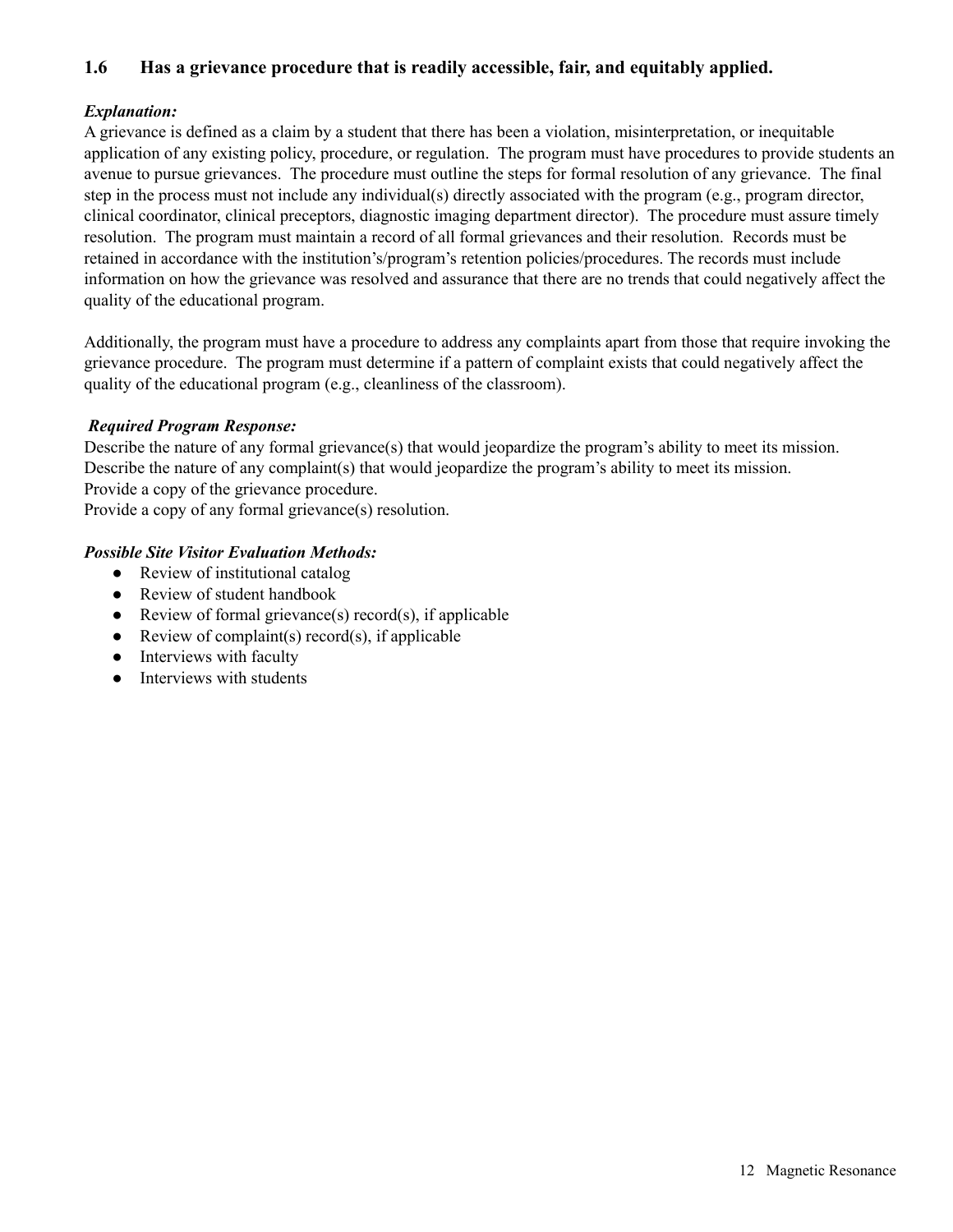#### **1.7 Assures that students are made aware of the JRCERT Standards for an Accredited Educational Program in Magnetic Resonance and the avenue to pursue allegations of noncompliance with the STANDARDS.**

#### *Explanation:*

The program must assure students are cognizant of the **STANDARDS** and must provide contact information for the JRCERT.

Students have the right to submit allegations against a JRCERT-accredited program if there is reason to believe that the program has acted contrary to JRCERT accreditation standards or that conditions at the program appear to jeopardize the quality of instruction or the general welfare of its students.

Contact of the JRCERT should not be a step in the formal institutional/program grievance procedure. The individual must first attempt to resolve the complaint directly with institution/program officials by following the grievance procedures provided by the institution/program. If the individual is unable to resolve the complaint with institution/program officials or believes that the concerns have not been properly addressed, he or she may submit allegations of non-compliance directly to the JRCERT.

#### *Required Program Response:*

- Describe the procedure for making students aware of the **STANDARDS**.
- Describe how students are provided contact information for the JRCERT.

- Review of program publications
- Interviews with faculty
- Interviews with students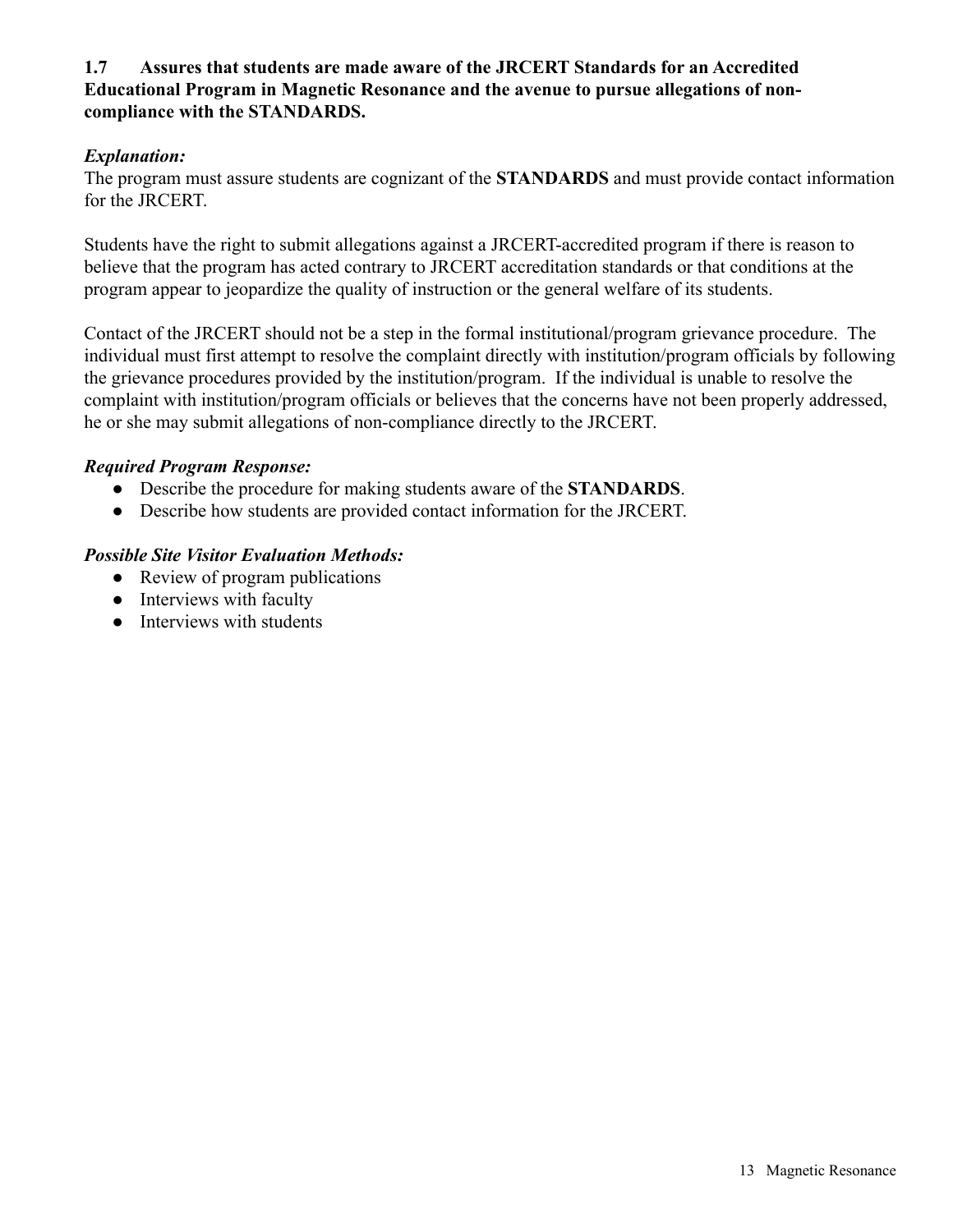#### **1.8 Has publications that accurately reflect the program's policies, procedures, and offerings.**

#### *Explanation:*

Maintaining published information regarding the program's current policies, procedures, and offerings provides interested parties with an accurate overview of program requirements and expectations.

#### *Required Program Response:*

Provide program publications that reflect program policies, procedures and offerings.

- Review of published program materials
- Review of student handbook
- Interviews with faculty
- Interviews with students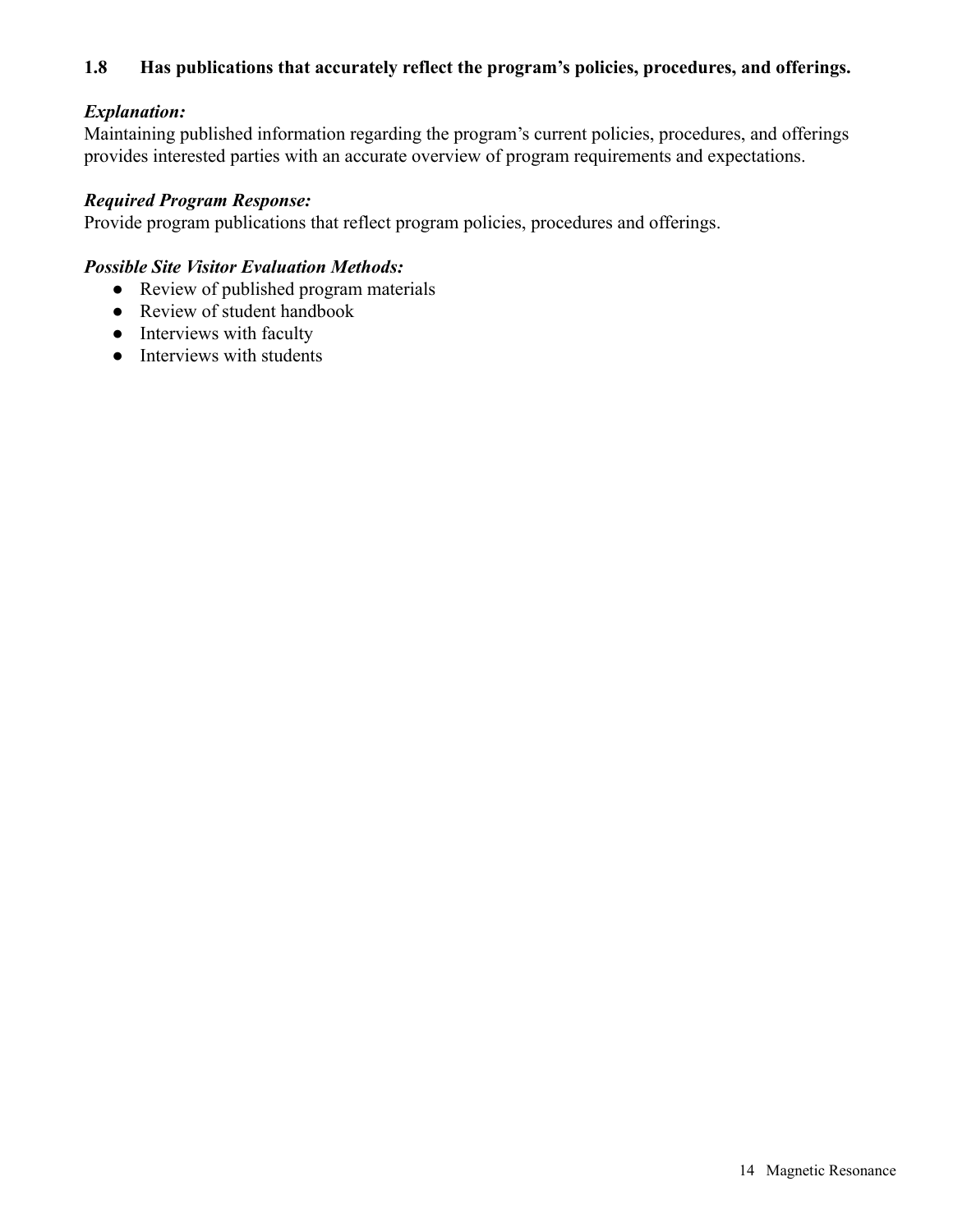#### **1.9 Makes available to students, faculty, and the general public accurate information about admission policies, tuition and fees, refund policies, academic calendars, clinical obligations, grading system, graduation requirements, and the criteria for transfer credit.**

#### *Explanation:*

The institutional and/or program policies must be published and made readily available to students, faculty, and the general public on the institution's/program's Web site to assure transparency and accountability of the educational program. For example, requiring the general public to contact the institution/program to request program information is not adequate. Policy changes must be made known to students, faculty, and the general public in timely fashion. It is recommended that revision dates be identified on program publications.

The institution and/or program must establish and publicly disclose the criteria used when determining the transfer of credit earned from other institutions and/or programs. Also, programs must publicly disclose a list of institutions with which the program has established an articulation agreement.

The program's academic calendar must be published and, at a minimum, identify specific start and end dates for each term, holidays recognized by the sponsoring institution, and breaks.

Student clinical obligations (e.g., drug screening, background checks, and associated fees) must be clearly identified in appropriate program publications. Additionally, if evening and/or weekend clinical assignments are required or if students must travel to geographically-dispersed clinical settings, this information must also be included.

#### *Required Program Response:*

- Describe how institutional and/or program policies are made known to students, faculty, and the general public.
- Provide publications that include these policies.

- Review of institutional materials
- Review of published program materials
- Review of institutional and/or program Web site
- Interviews with faculty
- Interviews with Admissions personnel
- Interviews with Registrar
- Interviews with students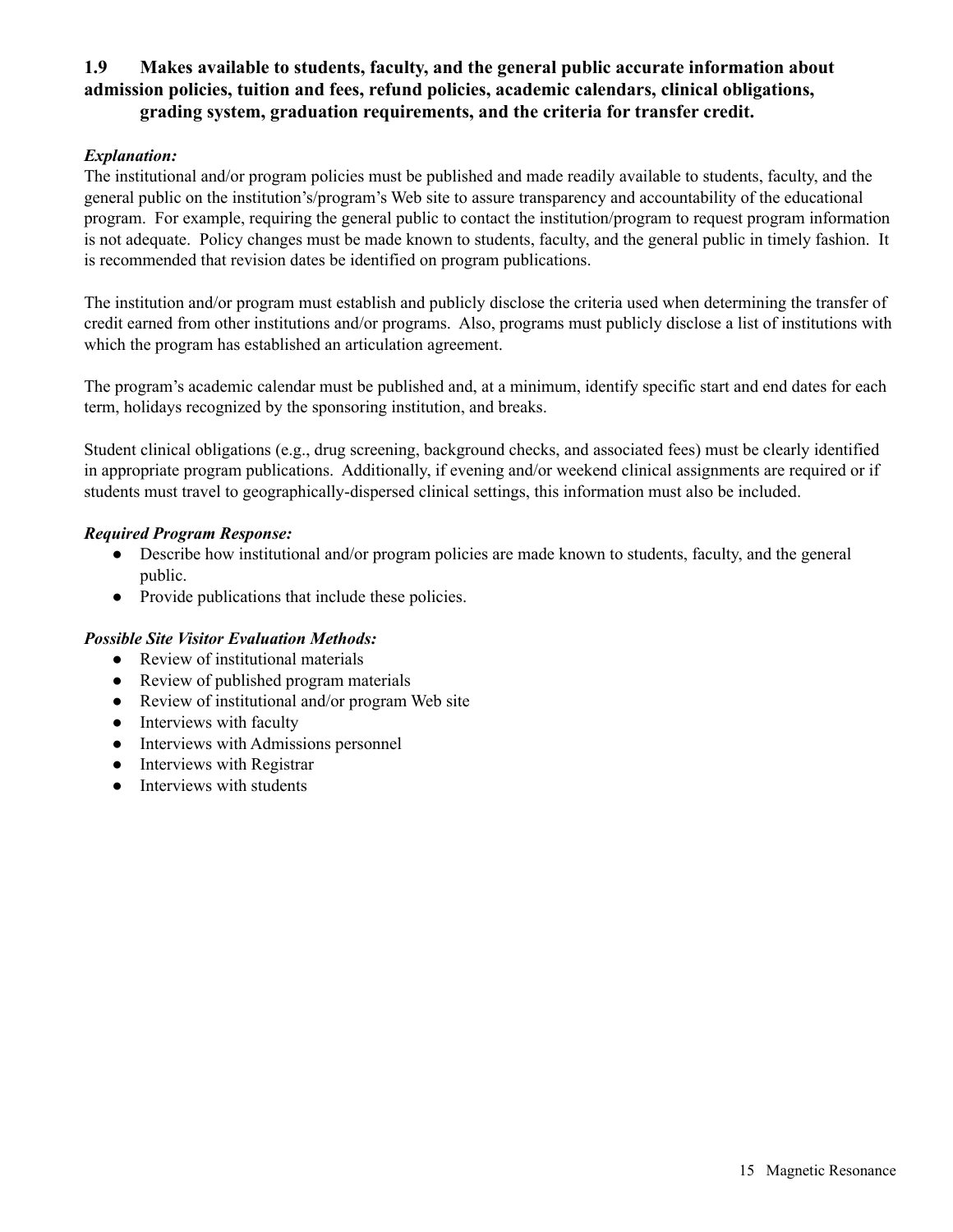#### **1.10 Makes the program's mission statement, goals, and student learning outcomes readily available to students, faculty, administrators, and the general public.**

#### *Explanation:*

Program accountability is enhanced by making its mission statement, goals, and student learning outcomes available to the program's communities of interest on the institution's/program's Web site to assure transparency and of the educational program. Requiring the general public to contact the institution/program to request program information is not adequate.

#### **Example:**

#### **Mission:**

The mission of the magnetic resonance program is to prepare competent, entry-level magnetic resonance technologists able to function within the healthcare community.

#### **Goal: Students will be clinically competent.**

Student Learning Outcomes: Students will apply positioning skills. Students will select image parameters. Students will utilize magnetic field safety measures.

#### **Goal: Students will demonstrate communication skills.**

Student Learning Outcomes: Students will demonstrate written communication skills. Students will demonstrate oral communication skills.

#### **Goal: Students will develop critical thinking skills.**

Student Learning Outcomes: Students will adapt imaging parameters for non-routine patients. Students will critique images for diagnostic quality.

#### **Goal: Students will model professionalism.**

Student Learning Outcomes: Students will demonstrate work ethics. Students will summarize the value of life-long learning.

#### *Required Program Response:*

- Describe how the program makes its mission statement, goals, and student learning outcomes available to students, faculty, administrators and the general public.
- Provide copies of publications that contain the program's mission statement, goals, and student learning outcomes.

- Review of published program materials
- Review of institutional and/or program Web site
- Interviews with administrative personnel
- Interviews with faculty
- Interviews with students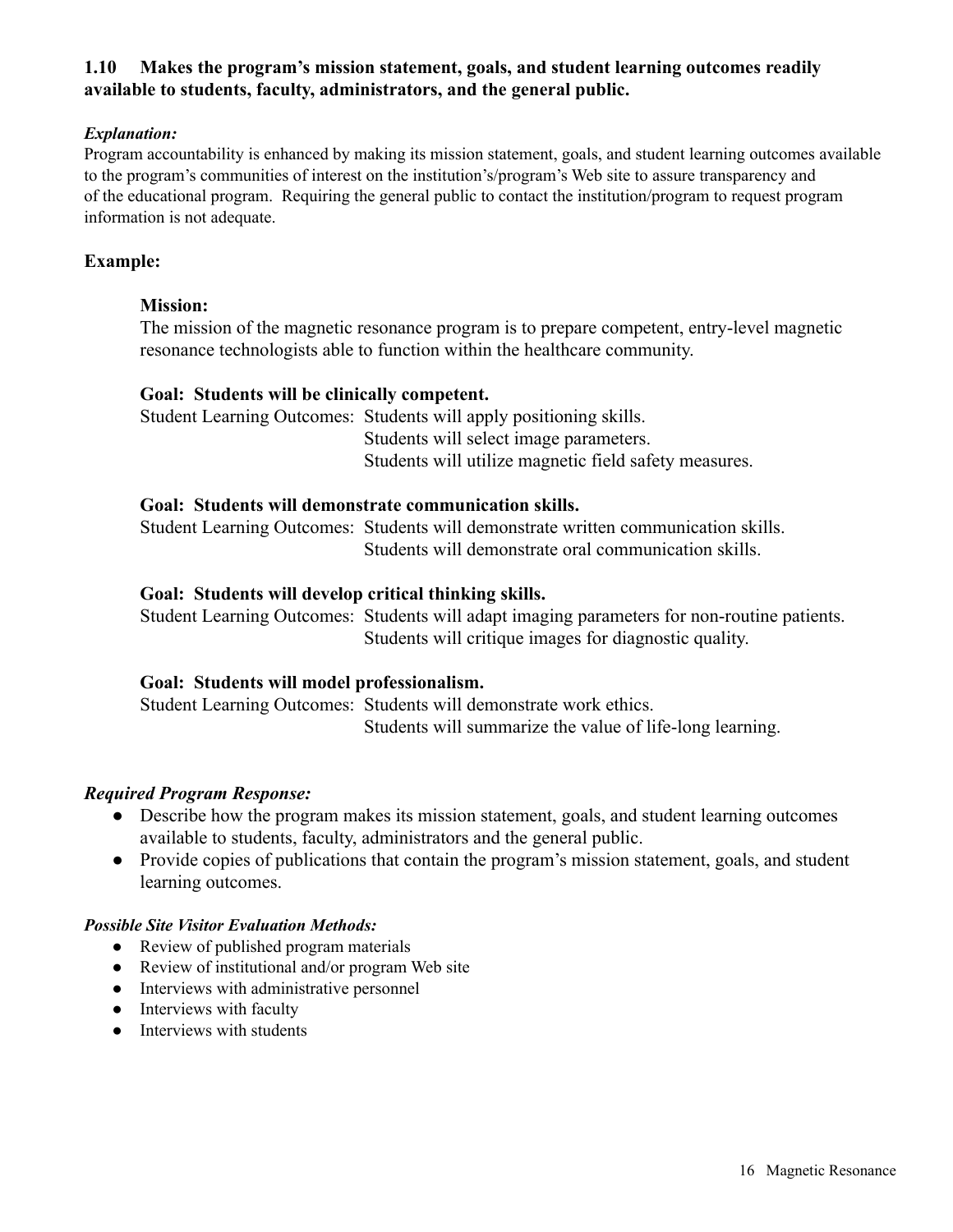### **1.11 Documents that the program engages the communities of interest for the purpose of continuous program improvement.**

#### *Explanation:*

Communities of interest are defined as institutions, organizations, groups, and/or individuals interested in educational activities in magnetic resonance. Obtaining formal feedback on program operations, student progress, employer needs, etc. from communities of interest allows the program to determine if it is meeting expectations and assures continuous program improvement. The program can use a variety of tools to obtain this feedback.

#### *Required Program Response:*

- Describe the process of obtaining feedback.
- Provide representative samples of appropriate meeting minutes, evaluations (e.g., course and faculty), and surveys (e.g., graduate and employer).

- Review of meeting minutes
- Review of evaluations
- Review of surveys
- Interviews with members of various communities of interest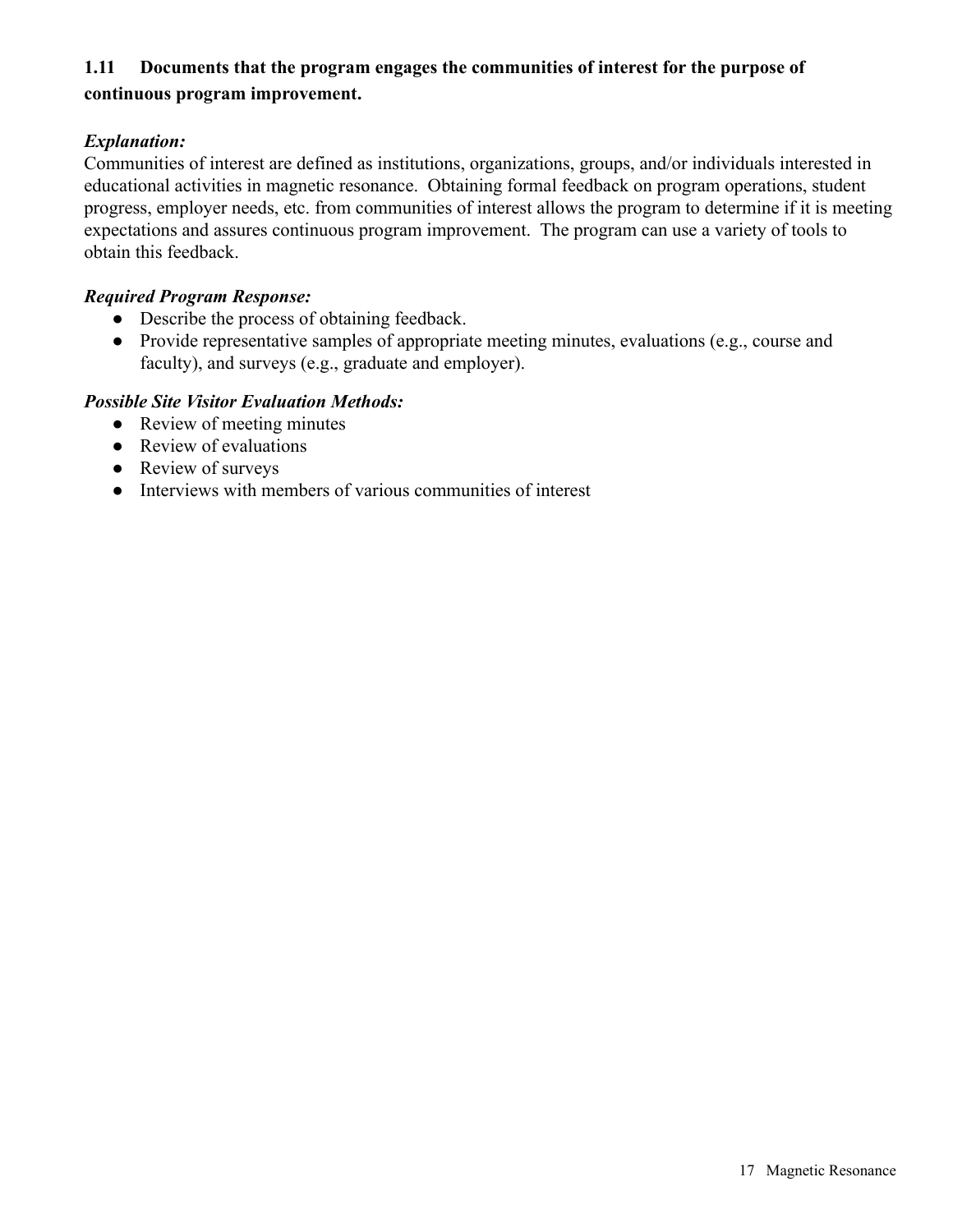**1.12 Has student recruitment and admission practices that are non-discriminatory with respect to any legally protected status such as race, color, religion, gender, age, disability, national origin, and any other protected class.**

#### *Explanation:*

Non-discriminatory practices assure applicants have equal opportunity for admission. Statistical information such as race, color, religion, gender, age, disability, national origin, and any other protected class may be collected; however, this information must be voluntarily provided by the student. Use of this information in the student selection process is discriminatory.

#### *Required Program Response:*

- Describe how admission practices are non-discriminatory.
- Provide institutional and/or program admission policies.

- Review of published program materials
- Review of student records
- Interviews with faculty
- Interviews with Admissions personnel
- Interviews with students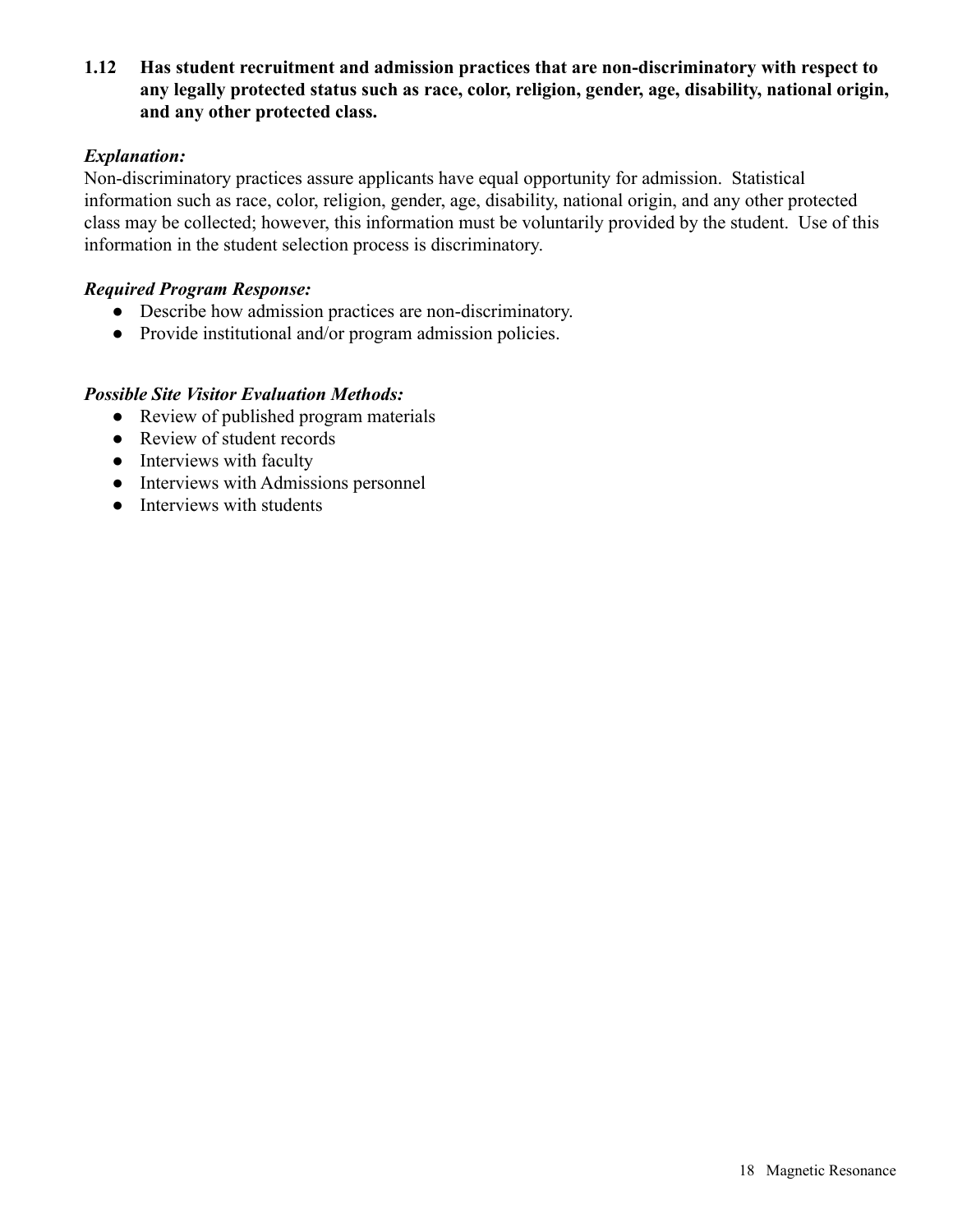#### **1.13 Has student recruitment and admission practices that are consistent with published policies of the sponsoring institution and the program.**

#### *Explanation:*

Defined admission practices facilitate objective student selection. In considering applicants for admission, the program must follow published policies and procedures.

#### *Required Program Response:*

- Describe the implementation of institutional and program admission policies.
- Provide institutional and program admission policies.

- Review of published program materials
- Interviews with faculty
- Interviews with Admissions personnel
- Interviews with students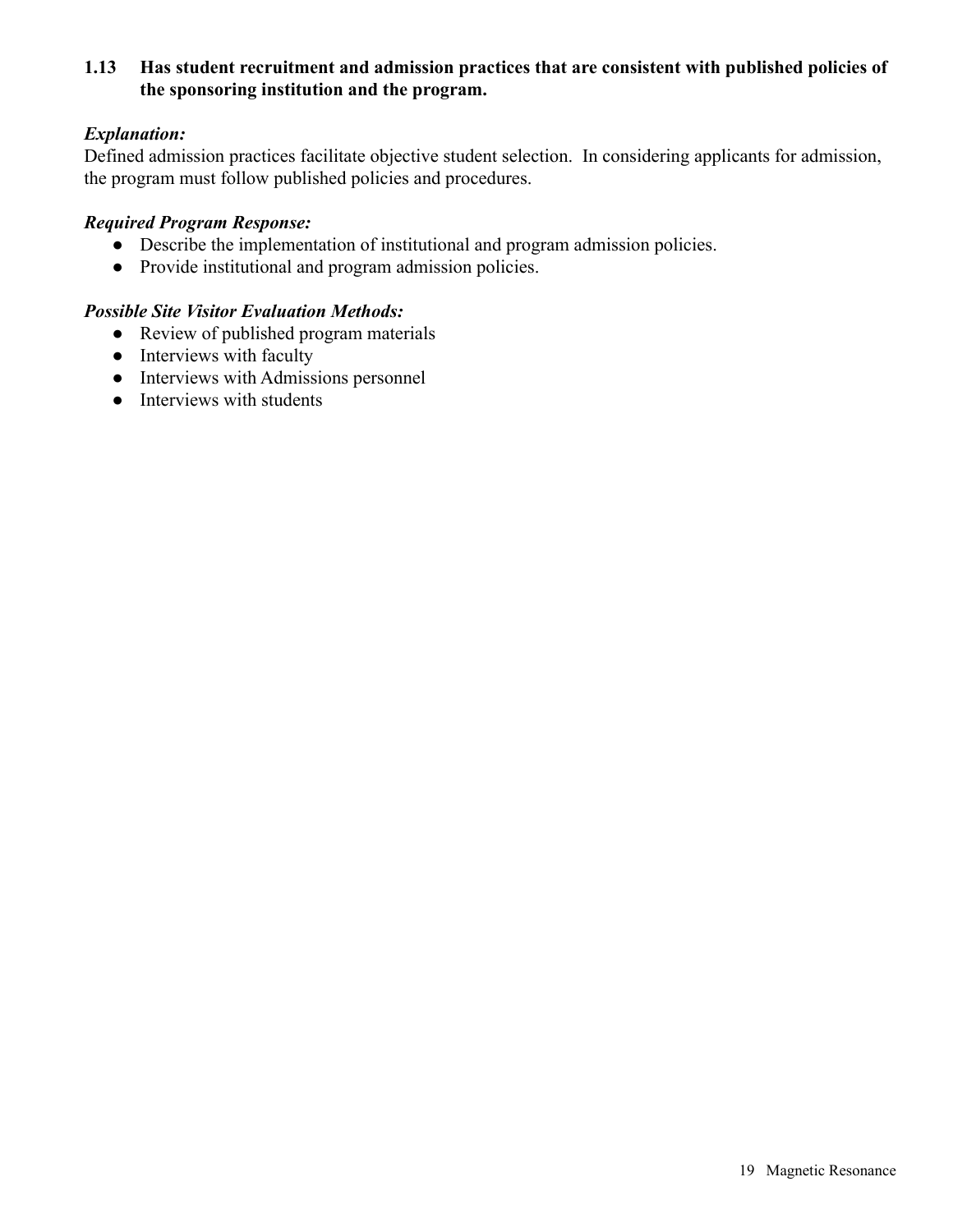#### **1.14 Has program faculty recruitment and employment practices that are non-discriminatory with respect to any legally protected status such as race, color, religion, gender, age, disability, national origin, and any other protected class.**

#### *Explanation:*

Recruitment and employment practices that are non-discriminatory assure fairness and integrity. Equal opportunity for employment must be offered to each applicant. Employment practices must be applied equitably to all faculty.

#### *Required Program Response:*

- Describe how non-discriminatory employment practices are assured.
- Provide copies of employment policies and procedures that assure non-discriminatory practices.

- **•** Review of employee/faculty handbook
- Review of employee/faculty application form
- Review of institutional catalog
- **•** Interviews with faculty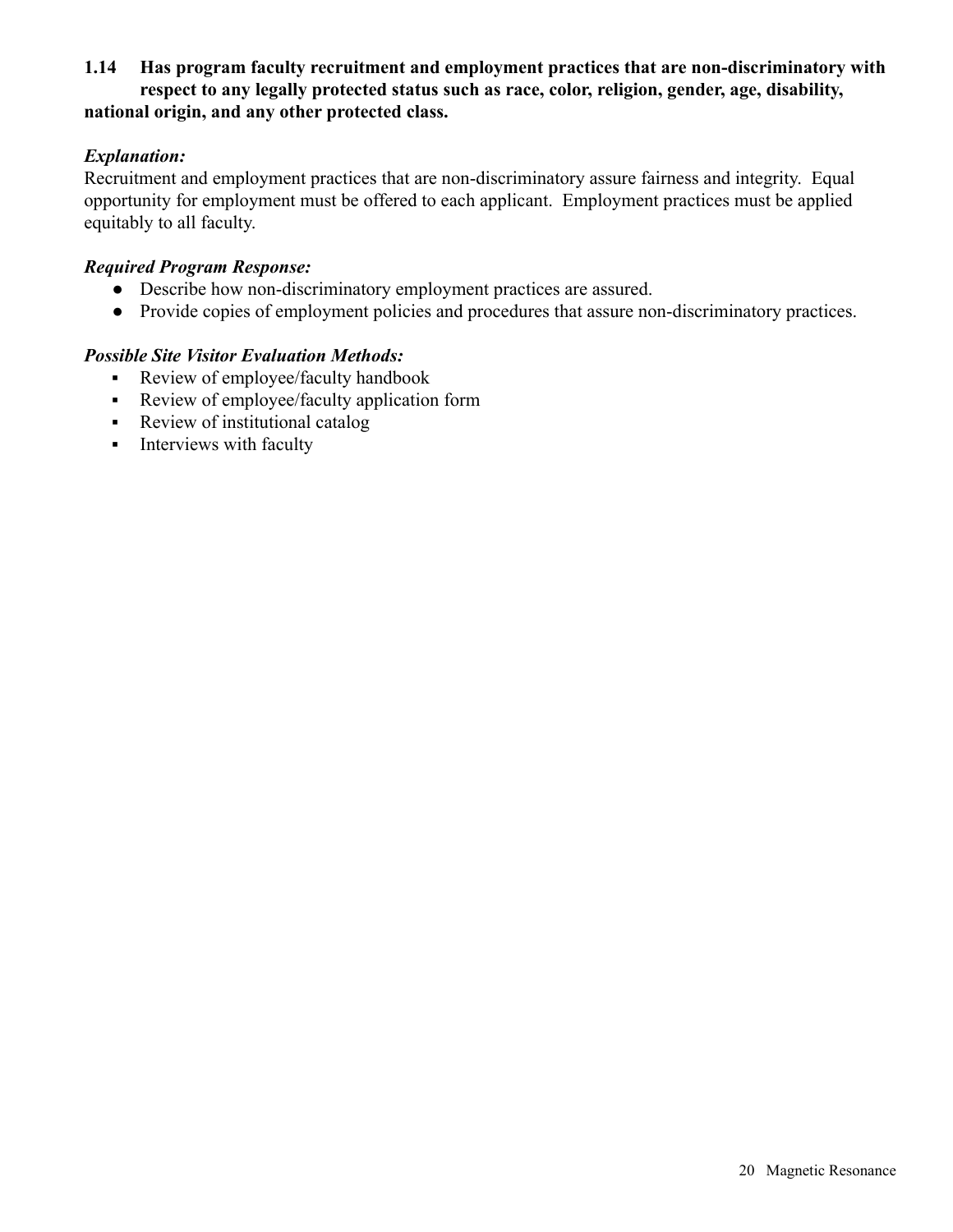#### **1.15 Has procedures for maintaining the integrity of distance education courses.**

#### *Explanation:*

Programs that offer distance education must have processes in place that assure that the students who register in the distance education courses are the same students that participate in, complete, and receive the credit. Programs must verify the identity of students by using methods such as, but not limited to: secure log-ins, pass codes, and/or proctored exams. These processes must protect the student's privacy. Student costs associated with distance education must be disclosed.

#### *Required Program Response:*

- Describe the process for assuring the integrity of distance education courses.
- Provide published program materials that outline procedures for maintaining integrity of distance education courses.
- Provide published program materials that identify associated fees for students enrolled in distance education courses.

- Review of published program materials
- Review the process of student identification
- Review of student records
- Interviews with faculty
- Interviews with students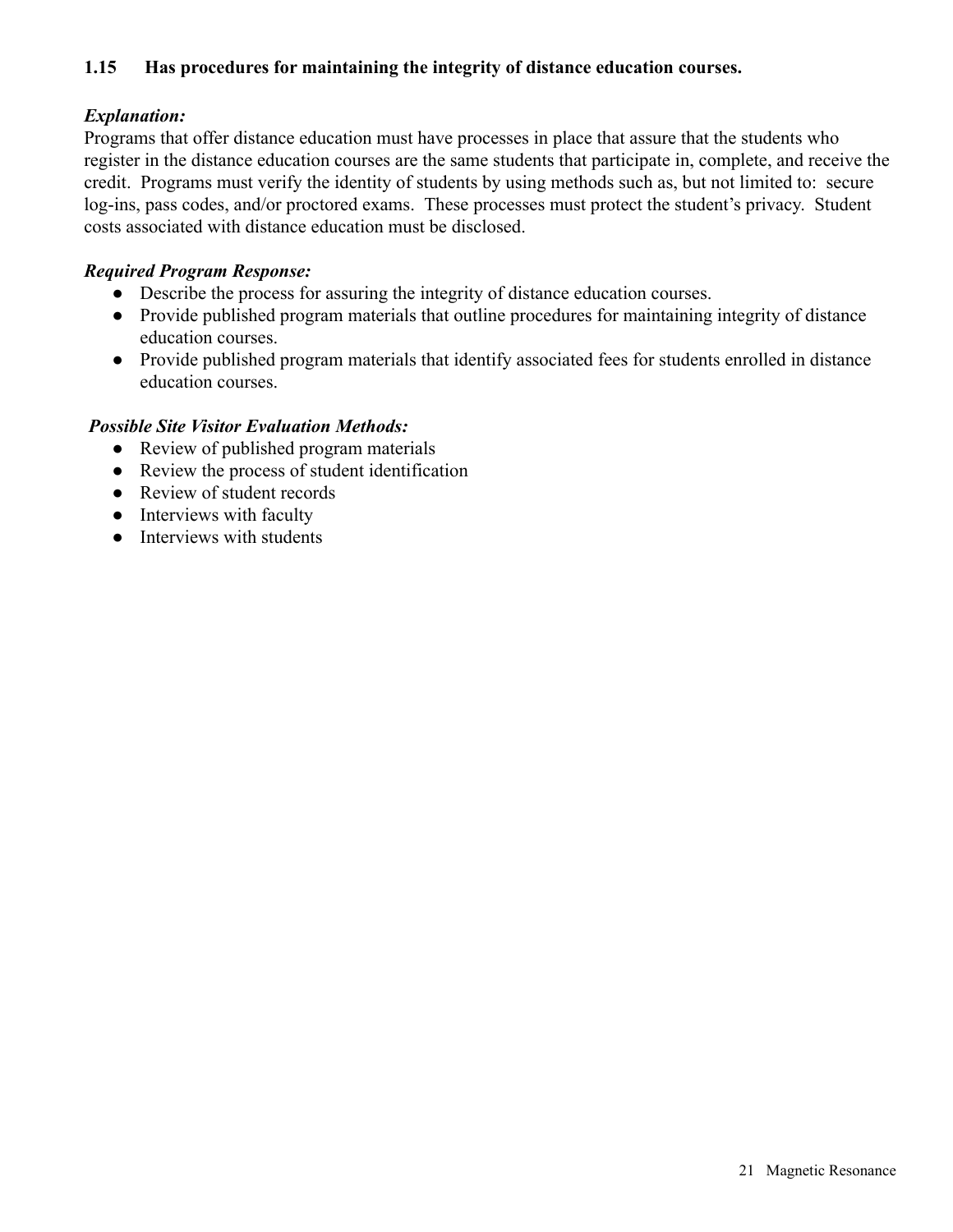#### **Summary for Standard One**

1. List the major strengths of **Standard One**, in order of importance.

2. List the major concerns of **Standard One**, in order of importance.

3. Provide the program's plan for addressing each concern identified.

4. Describe any progress already achieved in addressing each concern.

5. Describe any constraints in implementing improvements.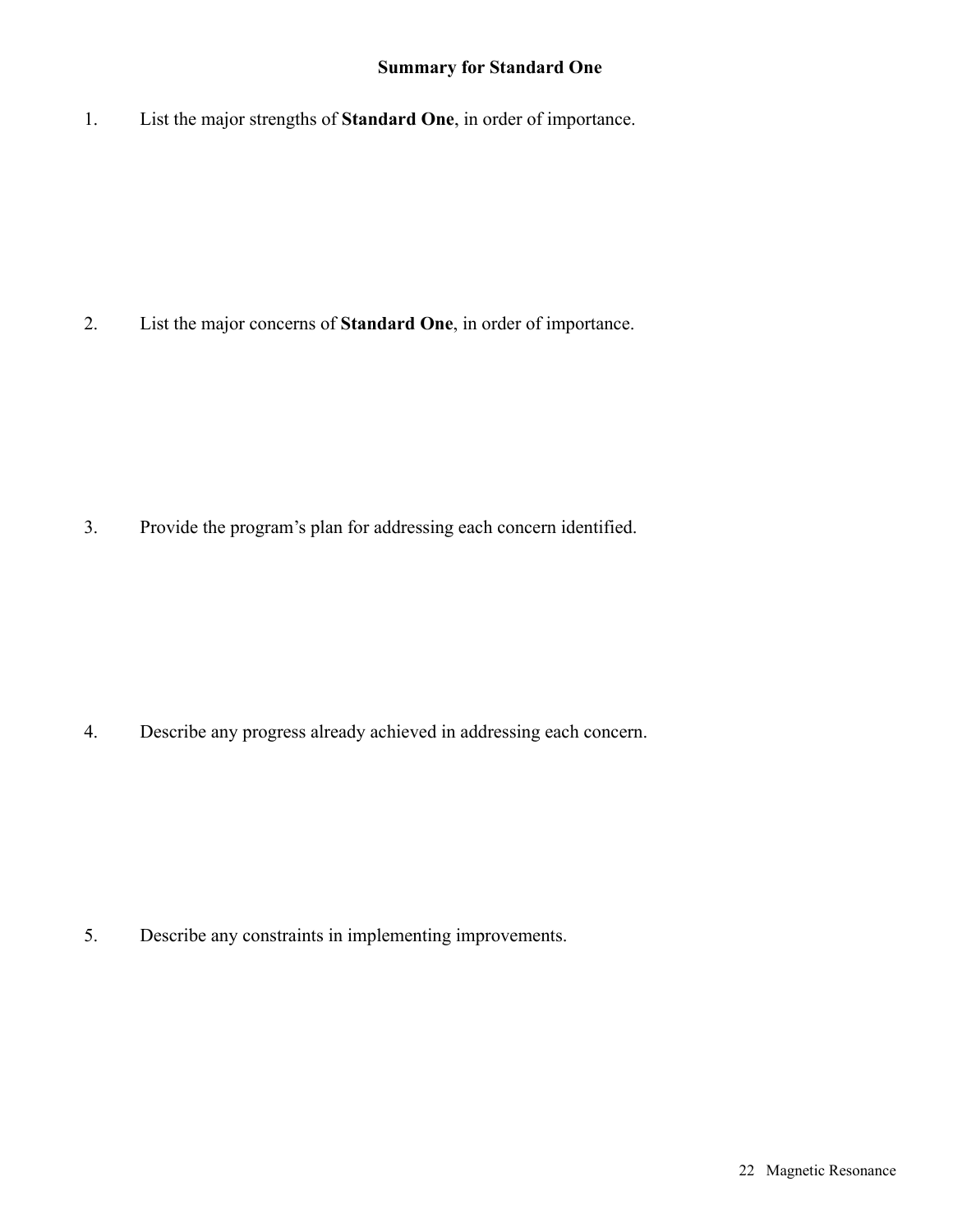#### **Standard Two:**

*Resources*

**Standard Two: The program has sufficient resources to support the quality and effectiveness of the educational process.**

#### **Objectives:**

In support of **Standard Two**, the program:

#### **Administrative Structure**

- 2.1 Has an appropriate organizational structure and sufficient administrative support to achieve the program's mission.
- 2.2 Provides an adequate number of faculty to meet all educational, program, administrative, and accreditation requirements.
- 2.3 Provides faculty with opportunities for continued professional development.
- 2.4 Provides clerical support services, as needed, to meet all educational, program, and administrative requirements.

#### **Learning Resources/Services**

- 2.5 Assures JRCERT recognition of all clinical settings.
- 2.6 Provides classrooms, laboratories, and administrative and faculty offices to facilitate the achievement of the program's mission.
- 2.7 Reviews and maintains program learning resources to assure the achievement of student learning.
- 2.8 Provides access to student services in support of student learning.

#### **Fiscal Support**

- 2.9 Has sufficient ongoing financial resources to support the program's mission.
- 2.10 For those institutions and programs for which the JRCERT serves as a gatekeeper for Title IV financial aid, maintains compliance with United States Department of Education (USDE) policies and procedures.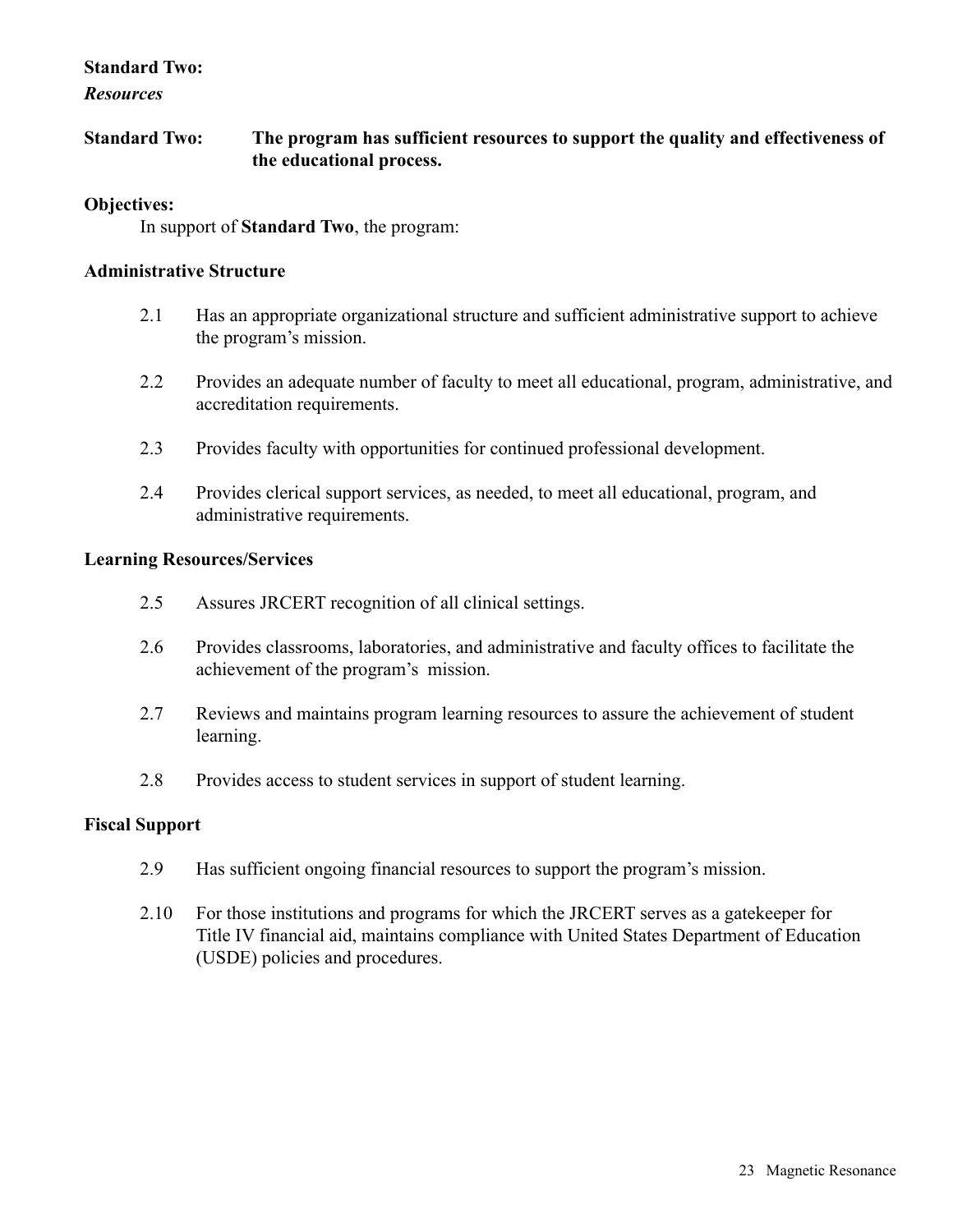#### **2.1 Has an appropriate organizational structure and sufficient administrative support to achieve the program's mission.**

#### *Explanation:*

The program's relative position in the organizational structure helps facilitate appropriate resources and assures focus on the program. To operate effectively, the program must have sufficient institutional administrative support. Both organizational structure and administrative support enable the program to meet its mission and promote student learning.

#### *Required Program Response:*

- Describe the program's relationship to the organizational and administrative structures of the sponsoring institution and how this supports the program's mission.
- Provide institutional and program organizational charts.

- Review of organizational charts of institution and program
- Review of meeting minutes
- Review of published program materials
- Review of master plan of education
- Interviews with faculty and institutional officials
- $\bullet$  Interviews with clinical preceptor(s)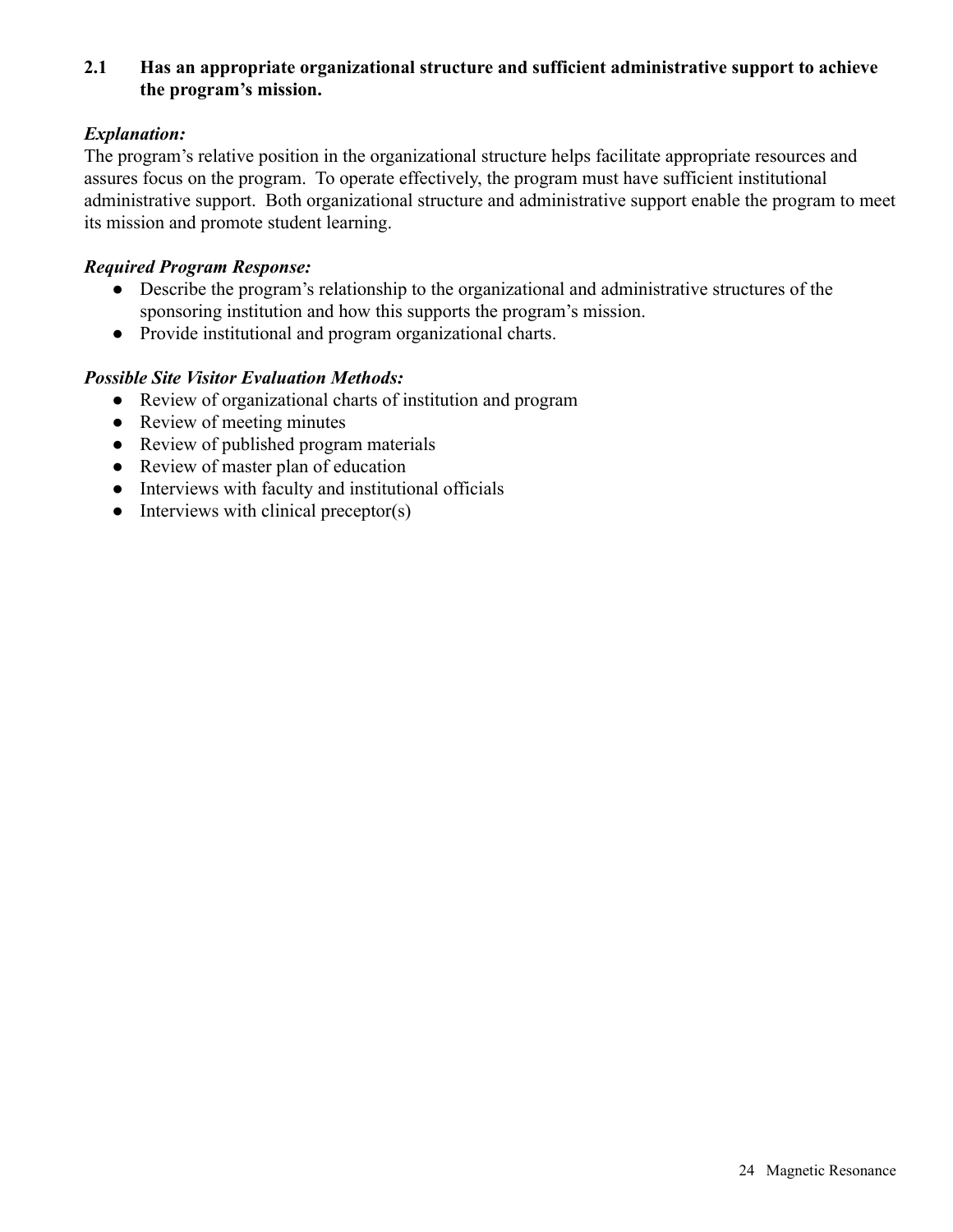#### **2.2 Provides an adequate number of faculty to meet all educational, program, administrative, and accreditation requirements.**

#### *Explanation:*

An adequate number of faculty promotes sound educational practices. A full-time program director is required. The program director may also be identified as the radiography program director. Faculty teaching loads and release time must be consistent with those of comparable faculty in other health science programs in the same institution.

Additionally, a full-time equivalent educational coordinator is required if the program has more than eight (8) active clinical settings. The educational coordinator may also be identified as the radiography clinical coordinator. The educational coordinator position may be shared by no more than four (4) appointees. If an educational coordinator is required, the program director may not be identified as the educational coordinator. The educational coordinator may not be identified as the program director.

The program director and educational coordinator may perform clinical instruction; however, they may not be identified as clinical preceptors.

A minimum of one clinical preceptor must be designated at each recognized clinical setting. The same clinical preceptor may be identified at more than one site as long as a ratio of one full-time equivalent clinical preceptor for every five (5) students is maintained.

#### *Required Program Response:*

- Provide, if available, institutional policies in relation to teaching loads and release time.
- Describe faculty teaching loads and release time in relation to comparable health science programs within the institution.
- Describe the adequacy of the number of faculty and clinical staff to meet identified accreditation requirements and program needs.

- Review institutional policies in relation to teaching loads and release time.
- Review of master plan of education
- Review of position descriptions
- Review of clinical settings
- Interviews with faculty
- $\bullet$  Interviews with clinical preceptor(s)
- Interviews with students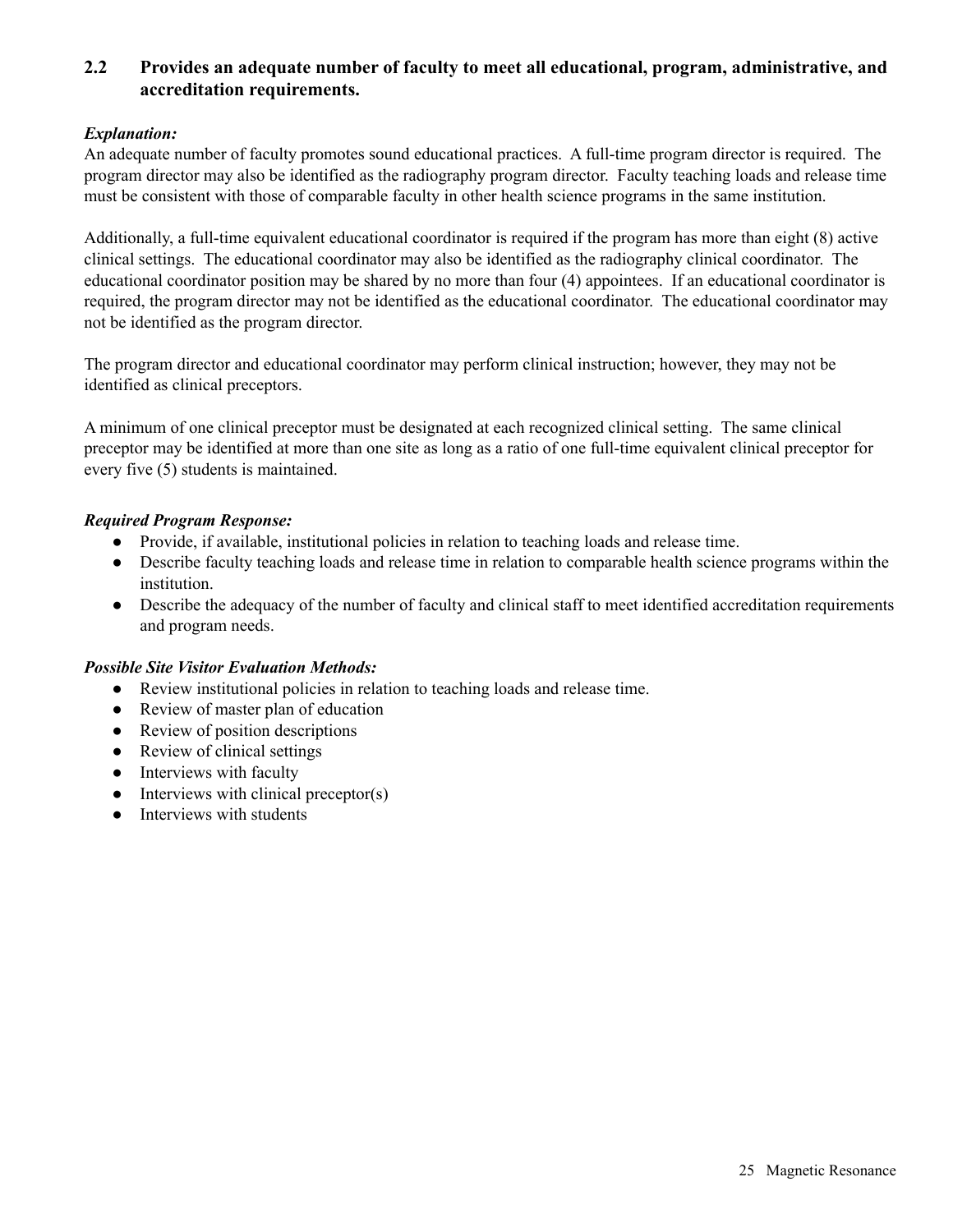#### **2.3 Provides faculty with opportunities for continued professional development.**

#### *Explanation:*

Continued professional development results in more knowledgeable, competent, and proficient faculty. Opportunities that enhance and advance educational, technical, and professional knowledge must be available to program faculty.

#### *Required Program Response:*

Describe how continued professional development opportunities are made available to faculty.

- Review of institutional and program policies
- Review of program budget or other fiscal appropriations
- Review of evidence of faculty participation in professional development activities
- Interviews with administrative personnel
- Interviews with faculty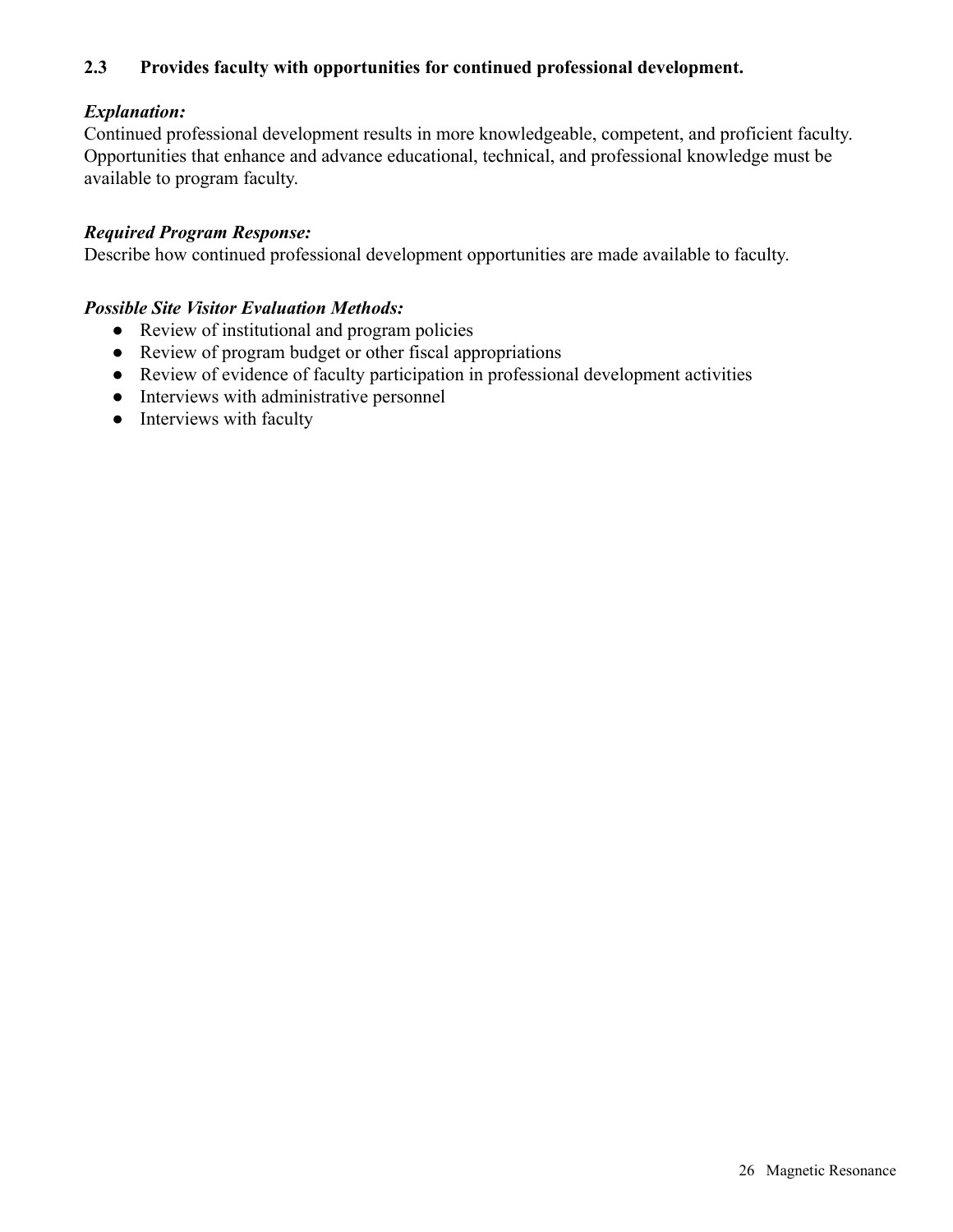#### **2.4 Provides clerical support services, as needed, to meet all educational, program, and administrative requirements.**

#### *Explanation:*

Clerical support services necessary to assist in meeting educational, program, and administrative requirements of the program must be provided as appropriate.

#### *Required Program Response:*

Describe the availability and use of clerical support services.

- Review of program's staffing plan
- Interviews with administrative personnel
- Interviews with faculty
- Interviews with students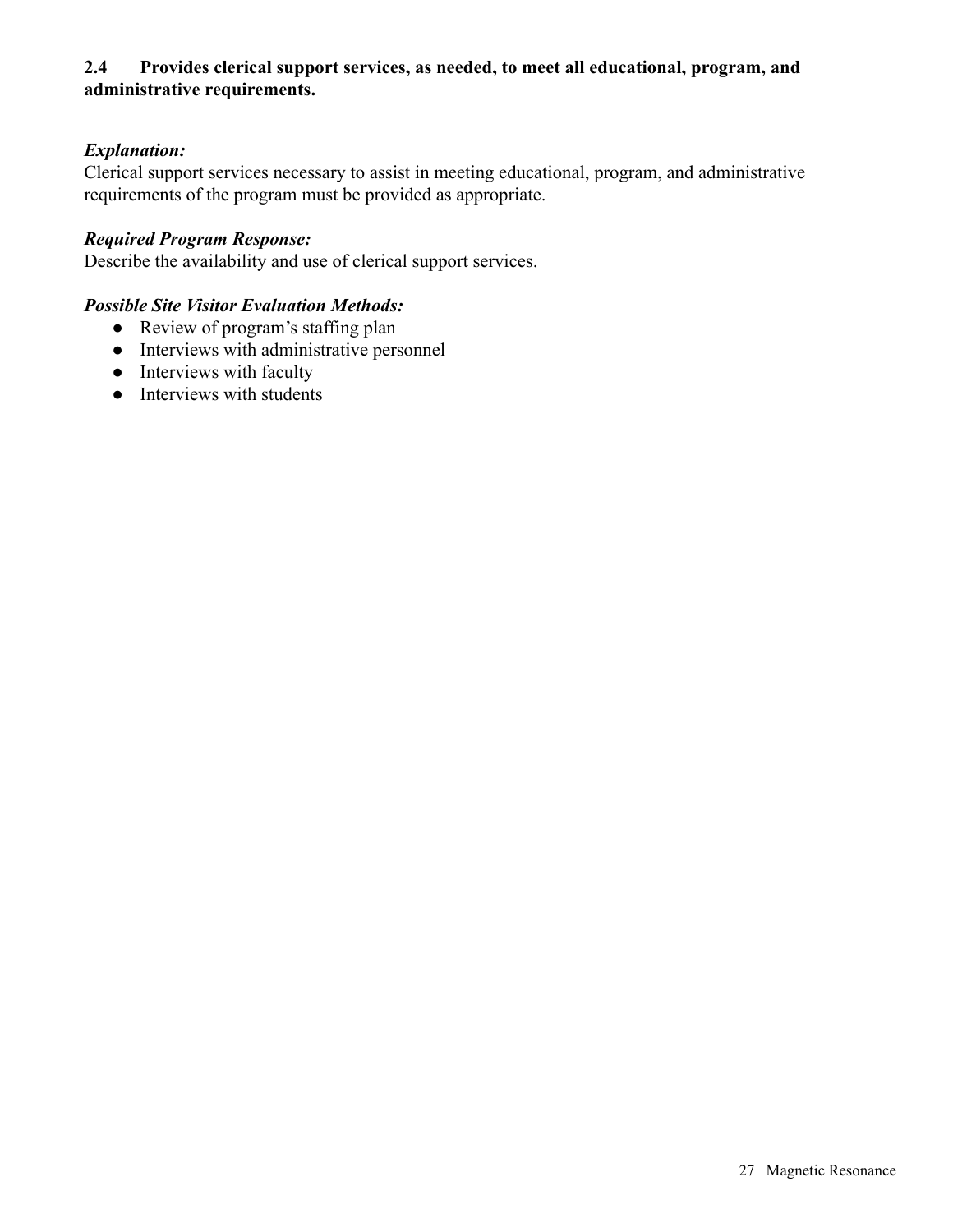#### **2.5 Assures JRCERT recognition of all clinical settings.**

#### *Explanation:*

JRCERT recognition helps assure an appropriate learning environment for student clinical education. All clinical settings must be recognized by the JRCERT. Recognition of a clinical setting must be obtained prior to student placement. A minimum of one (1) clinical preceptor must be identified for each recognized clinical setting.

An observation site is used for student observation of the operation of equipment and/or procedures. If the program uses observation sites, these sites do not require recognition by the JRCERT. These sites provide opportunities for observation of clinical procedures that may not be available at recognized clinical settings. Students may not assist in, or perform, any aspects of patient care during observational assignments.

Facilities where students are participating in service learning projects or community-based learning opportunities do not require recognition.

#### *Required Program Response:*

- Assure all clinical settings are recognized by the JRCERT.
- Describe how observation sites, if used, enhance student clinical education.

- Review of JRCERT database
- Review of clinical records
- Interviews with faculty
- Interviews with clinical preceptors
- Interviews with clinical staff
- Interviews with students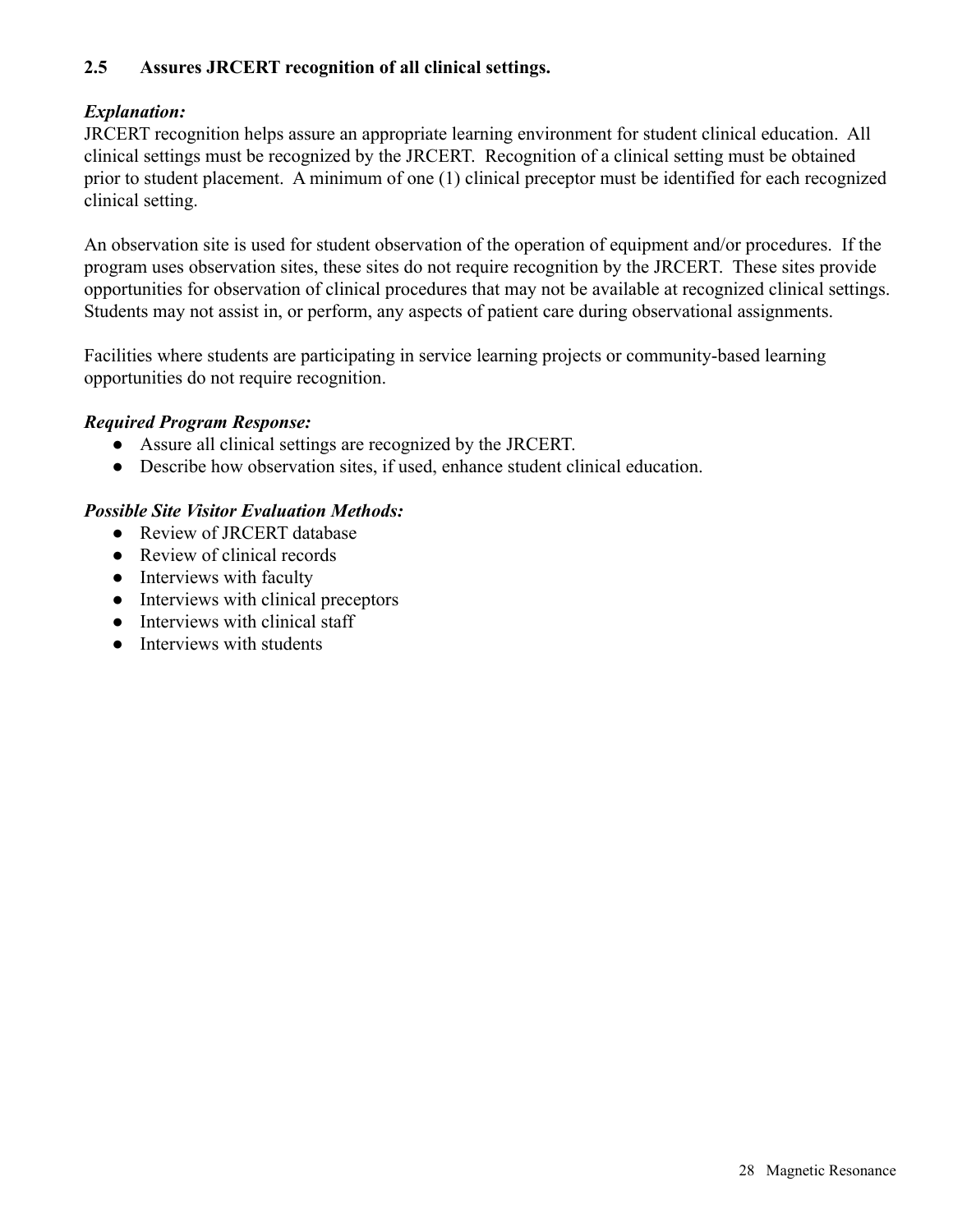#### **2.6 Provides classrooms, laboratories, and administrative and faculty offices to facilitate the achievement of the program's mission.**

#### *Explanation:*

Learning environments are defined as places, surroundings, or circumstances where knowledge, understanding, or skills are studied or observed such as classrooms and laboratories. Learning environments must be consistent with those of comparable health science programs in the same institution. Provision of appropriate learning environments facilitates achievement of the program's mission. Although a dedicated classroom and/or laboratory are not required, scheduled accessibility to facilities conducive to student learning must be assured. Faculty office space should be conducive to planning and scholarly activities. Space should be made available for private student advisement.

#### *Required Program Response:*

Describe how classrooms, laboratories, and administrative and faculty offices facilitate the achievement of the program's mission.

- Tour of the classroom, laboratories, and administrative and faculty offices
- Interviews with faculty
- Interviews with students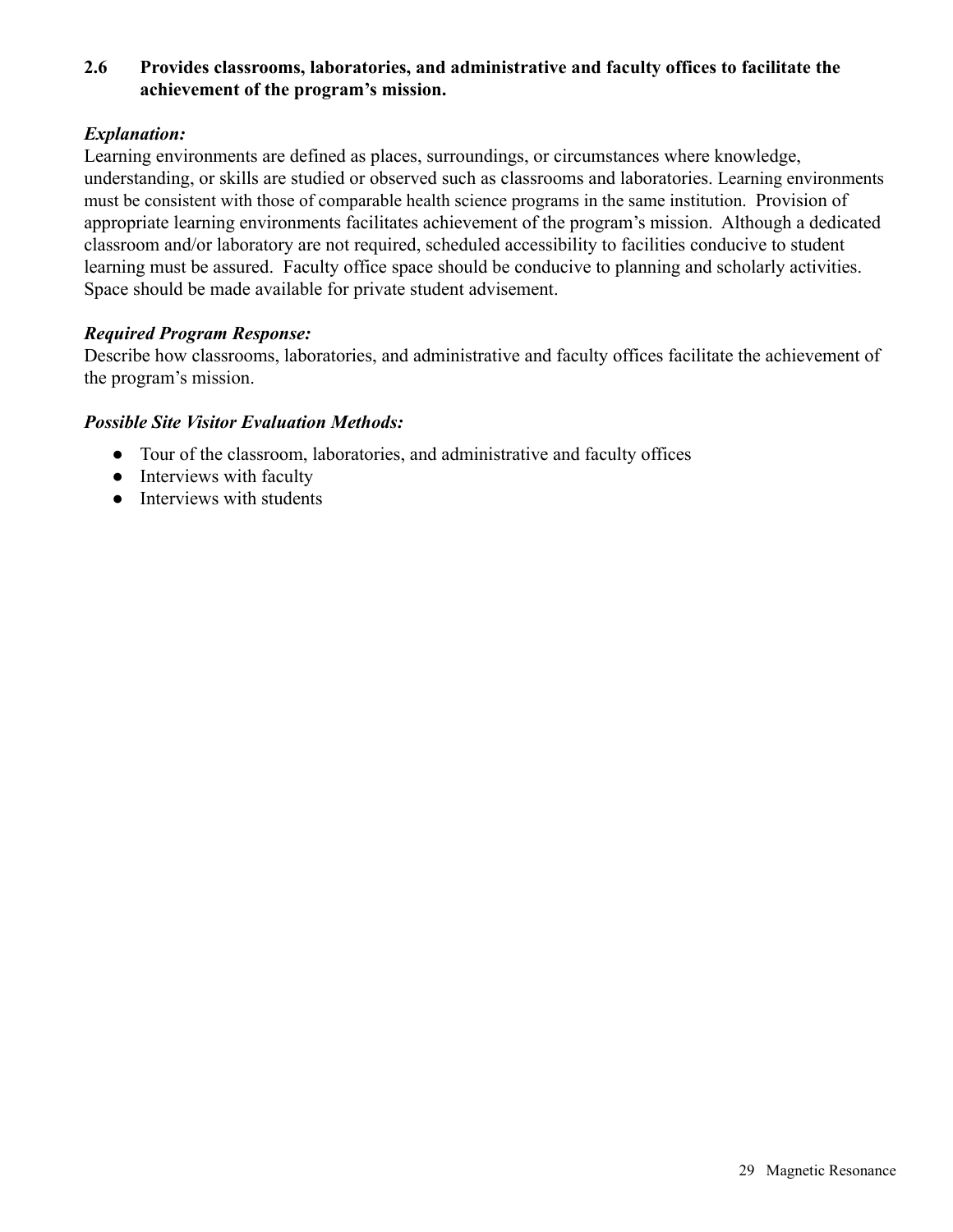#### **2.7 Reviews and maintains program learning resources to assure the achievement of student learning.**

#### *Explanation:*

The review and maintenance of learning resources promotes student knowledge of current and developing imaging technologies. The program must provide learning resources to support and enhance the educational program. These resources must include:

- a print or electronic library with a variety of materials published within the last five years,
- computer access, and
- additional learning aids (e.g., educational software, classroom/laboratory accessory devices, etc.).

The JRCERT does not endorse any specific learning resources.

#### *Required Program Response:*

- Describe the available learning resources.
- Describe the procedure for review and maintenance of learning resources.

- Tour of learning facilities
- Review of learning resources
- Review of surveys
- Review of meeting minutes
- Interviews with faculty
- **•** Interviews with students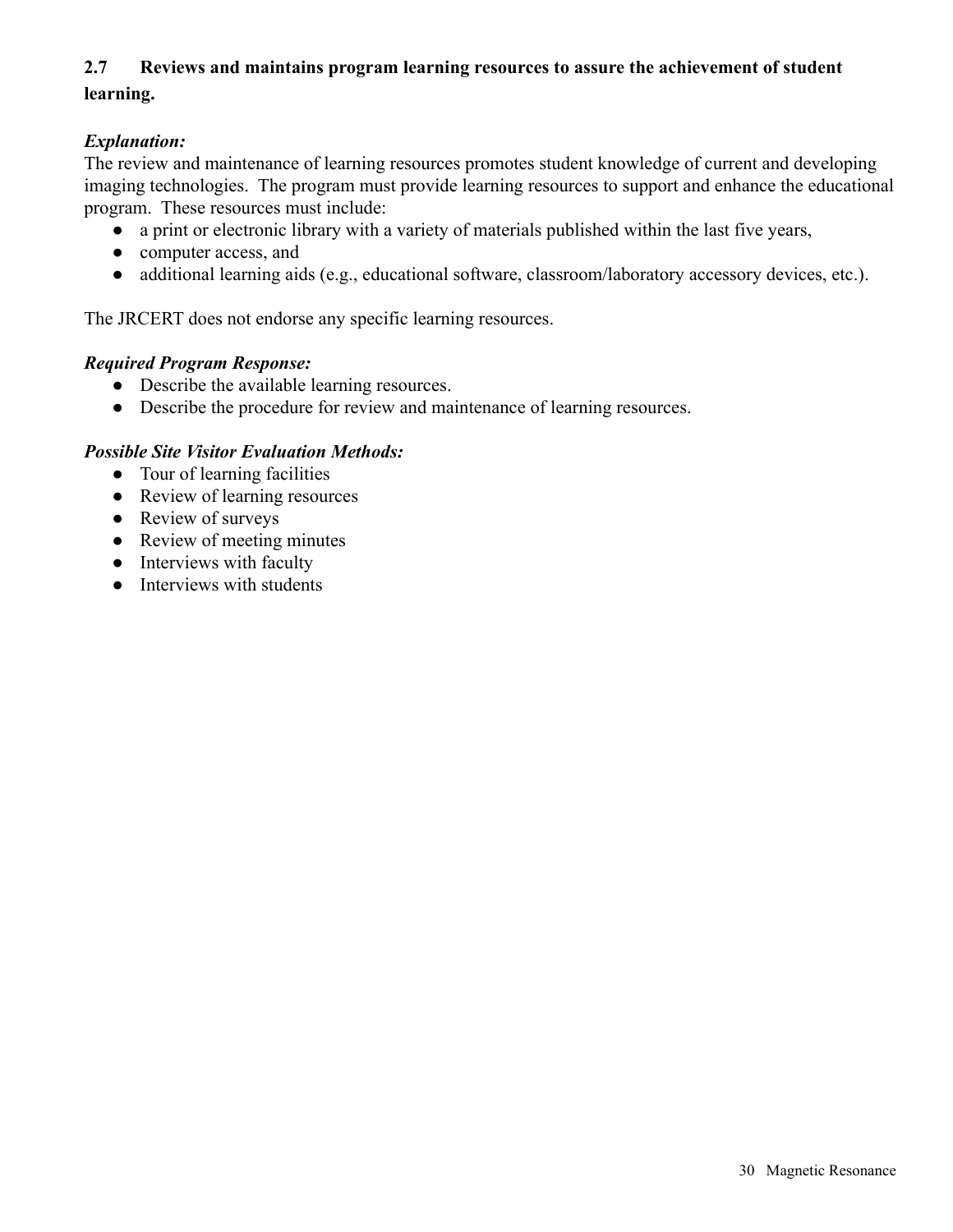#### **2.8 Provides access to student services in support of student learning.**

#### *Explanation:*

The provision of appropriate student services promotes student achievement. At a minimum, the program must provide access to information for:

- personal counseling,
- requesting accommodations for disabilities as defined by applicable federal (Americans with Disabilities Act) and state laws, and
- financial aid.

Additional student services may be provided at the discretion of the program. These services should be sufficient to assure student learning.

All services provided must be made known to students and the general public.

#### *Required Program Response:*

- Describe the students' access to student services.
- Provide published program materials that outline accessibility to student services.

- Review of published program materials
- Interviews with faculty
- Interviews with students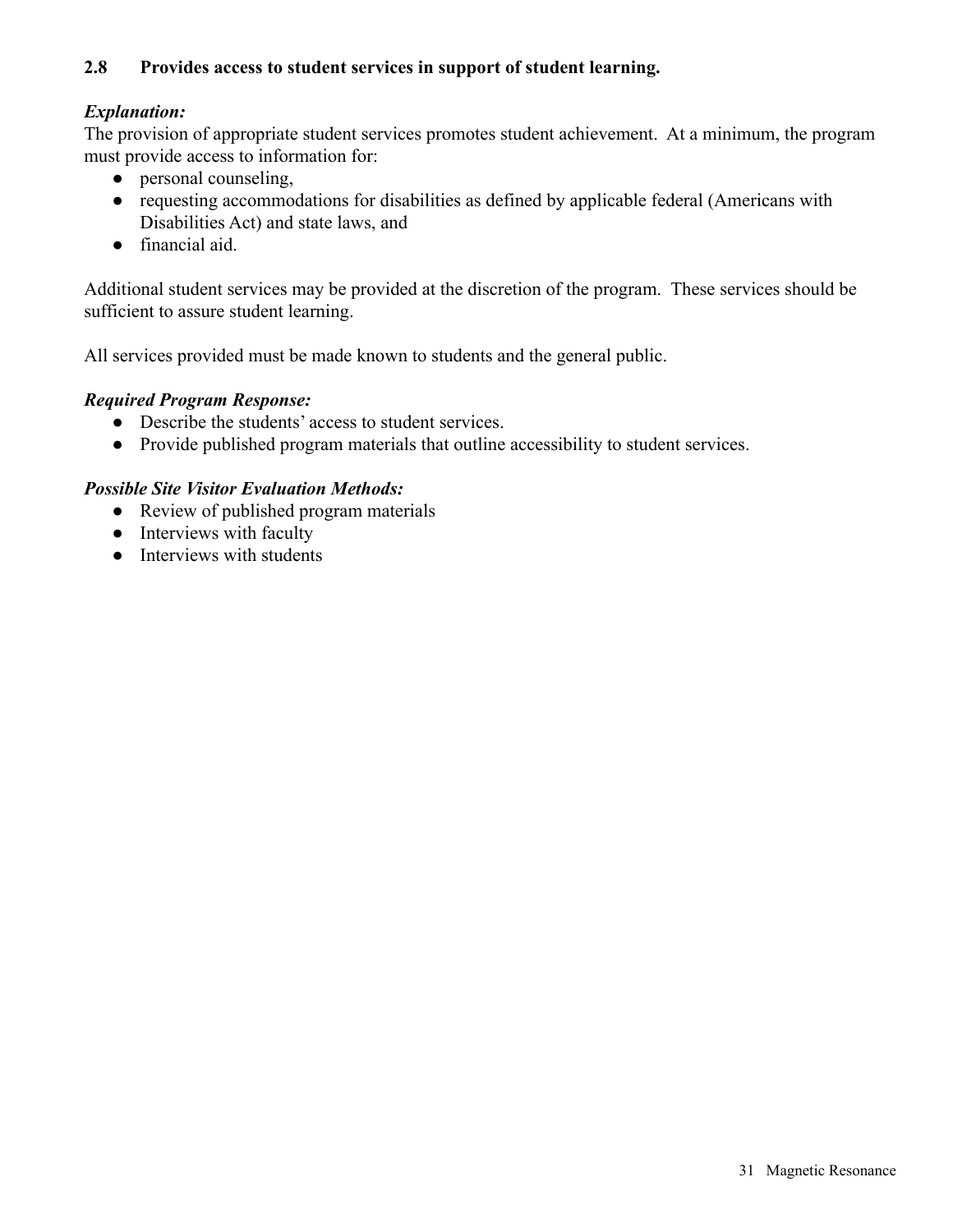#### **2.9 Has sufficient ongoing financial resources to support the program's mission.**

#### *Explanation:*

Adequate, ongoing funding is necessary to accomplish the program's mission and to support student learning. The sponsoring institution must demonstrate ongoing financial commitment to the program and its students by providing adequate human and physical resources.

#### *Required Program Response:*

- Describe the adequacy of financial resources.
- Provide copies of the program's budget and/or expenditure records.

- Review of program budget and/or other fiscal appropriations
- Interviews with administrative personnel
- Interviews with faculty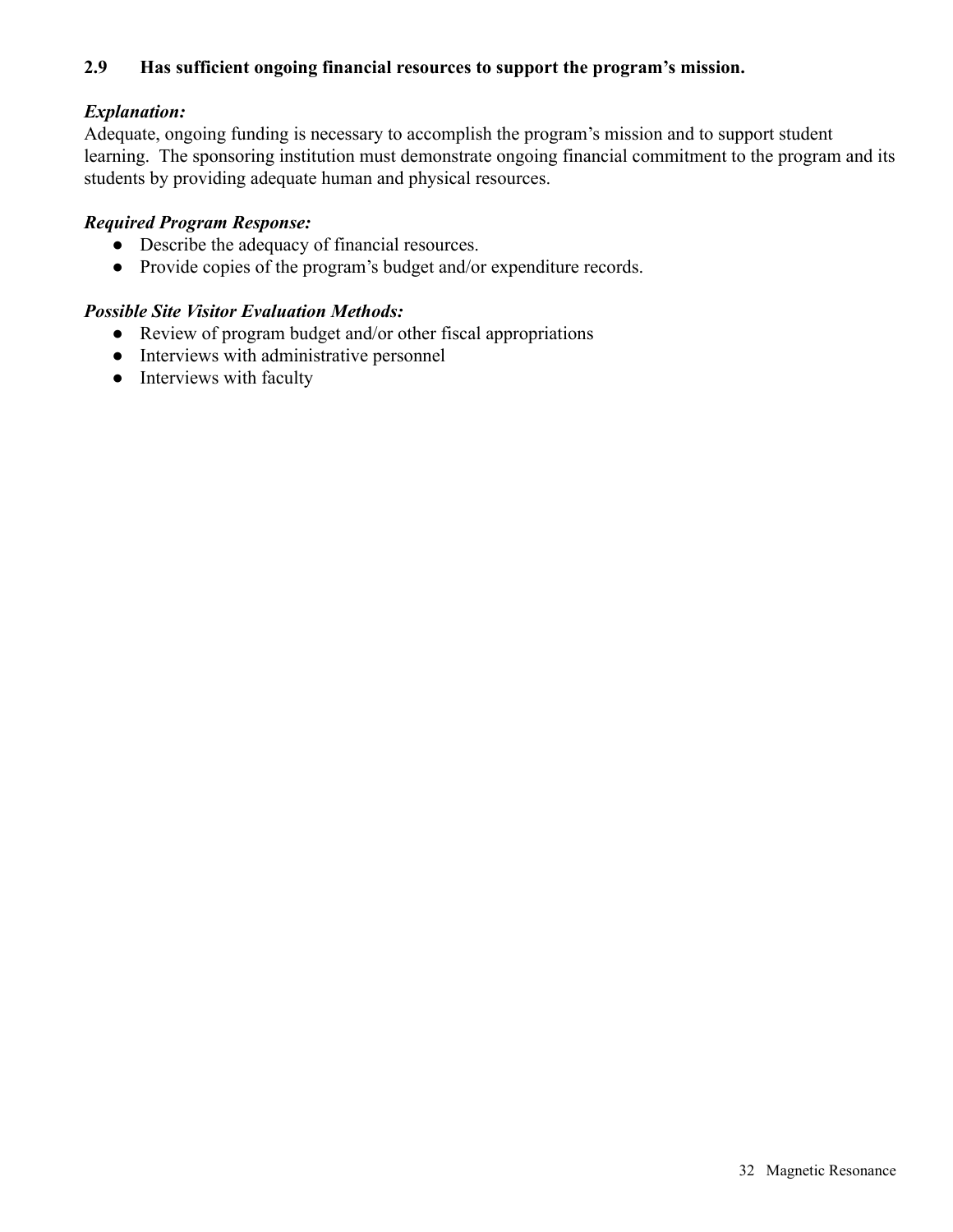#### **2.10 For those institutions and programs for which the JRCERT serves as a gatekeeper for Title IV financial aid, maintains compliance with United States Department of Education (USDE) policies and procedures.**

#### *Explanation:*

A gatekeeper is defined as an agency holding responsibility for oversight of the distribution, record keeping, and repayment of Title IV financial aid. The program must comply with USDE requirements to participate in Title IV financial aid.

If the program has elected to participate in Title IV financial aid and the JRCERT is identified as the gatekeeper, the program must: maintain financial documents including audit and budget processes confirming appropriate allocation and use of financial resources, have a monitoring process for student loan default rates, have an appropriate accounting system providing documentation for management of Title IV financial aid and expenditures, and inform students of responsibility for timely repayment of Title IV financial aid.

#### *Required Program Response:*

- Provide evidence that Title IV financial aid is managed and distributed according to the USDE regulations to include:
	- o recent student loan default data and
	- o results of financial or compliance audits.
- Describe how the program informs students of their responsibility for timely repayment of financial aid.

- Review of records
- Interviews with administrative personnel
- Interviews with faculty
- Interviews with students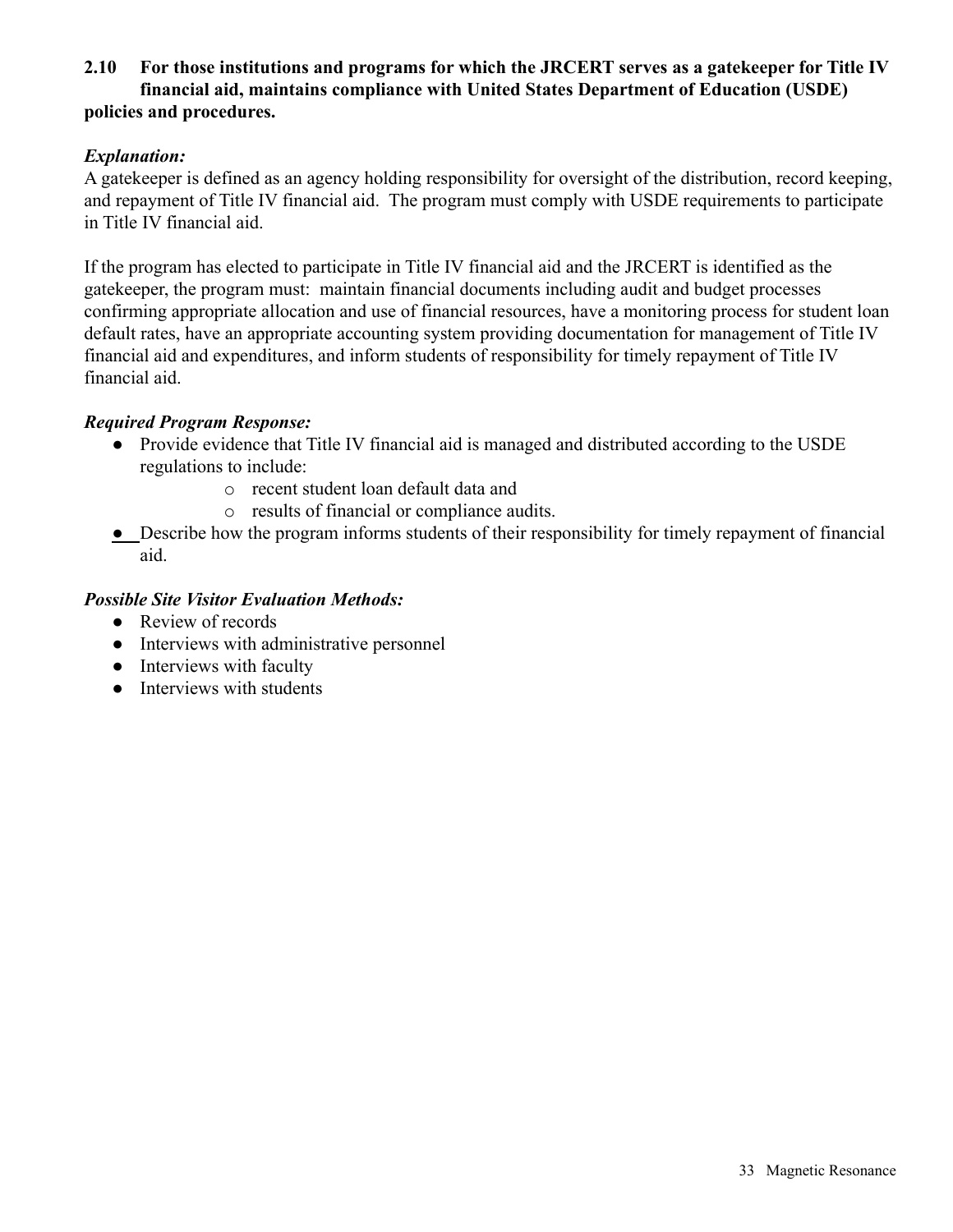1. List the major strengths of **Standard Two**, in order of importance.

2. List the major concerns of **Standard Two**, in order of importance.

3. Provide the program's plan for addressing each concern identified.

4. Describe any progress already achieved in addressing each concern.

5. Describe any constraints in implementing improvements.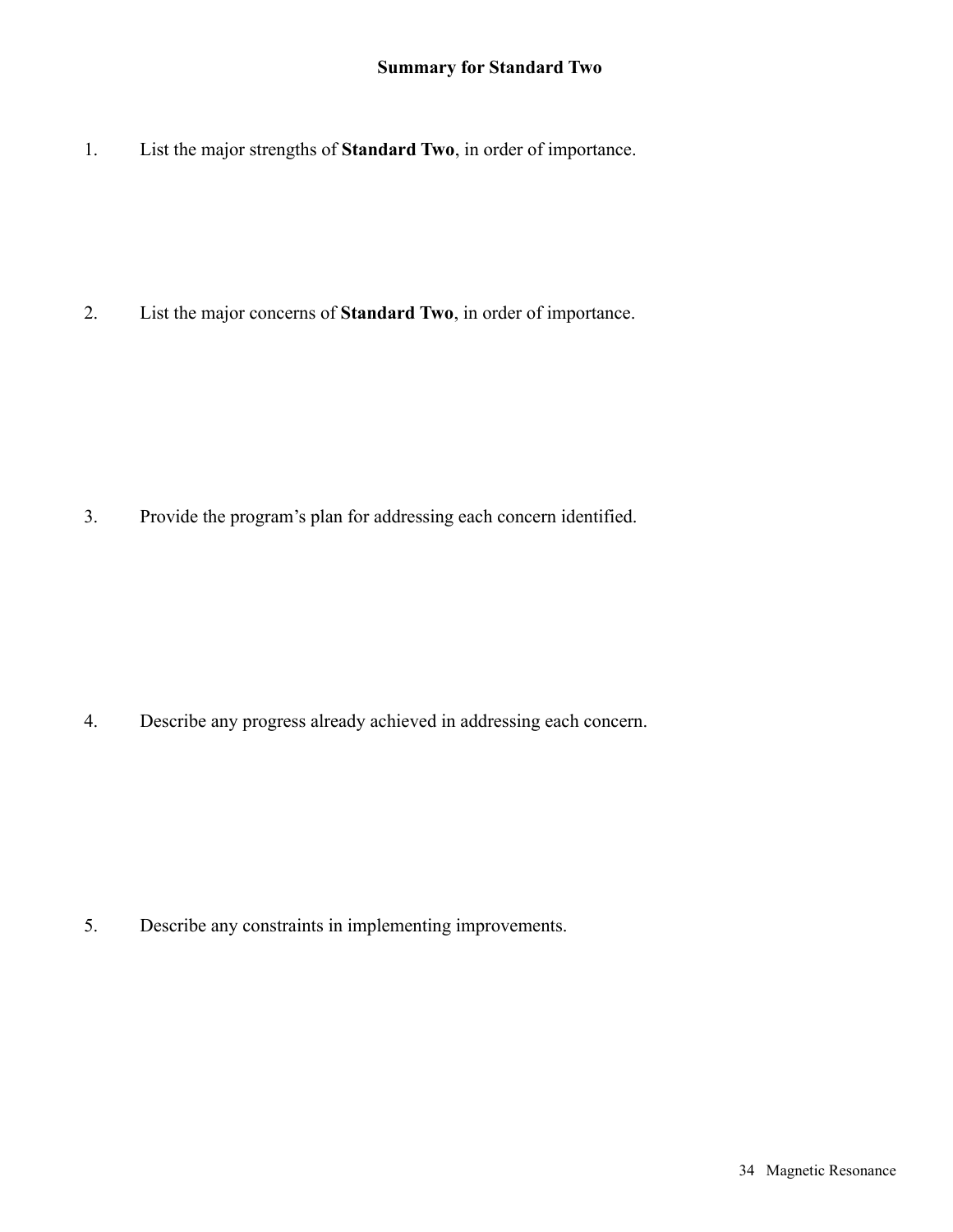#### **Standard Three**

#### *Curriculum and Academic Practices*

**Standard Three: The program's curriculum and academic practices prepare students for professional practice.**

#### **Objectives:**

In support of **Standard Three**, the program:

- 3.1 Has a program mission statement that defines its purpose and scope and is periodically reevaluated.
- 3.2 Provides a well-structured, competency-based curriculum that prepares students to practice in the professional discipline.
- 3.3 Provides learning opportunities in current and developing magnetic resonance technologies.
- 3.4 Assures an appropriate relationship between program length and the subject matter taught for the terminal award offered.
- 3.5 Measures the length of all didactic and clinical courses in clock hours or credit hours.
- 3.6 Maintains a master plan of education.
- 3.7 Provides timely and supportive academic, behavioral, and clinical advisement to students enrolled in the program.
- 3.8 Documents that the responsibilities of faculty and clinical staff are delineated and performed.
- 3.9 Evaluates program faculty and clinical preceptor performance and shares evaluation results regularly to assure instructional responsibilities are performed.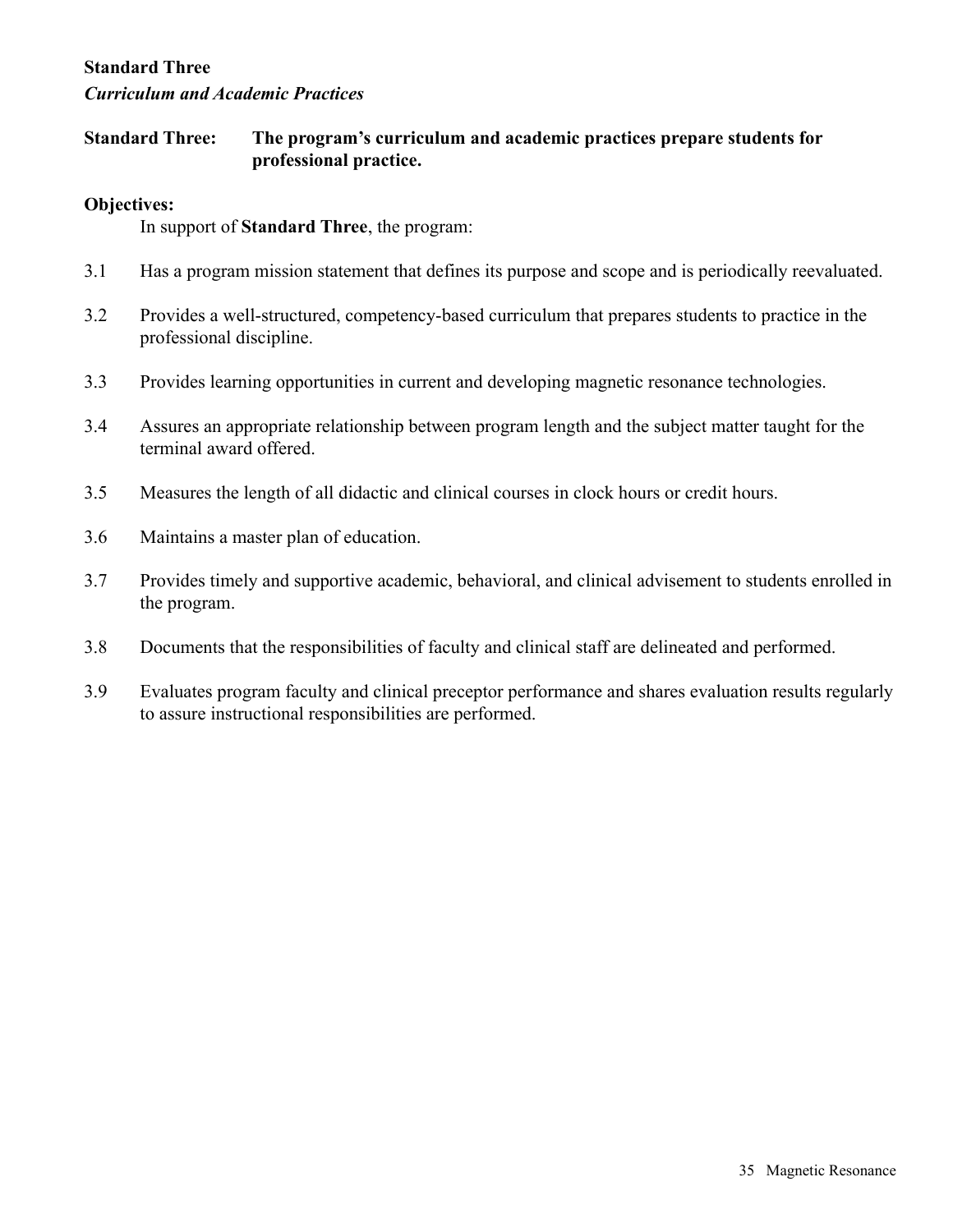#### **3.1 Has a program mission statement that defines its purpose and scope and is periodically reevaluated.**

#### *Explanation:*

The program's mission statement should be consistent with that of its sponsoring institution. The program's mission statement should clearly define the purpose or intent toward which the program's efforts are directed. Periodic evaluation assures that the program's mission statement is effective.

#### *Required Program Response:*

- Provide a copy of the program's mission statement.
- Provide meeting minutes that document periodic reevaluation of the mission statement.

- Review of published program materials
- Review of meeting minutes
- Review of master plan of education
- Interviews with faculty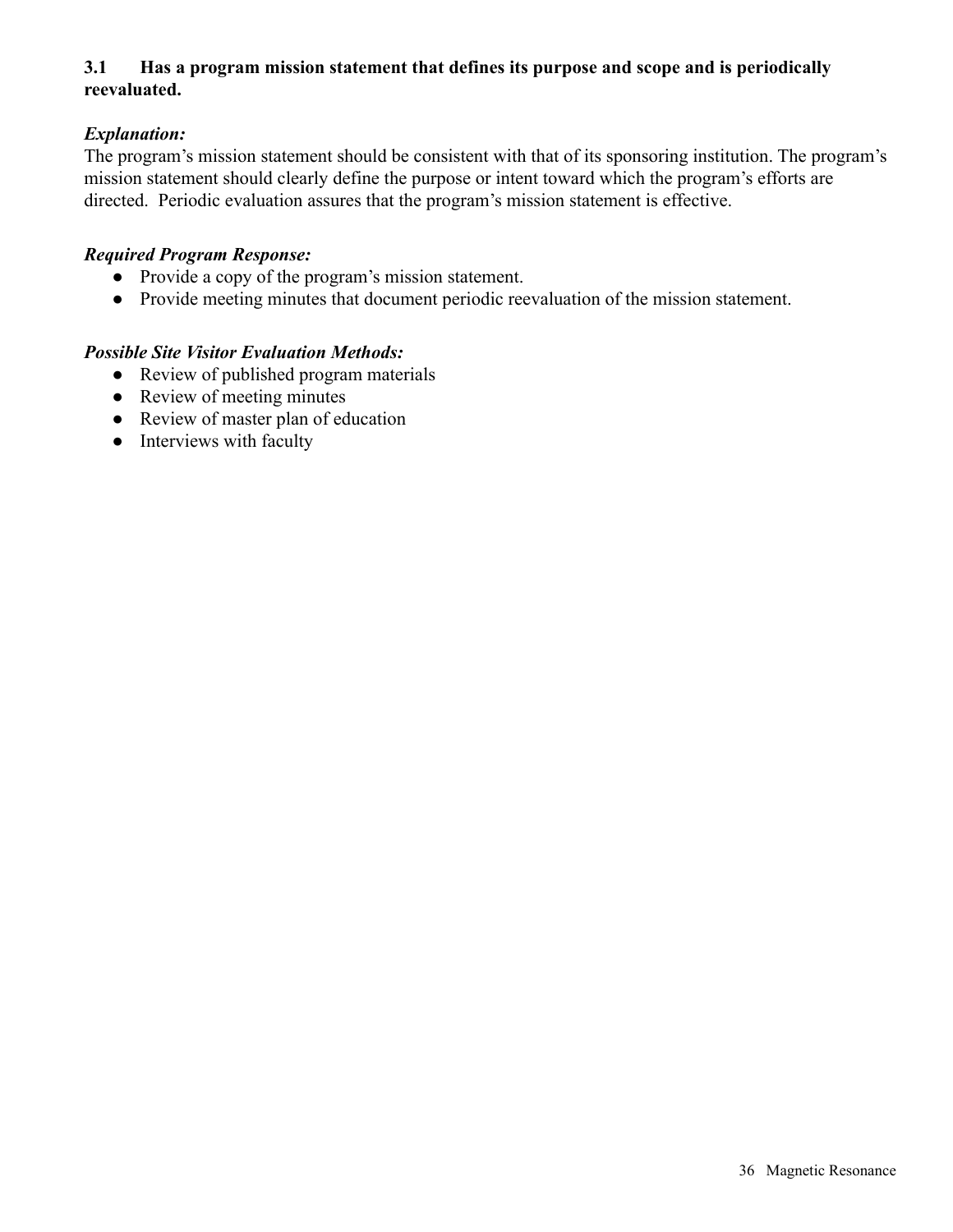# **3.2 Provides a well-structured, competency-based curriculum that prepares students to practice in the professional discipline.**

# *Explanation:*

The well-structured curriculum must be comprehensive, appropriately sequenced, include current information, and provide for evaluation of student achievement. A competency-based curriculum allows for effective student learning by providing a knowledge foundation prior to performance of procedures. Continual refinement of the competencies achieved is necessary so that students can demonstrate enhanced performance in a variety of situations and patient conditions. In essence, competency-based education is an ongoing process, not an end product.

Programs must follow a JRCERT-adopted curriculum. An adopted curriculum is defined as:

- the latest American Society of Radiologic Technologists professional curriculum and/or
- another professional curriculum adopted by the JRCERT Board of Directors following review and recommendation by the JRCERT Standards Committee.

Use of a standard curriculum promotes consistency in magnetic resonance education and prepares the student to practice in the professional discipline. At a minimum, the curriculum should promote qualities that are necessary for students/graduates to practice competently, make good decisions, assess situations, provide appropriate patient care, communicate effectively, and keep abreast of current advancements within the profession. Expansion of the curricular content beyond the minimum is at the discretion of the program.

The program must submit the latest curriculum analysis grid (available at [www.jrcert.org](http://www.jrcert.org)).

### *Required Program Response:*

- Describe how the program's curriculum is structured.
- Describe the program's competency-based system.
- Submit current curriculum analysis grid.
- Describe how the program's curriculum is delivered, including the method of delivery for distance education courses.
- Identify which courses, if any, are offered via distance education.
- Describe alternative learning options, if applicable (e.g., part-time, evening and/or weekend curricular track).

- Review of master plan of education
- Review of didactic and clinical curriculum sequence
- Review of analysis of graduate and employer surveys
- Interviews with faculty
- Interviews with students
- Observation of a portion of any course offered via distance delivery
- Review of part-time, evening and/or weekend curricular track, if applicable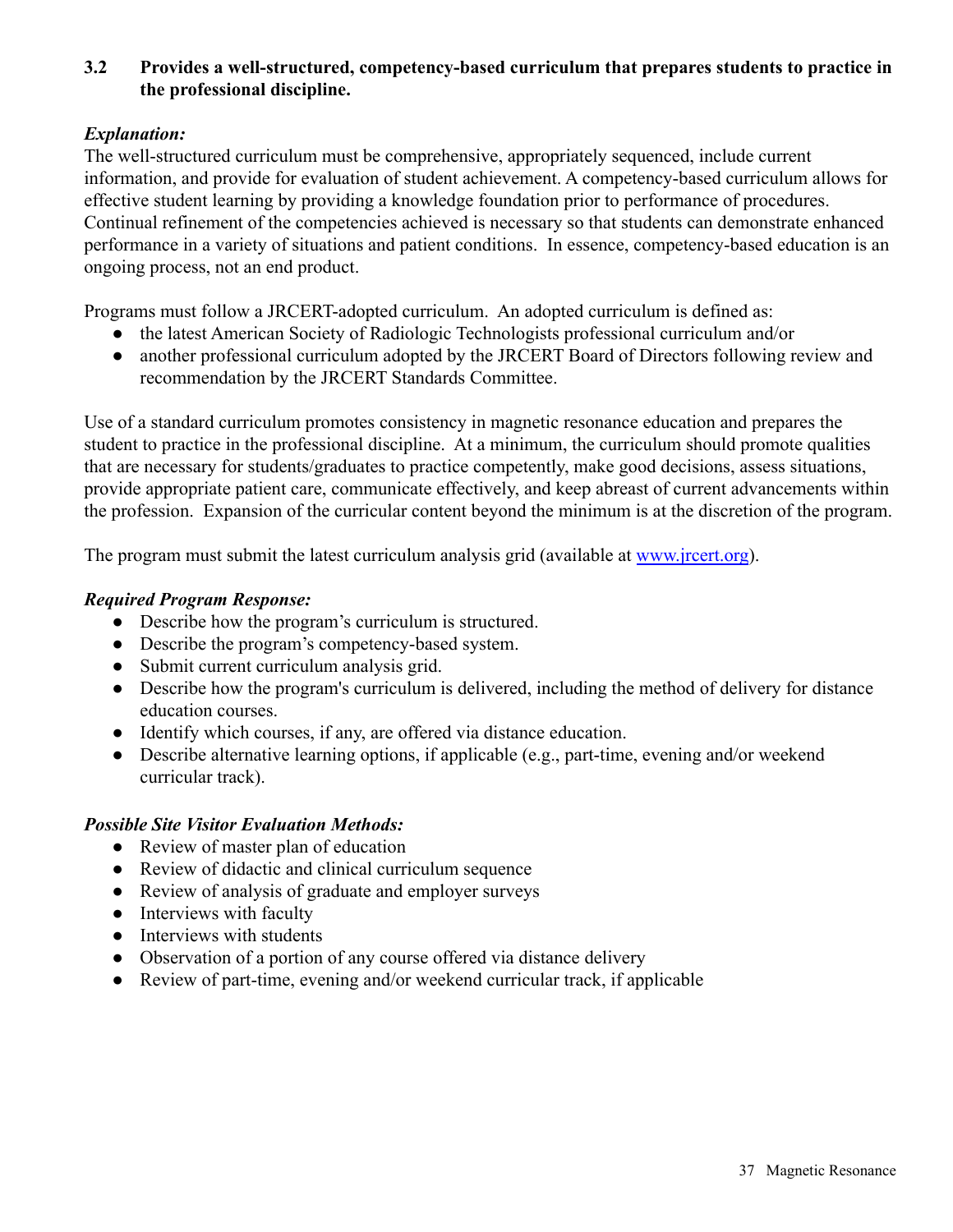# **3.3 Provides learning opportunities in current and developing magnetic resonance technologies.**

# *Explanation:*

The program must provide learning opportunities in current and developing magnetic resonance technologies. It is the program's prerogative to decide which technologies should be included in the didactic and/or clinical curriculum. Programs are not required to offer clinical rotations in developing magnetic resonance technologies; however, these clinical rotations are strongly encouraged to enhance student learning.

# *Required Program Response:*

Describe how the program provides opportunities in developing technologies in the didactic and/or clinical curriculum.

- Review of master plan of education
- Interviews with faculty
- Interviews with students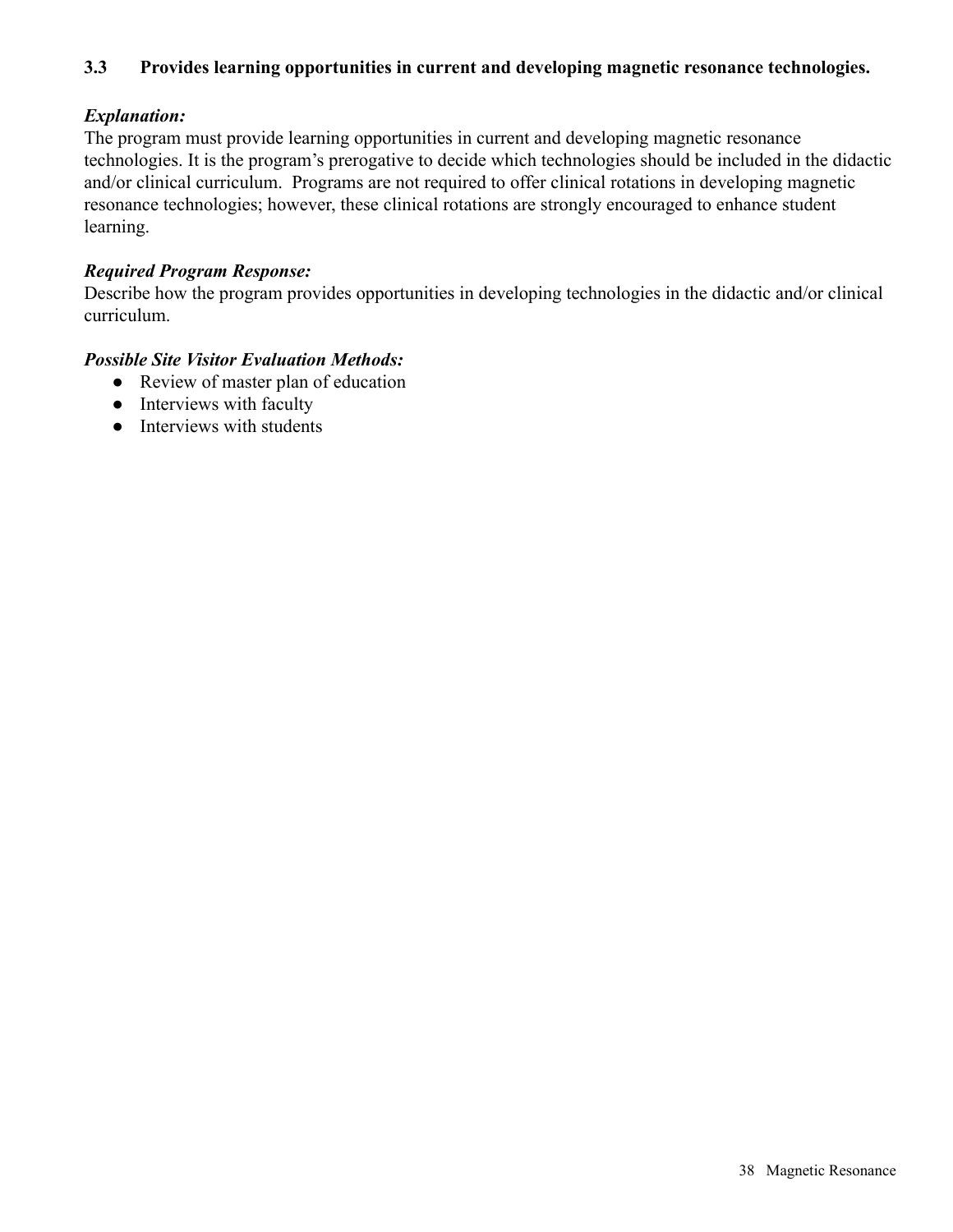# **3.4 Assures an appropriate relationship between program length and the subject matter taught for the terminal award offered.**

## *Explanation:*

Program length must be consistent with the terminal award. The JRCERT defines program length as the duration of the program, which may be stated as total academic or calendar year(s), total semesters, trimesters, or quarters.

#### *Required Program Response:*

Describe the relationship between the program length and the terminal award offered.

- Review of course catalog
- Review of published program materials
- Review of class schedules
- Interviews with faculty
- Interviews with students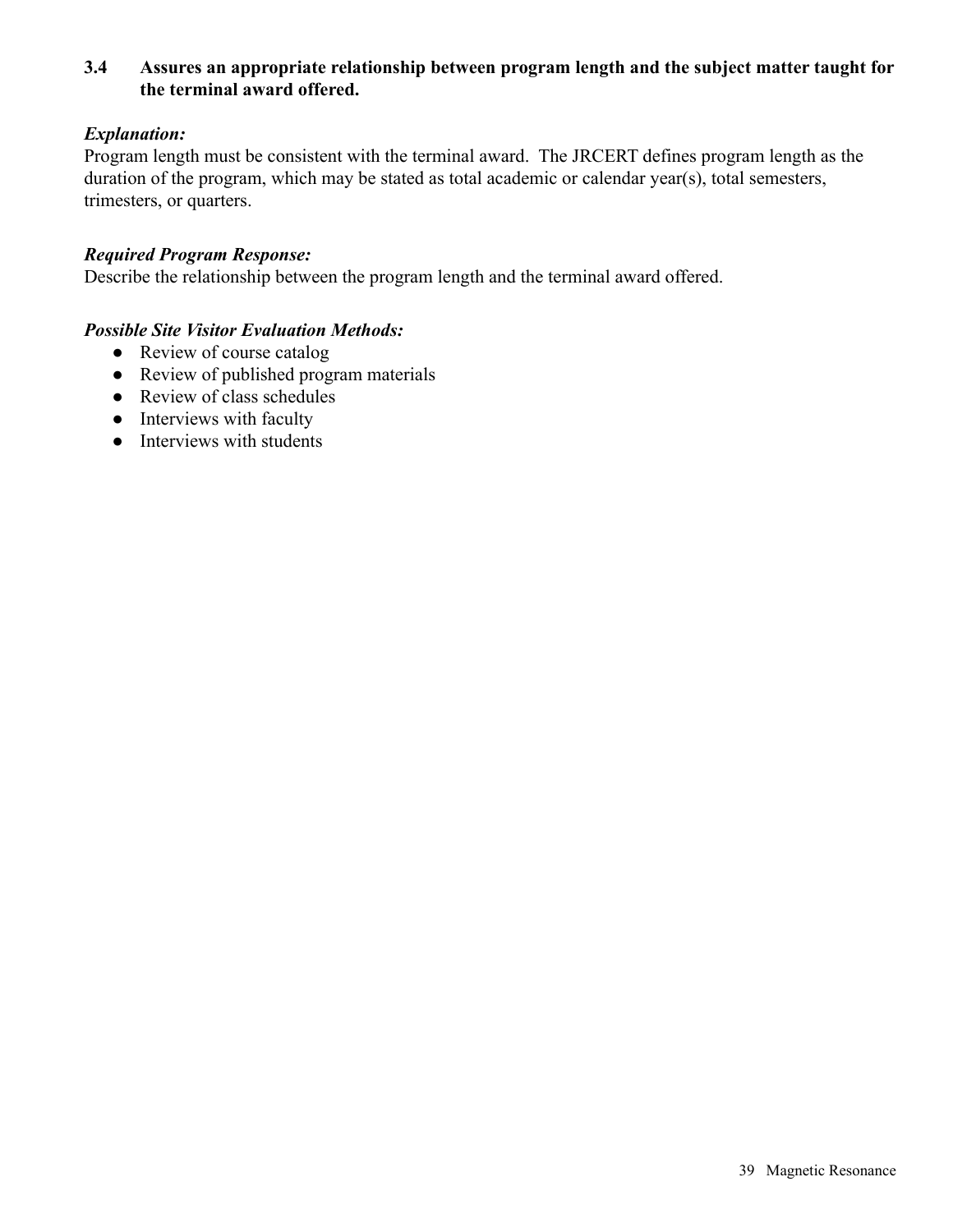# **3.5 Measures the length of all didactic and clinical courses in clock hours or credit hours.**

# *Explanation:*

Defining the length of didactic and clinical courses facilitates student transfer of credit and the awarding of financial aid. The formula for calculating assigned clock/credit hours must be consistently applied for all didactic and all clinical courses, respectively.

# *Required Program Response:*

- Describe the method used to award credit hours for lecture, laboratory and clinical courses.
- Provide a copy of the program's policies and procedures for determining credit hours and an example of how such policy has been applied to the program's coursework.
- Provide a list of all didactic and clinical courses with corresponding clock or credit hours.

- Review of published program materials
- Review of class schedules
- Interviews with faculty
- Interviews with students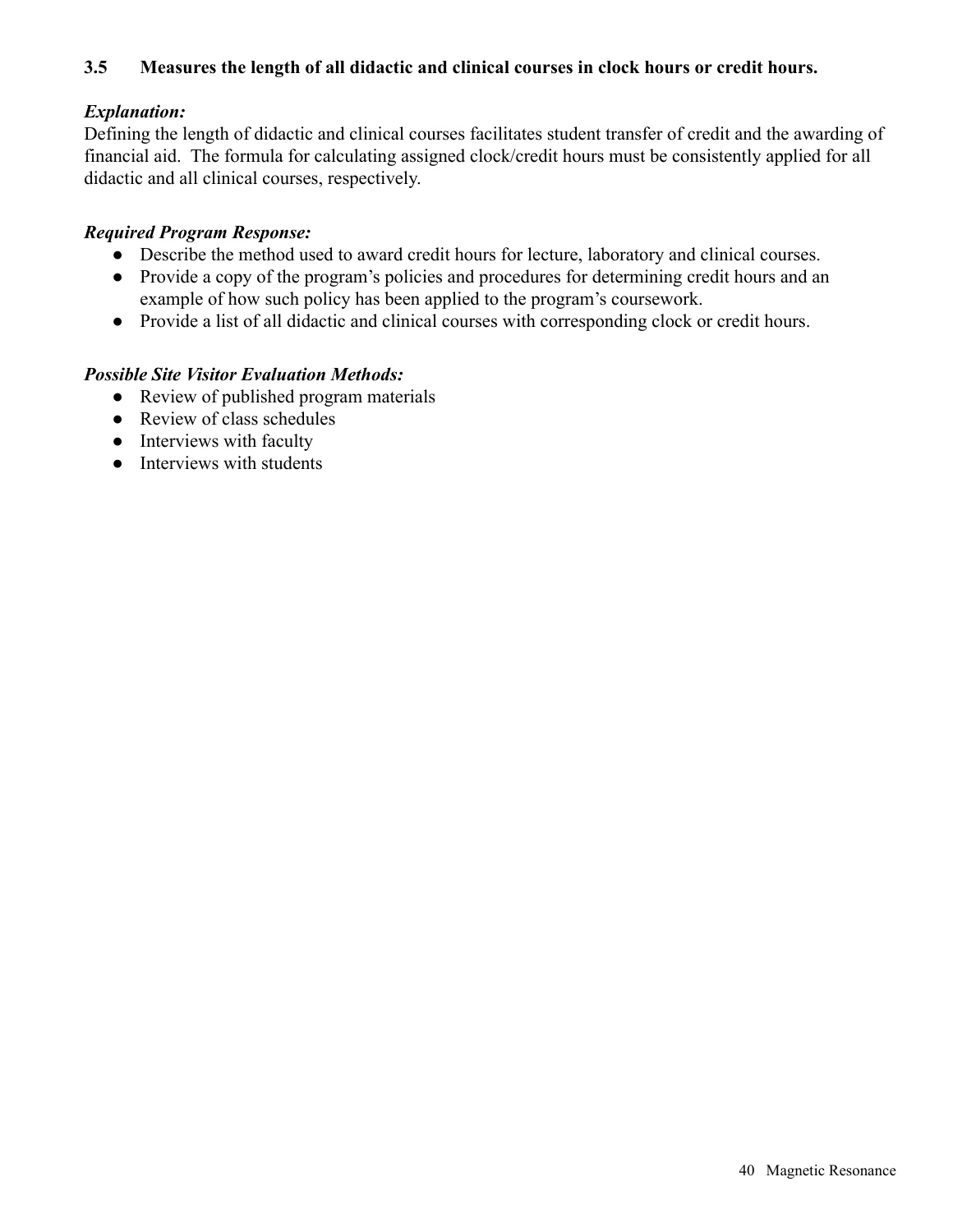# **3.6 Maintains a master plan of education.**

# *Explanation:*

A master plan provides an overview of the program and allows for continuity among, and documentation of, all aspects of the program. In the event of new faculty and/or leadership to the program, the master plan provides the information needed to understand the program and its operations.

The plan should be evaluated annually, updated, and must include the following:

- course syllabi (didactic and clinical courses) and
- program policies and procedures.

While there is no prescribed format for the master plan, the component parts should be identified and readily available. If the components are not housed together, the program must list the location of each component. If the program chooses to use an electronic format, the components must be accessible by all program faculty.

# *Required Program Response:*

- Identify the location of the component parts of the master plan of education.
- Provide a Table of Contents for the program's master plan.

- Review of master plan of education
- Interview with program director
- Interviews with faculty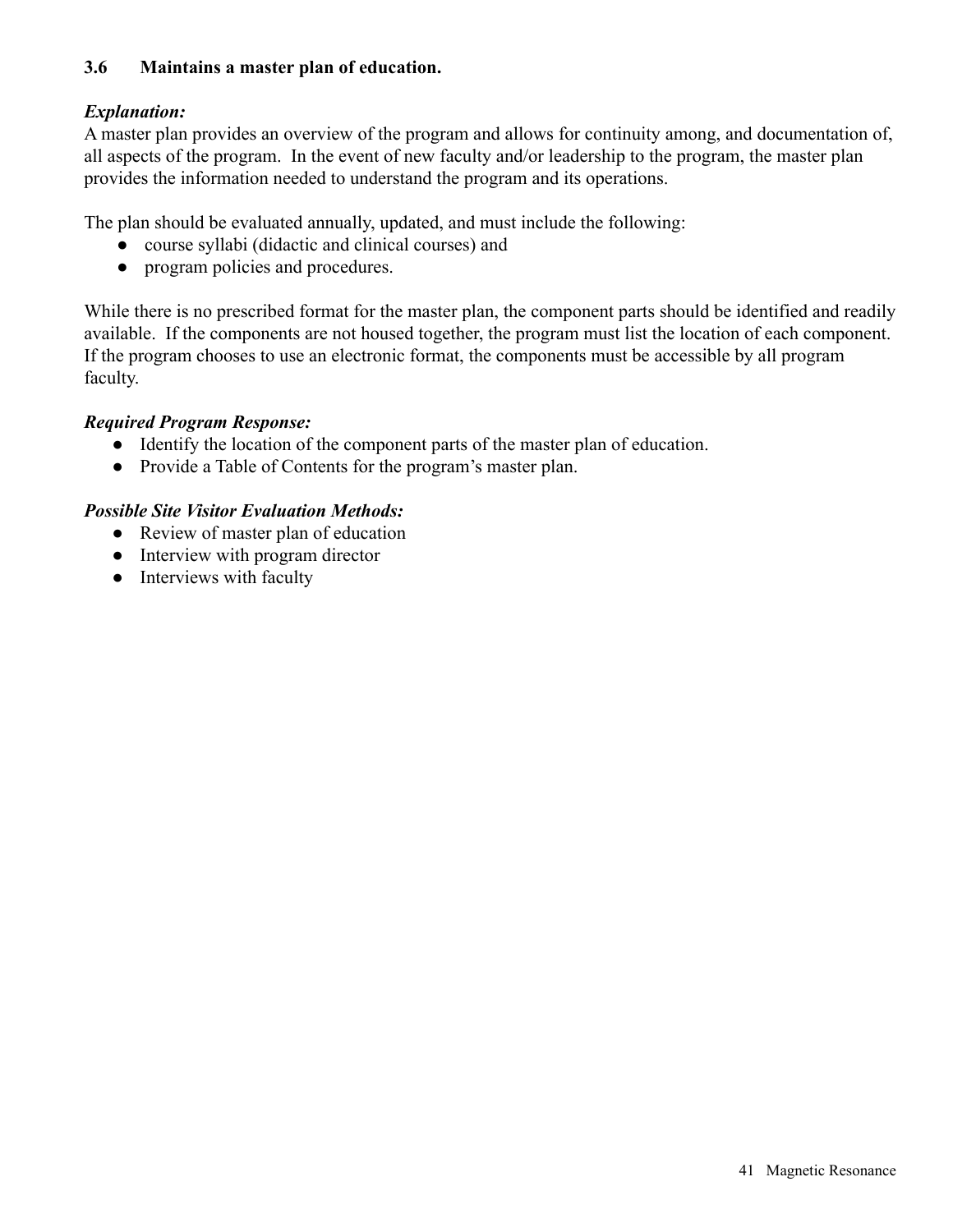# **3.7 Provides timely and supportive academic, behavioral, and clinical advisement to students enrolled in the program.**

# *Explanation:*

Appropriate advisement promotes student achievement. Student advisement should be formative, summative, and must be shared with students in a timely manner. Programs are encouraged to develop written advisement procedures.

### *Required Program Response:*

- Describe procedures for advisement.
- Provide sample records of student advisement.

- Review of students' records
- Interviews with faculty
- $\bullet$  Interviews with clinical preceptor(s)
- Interviews with students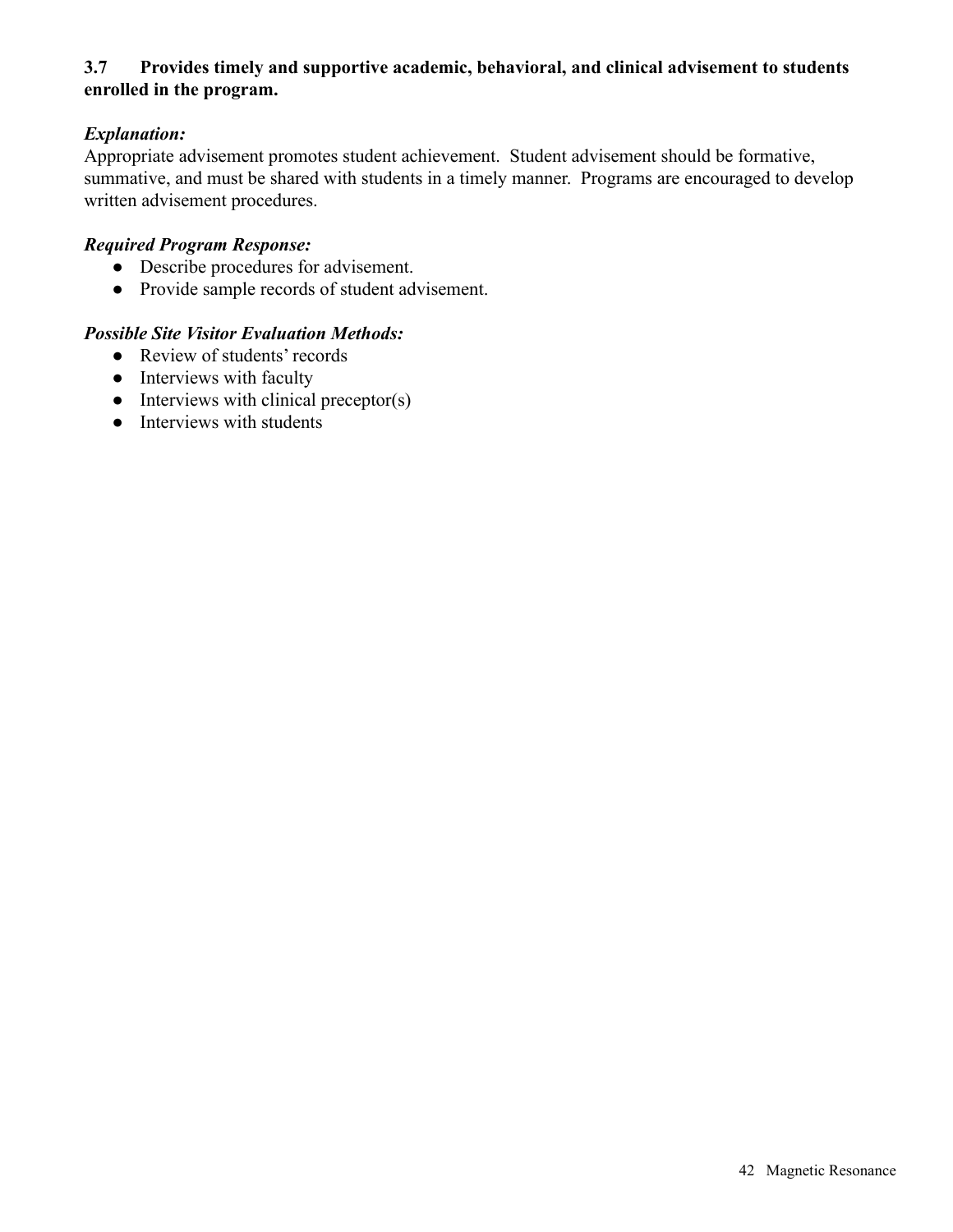### **3.8 Documents that the responsibilities of faculty and clinical staff are delineated and performed.**

• Full-time Program Director:

Assures effective program operations,

Oversees ongoing program assessment,

Participates in budget planning,

Maintains current knowledge of the professional discipline and educational methodologies through continuing professional development, and

Assumes the leadership role in the continued development of the program.

**Full-time Educational Coordinator:** 

Correlates clinical education with didactic education,

Evaluates students,

Participates in didactic and/or clinical instruction,

Supports the program director to help assure effective program operation,

Coordinates clinical education and evaluates its effectiveness,

Participates in the assessment process,

Cooperates with the program director in periodic review and revision of clinical course materials,

Maintains current knowledge of the discipline and educational methodologies through continuing professional development, and

Maintains current knowledge of program policies, procedures, and student progress.

● Full-time Didactic Program Faculty:

Prepares and maintains course outlines and objectives, instructs and evaluates students, and reports progress,

Participates in the assessment process,

Supports the program director to help assure effective program operation,

Cooperates with the program director in periodic review and revision of course materials, and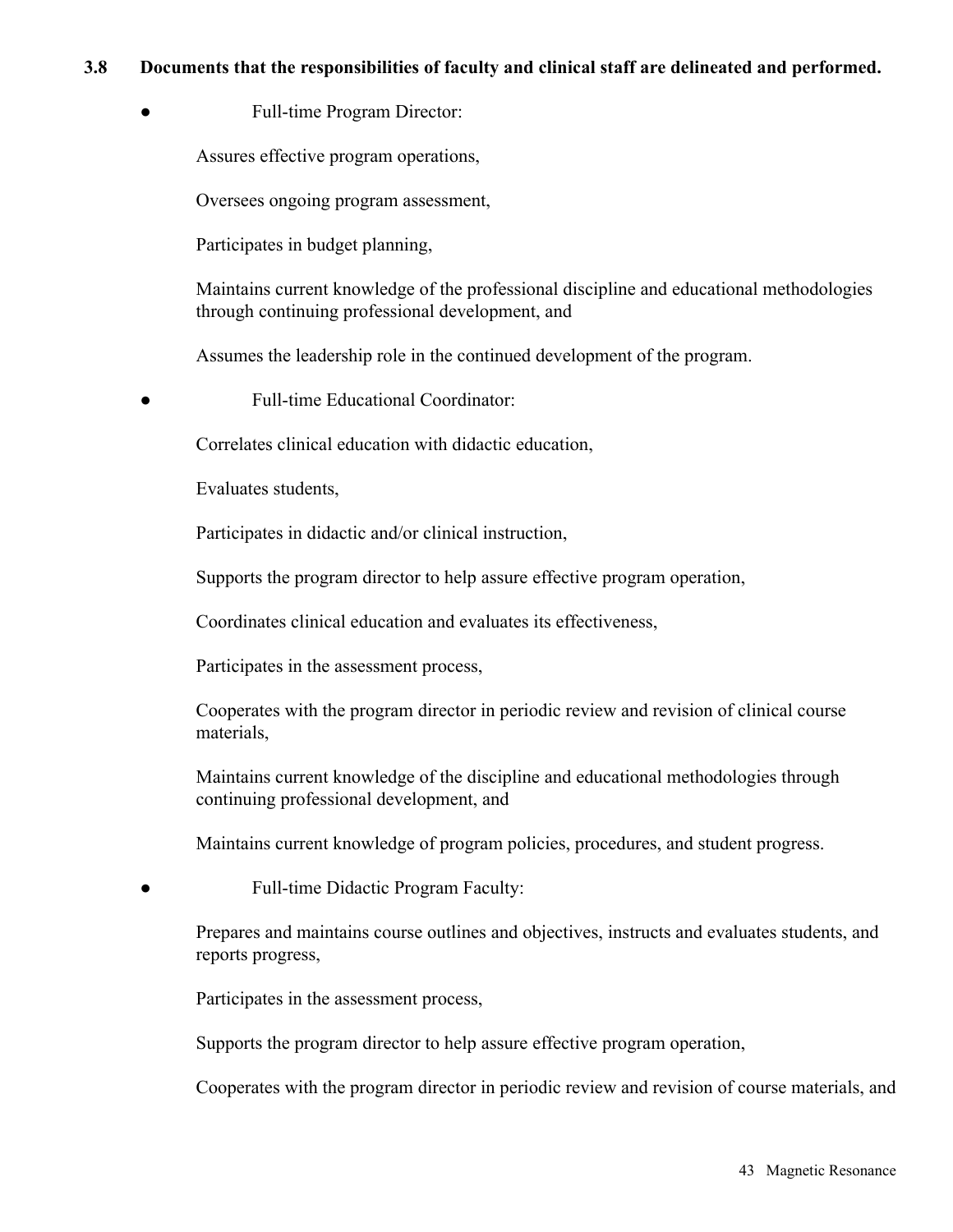Maintains appropriate expertise and competence through continuing professional development.

Part-time Didactic Program Faculty:

Prepares and maintains course outlines and objectives, instructs and evaluates students, and reports progress,

Participates in the assessment process, when appropriate,

Cooperates with the program director in periodic review and revision of course materials, and

Maintains appropriate expertise and competence through continuing professional development.

• Clinical Preceptor(s):

Is knowledgeable of program goals,

Understands the clinical objectives and clinical evaluation system,

Understands the sequencing of didactic instruction and clinical education,

Provides students with clinical instruction and supervision,

Evaluates students' clinical competence,

Maintains competency in the professional discipline and instructional and evaluative techniques through continuing professional development, and

Maintains current knowledge of program policies, procedures, and student progress.

Clinical Staff:

Understand the clinical competency system,

Understand requirements for student supervision,

Support the educational process, and

Maintain current knowledge of program policies, procedures, and student progress.

# *Explanation:*

The clear delineation of responsibilities facilitates accountability. Faculty and clinical staff responsibilities must be clearly delineated and must support the program's mission.

Full- and part-time status is determined by, and consistent with, the sponsoring institution's definition. At all times when students are enrolled in didactic and/or clinical components, the program director and/or clinical coordinator must assure that their program responsibilities are fulfilled.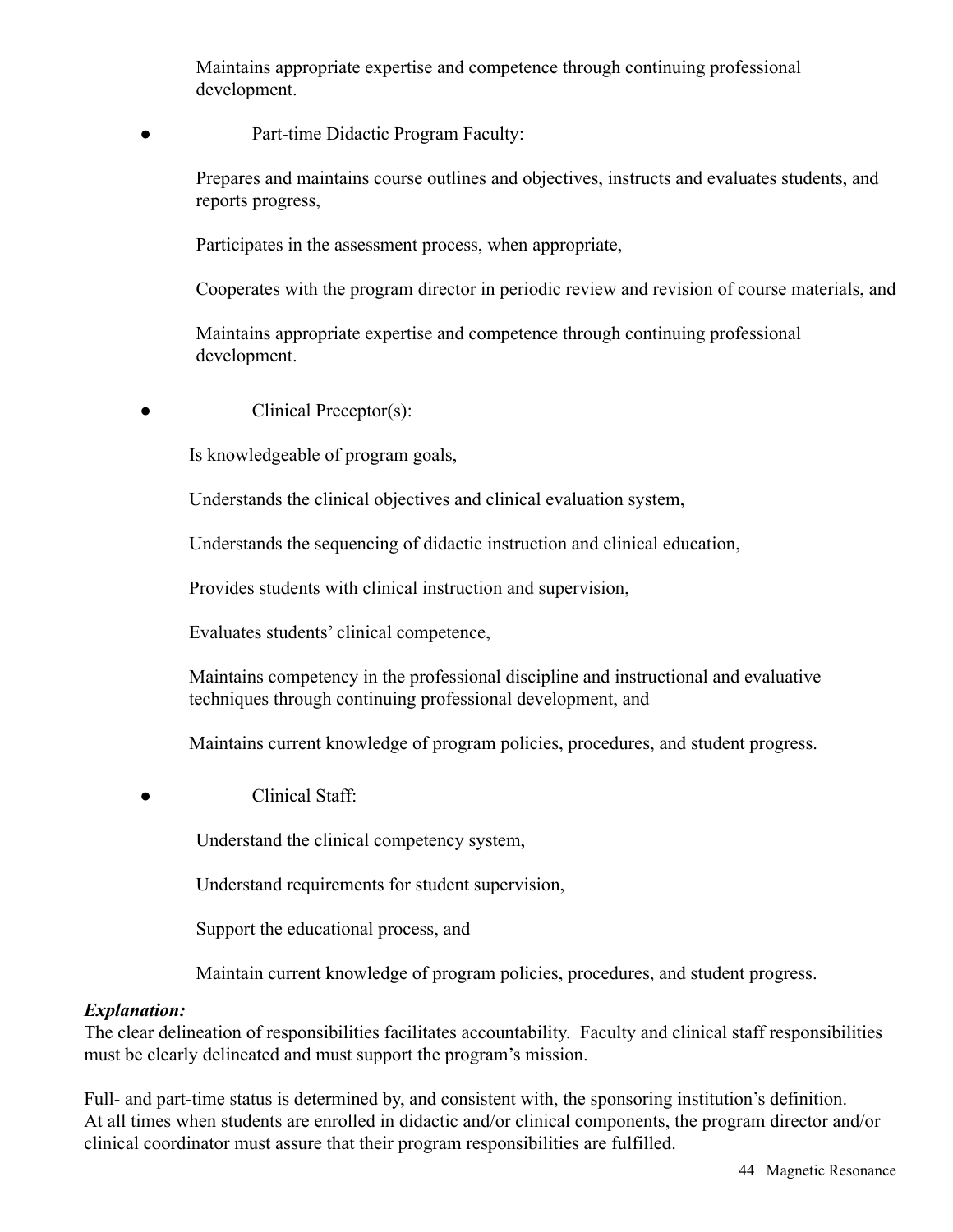## *Required Program Response:*

Provide documentation that faculty and clinical staff positions are clearly delineated.

- Review of position descriptions
- Review of handbooks
- Interviews with faculty and clinical staff to assure responsibilities are being performed
- Interviews with students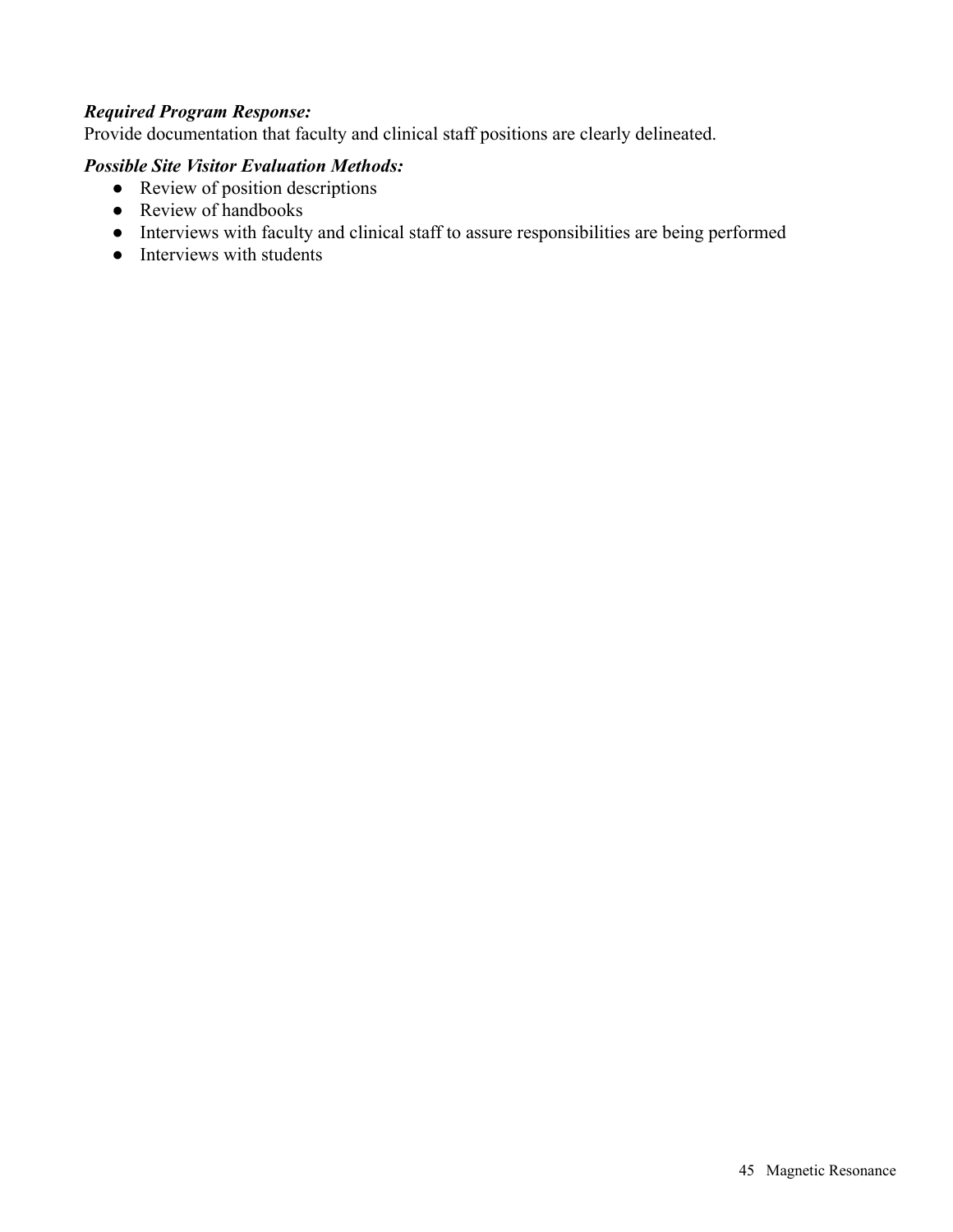# **3.9 Evaluates program faculty and clinical preceptor performance and shares evaluation results regularly to assure instructional responsibilities are performed.**

#### *Explanation:*

The performance of program faculty and clinical preceptor(s) must be evaluated minimally once per year. Evaluation assures that instructional responsibilities are performed and provides administration and faculty with information to evaluate performance. Evaluation promotes proper educational methodology and increases program effectiveness. Evaluation results must be shared minimally once per year with the respective program faculty and clinical preceptor(s) being evaluated to assure continued professional development. Any evaluation results that identify concerns must be discussed with the respective individual(s) as soon as possible.

#### *Required Program Response:*

- Describe the evaluation process.
- Describe how evaluation results are shared with program faculty and clinical preceptor(s).
- Provide samples of evaluations of program faculty.
- Provide samples of evaluations of clinical preceptor(s).

- Review of program evaluation materials
- Review of clinical preceptor evaluation
- Interviews with administrative personnel
- Interviews with program faculty
- $\bullet$  Interviews with clinical preceptor(s)
- Interviews with students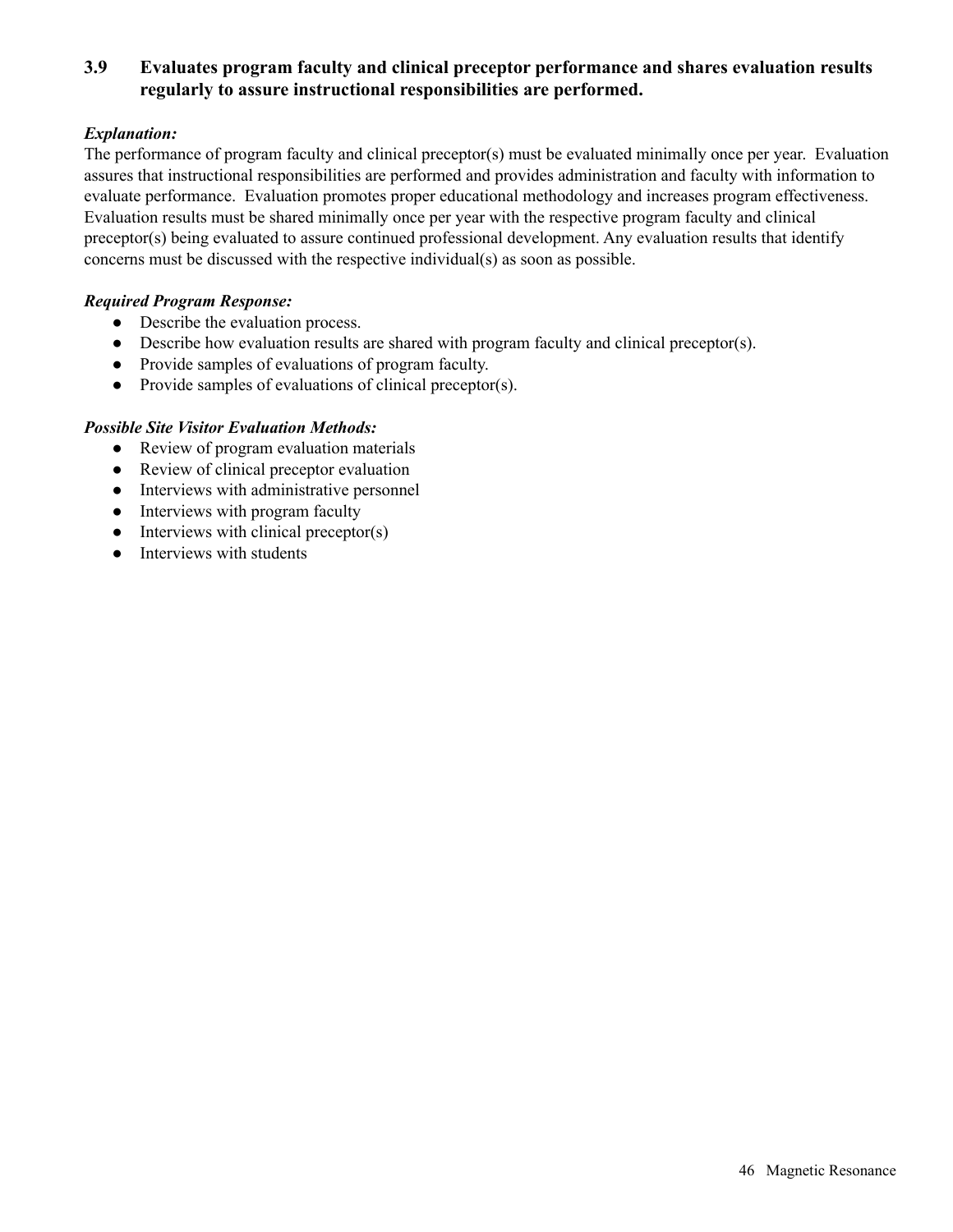1. List the major strengths of **Standard Three**, in order of importance.

2. List the major concerns of **Standard Three**, in order of importance.

3. Provide the program's plan for addressing each concern identified.

4. Describe any progress already achieved in addressing each concern.

5. Describe any constraints in implementing improvements.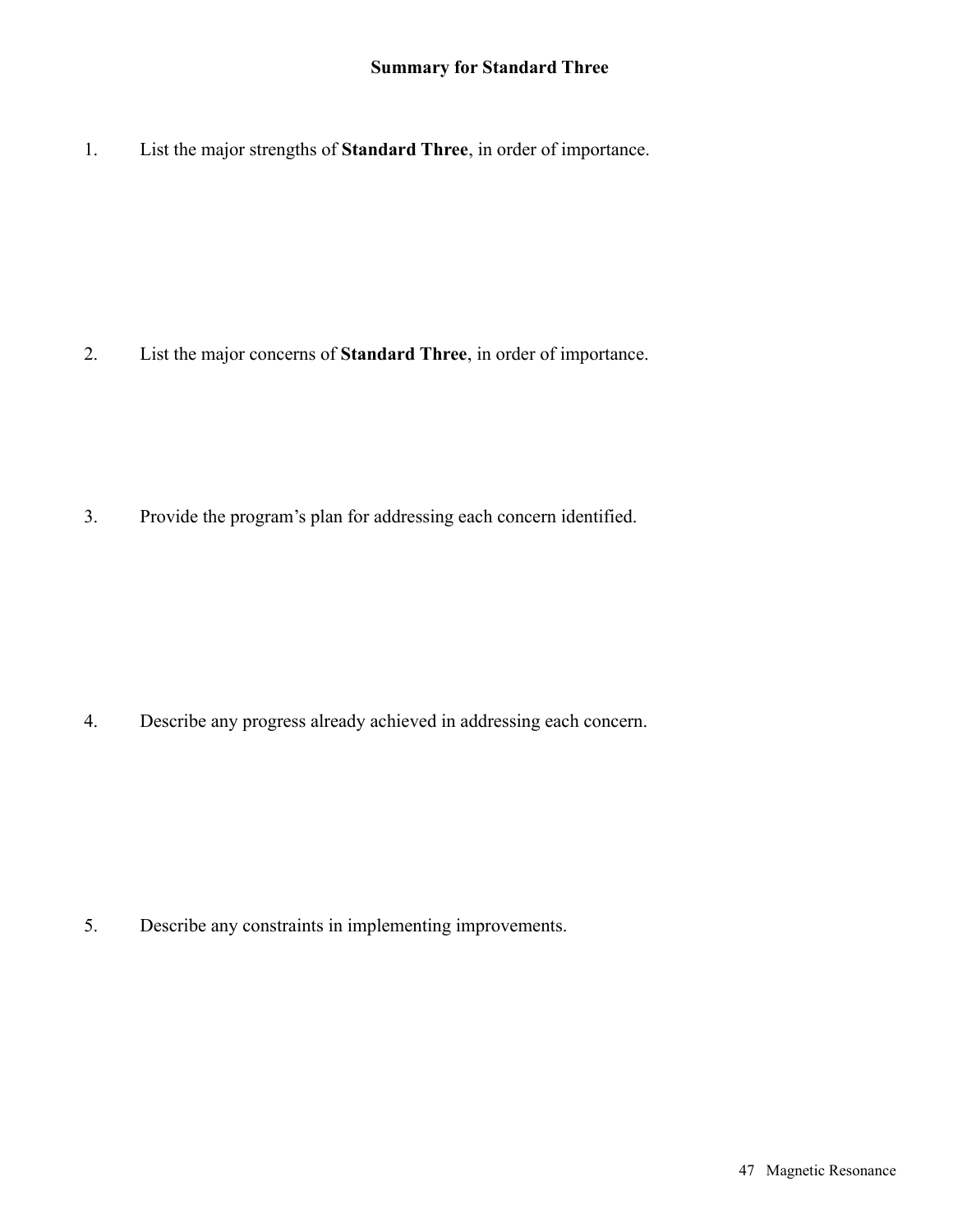# **Standard Four** *Health and Safety*

# **Standard Four: The program's policies and procedures promote the health and safety for students, patients, and the general public.**

## **Objectives:**

In support of **Standard Four**, the program:

- 4.1 Makes available to students and the general public accurate information about potential workplace hazards associated with magnetic fields.
- 4.2 Has a published pregnancy policy that is made known to accepted and enrolled female students and contains the following elements:
	- Written notice of voluntary declaration,
	- Option for student continuance in the program without modification, and
	- Option for written withdrawal of declaration.
- 4.3 Assures that students employ proper radiation safety practices.
- 4.4 Assures that magnetic resonance procedures are performed under the direct supervision of a qualified magnetic resonance technologist until a student achieves competency.
- 4.5 Assures that magnetic resonance procedures are performed under the indirect supervision of a qualified magnetic resonance technologist after a student achieves competency.
- 4.6 Assures sponsoring institution's policies safeguard the health and safety of students.
- 4.7 Assures that students are oriented to clinical setting policies and procedures in regard to health and safety.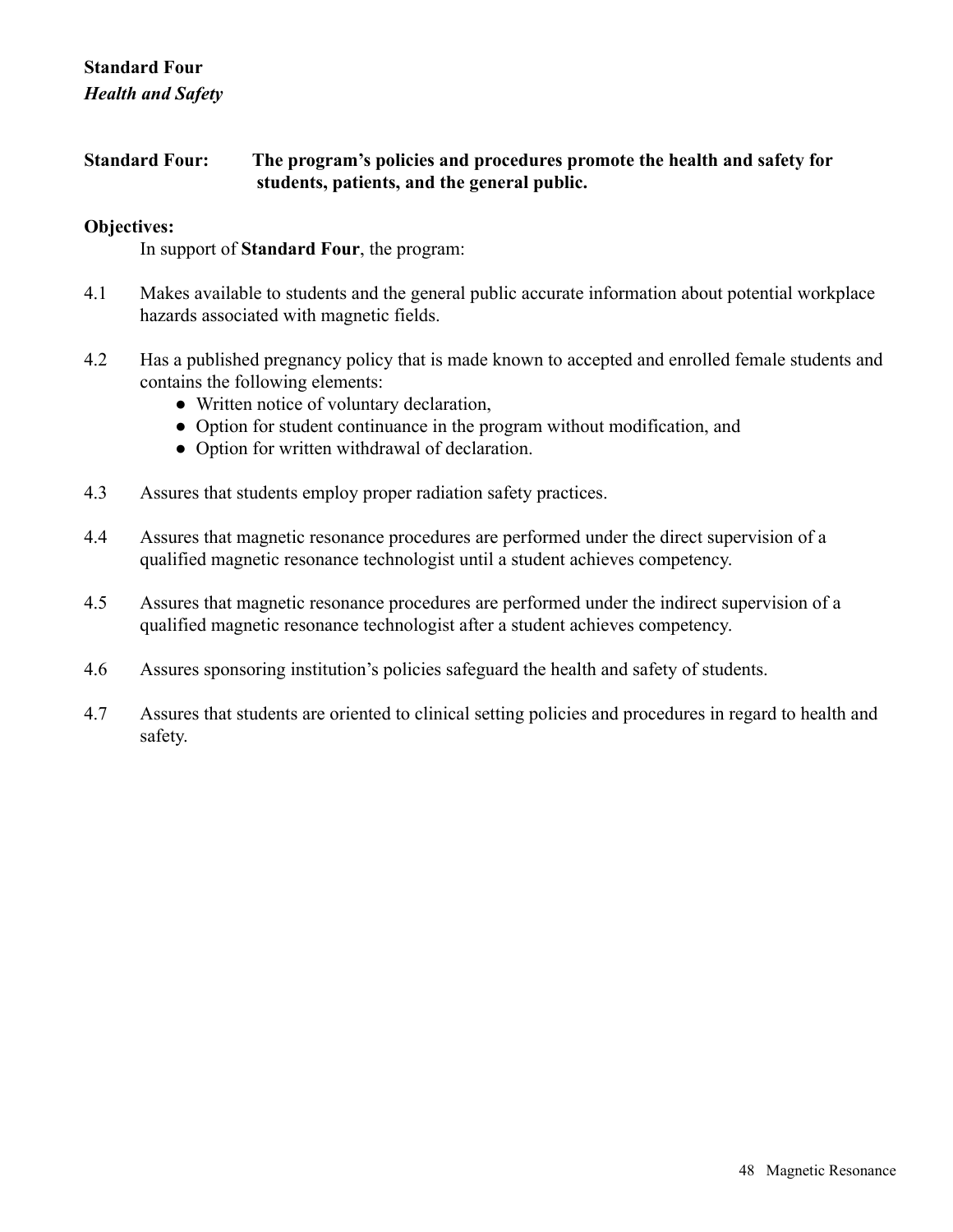# **4.1 Makes available to students and the general public accurate information about potential workplace hazards associated with magnetic fields.**

# *Explanation:*

Information regarding the potential dangers of implants or foreign bodies in students must be published and provided to students and the general public.

### *Required Program Response:*

- Describe how this information is made available to students and the general public.
- Provide a copy of published materials.

- Review of published program materials
- Interviews with faculty
- Interviews with students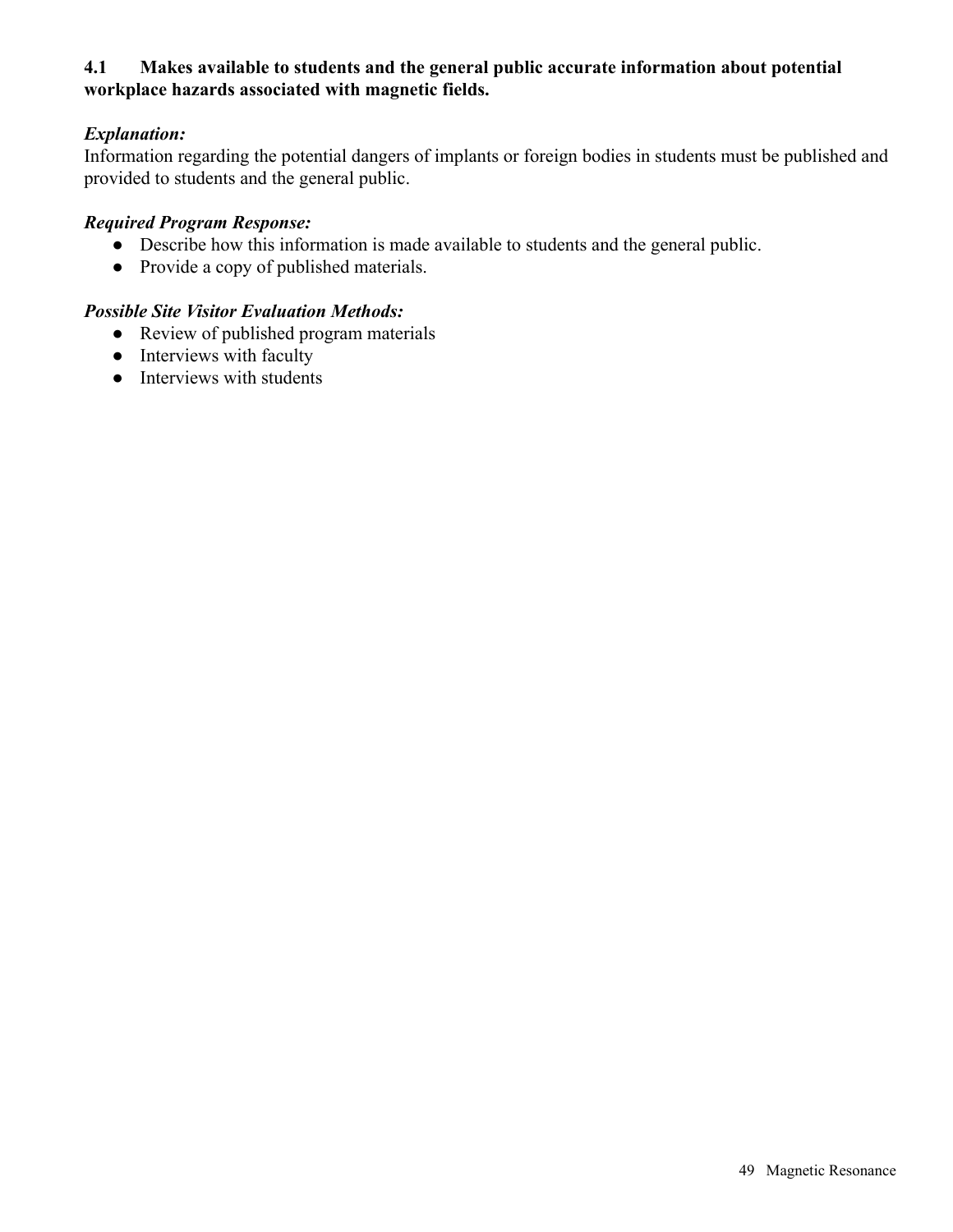**4.2 Has a published pregnancy policy that is made known to accepted and enrolled female students and contains the following elements:**

- **Written notice of voluntary declaration,**
- **Option for student continuance in the program without modification, and**
- **Option for written withdrawal of declaration.**

# *Explanation:*

Appropriate radiation safety practices help assure that radiation exposure to the student and fetus are kept as low as reasonably achievable. The policy must reflect currently accepted safety practices regarding magnetic fields and applied radiofrequencies. The program must allow for student continuance in the clinical component of the program without modification. The program may offer clinical component options such as: (1) clinical reassignments and/or (2) leave of absence.

# *Required Program Response:*

- Describe how the pregnancy policy is made known to accepted and enrolled female students.
- Provide a copy of the program's pregnancy policy.

- Review of published program materials
- Review of student records
- Interviews with faculty
- $\bullet$  Interviews with clinical preceptor(s)
- Interviews with students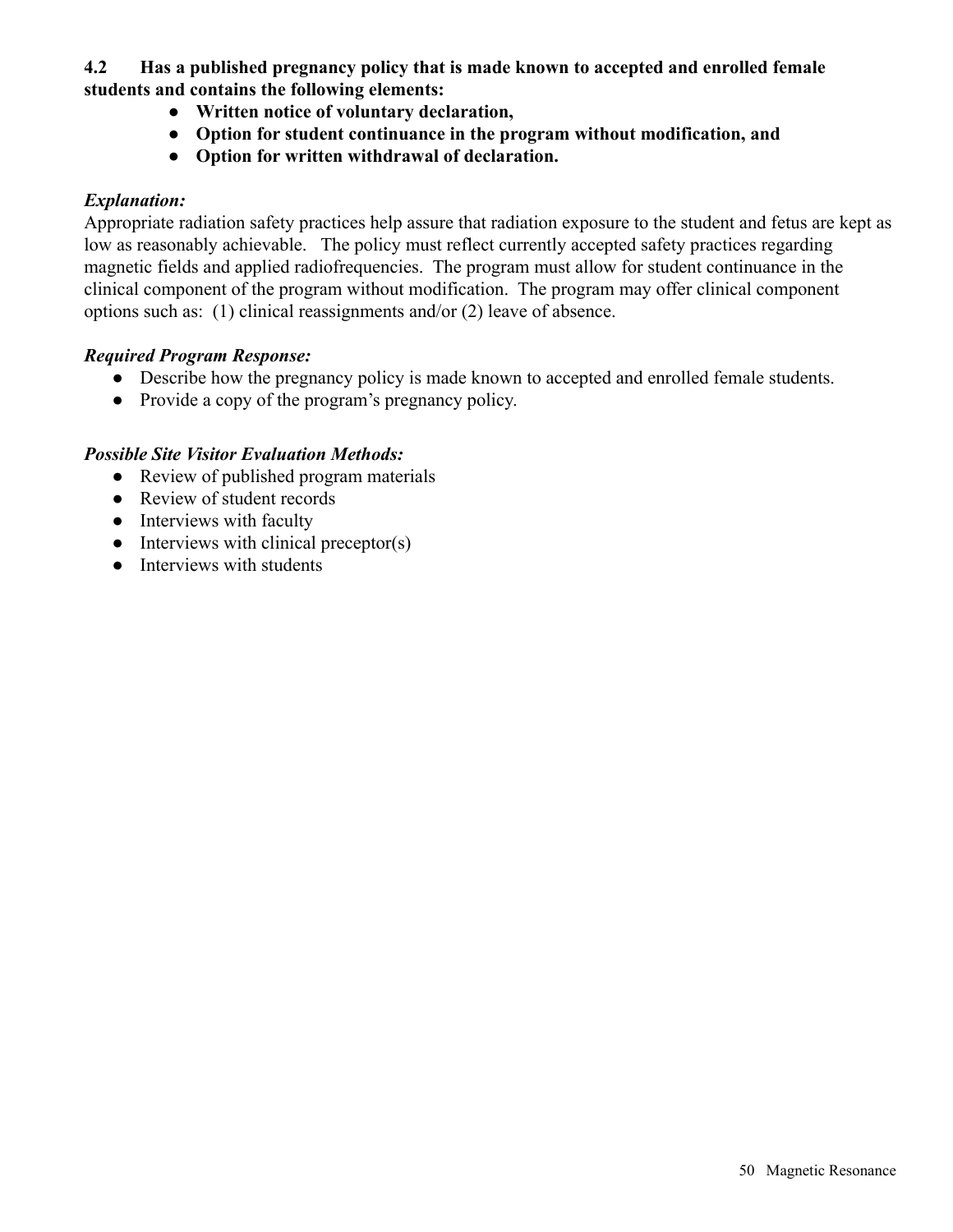# **4.3 Assures that students employ proper radiation safety practices.**

# *Explanation:*

The program must assure that students are instructed in the utilization of imaging equipment, accessories, optimal imaging parameters, and proper patient positioning to minimize the risk of hazards associated with magnetic fields and radiofrequencies. These practices assure safety of patients, students, and others.

Students must understand basic radiation safety practices prior to assignment to clinical settings. As students progress in the program, they must become increasingly proficient in the application of radiation safety practices.

The program must also assure radiation safety in magnetic resonance laboratories. Student utilization of an operational laboratory must be under the supervision of a qualified magnetic resonance technologist who is readily available. Programs are encouraged to develop policies regarding safe and appropriate use of operational laboratories by students.

### *Required Program Response:*

- Describe how the curriculum sequence and content prepares students for safe radiation practices.
- Provide the curriculum sequence.
- Provide policies/procedures regarding radiation safety.

- Review of program curriculum
- Review of radiation safety policies/procedures
- Review of student handbook
- Review of student records
- Interviews with faculty
- $\bullet$  Interviews with clinical preceptor(s)
- Interviews with clinical staff
- **•** Interviews with students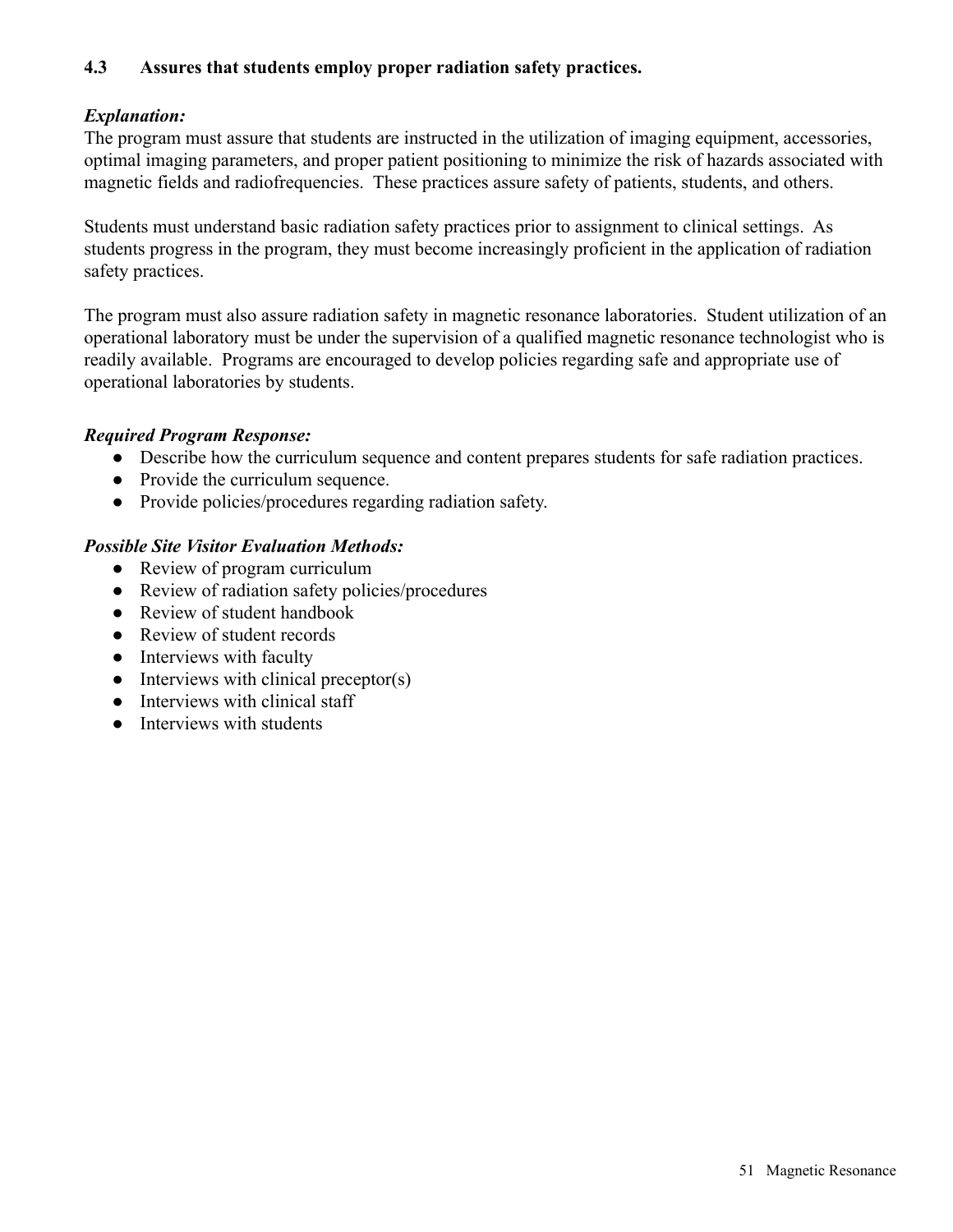# **4.4 Assures that magnetic resonance procedures are performed under the direct supervision of a qualified magnetic resonance technologist until a student achieves competency.**

# *Explanation:*

Direct supervision assures patient safety and proper educational practices. The JRCERT defines direct supervision as student supervision by a qualified magnetic resonance technologist who:

- reviews the procedure in relation to the student's achievement,
- evaluates the condition of the patient in relation to the student's knowledge,
- is physically present during the conduct of the procedure, and
- reviews and approves the procedure and/or image.

Students must be directly supervised until competency is achieved.

# *Required Program Response:*

- Describe how the direct supervision requirement is enforced and monitored in the clinical setting.
- Provide documentation that the program's direct supervision requirement is made known to students, clinical preceptors, and clinical staff.

- Review of published program materials
- Review of student records
- Review of meeting minutes
- Interviews with faculty
- $\bullet$  Interviews with clinical preceptor(s)
- Interviews with clinical staff
- Interviews with students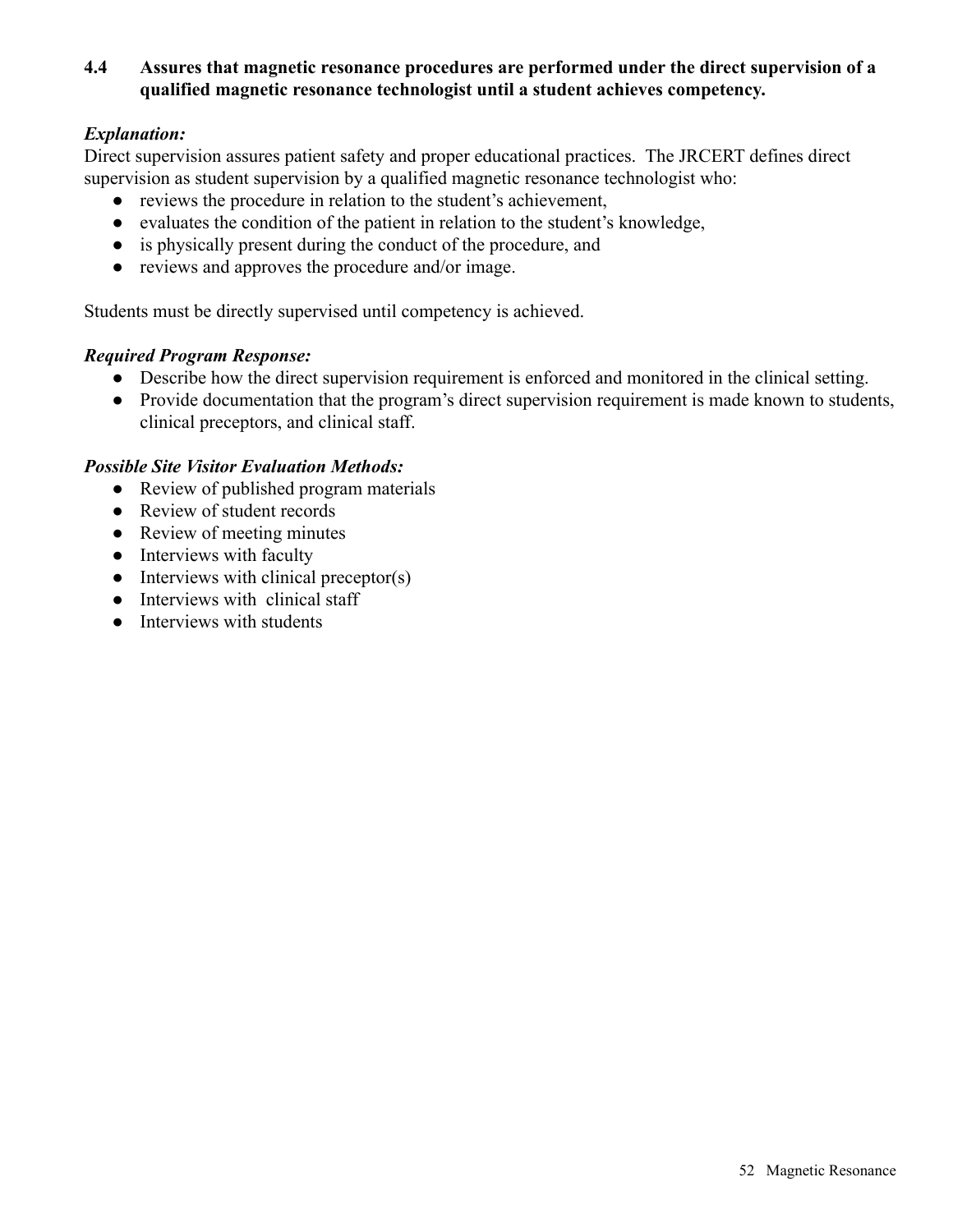# **4.5 Assures that magnetic resonance procedures are performed under the indirect supervision of a qualified magnetic resonance technologist after a student achieves competency.**

# *Explanation:*

Indirect supervision promotes patient safety and proper educational practices. The JRCERT defines indirect supervision as that supervision provided by a qualified magnetic resonance technologist immediately available to assist students regardless of the level of student achievement. "Immediately available" is interpreted as the physical presence of a qualified magnetic resonance technologist adjacent to the room or location where a magnetic resonance procedure is being performed. This availability applies to all areas where magnetic resonance equipment is in use on patients.

#### *Required Program Response:*

- Describe how the indirect supervision requirement is enforced and monitored in the clinical setting.
- Provide documentation that the program's indirect supervision requirement is made known to students, clinical preceptors, and clinical staff.

- Review of published program materials
- Review of student records
- Review of meeting minutes
- Interviews with faculty
- $\bullet$  Interviews with clinical preceptor(s)
- Interviews with clinical staff
- Interviews with students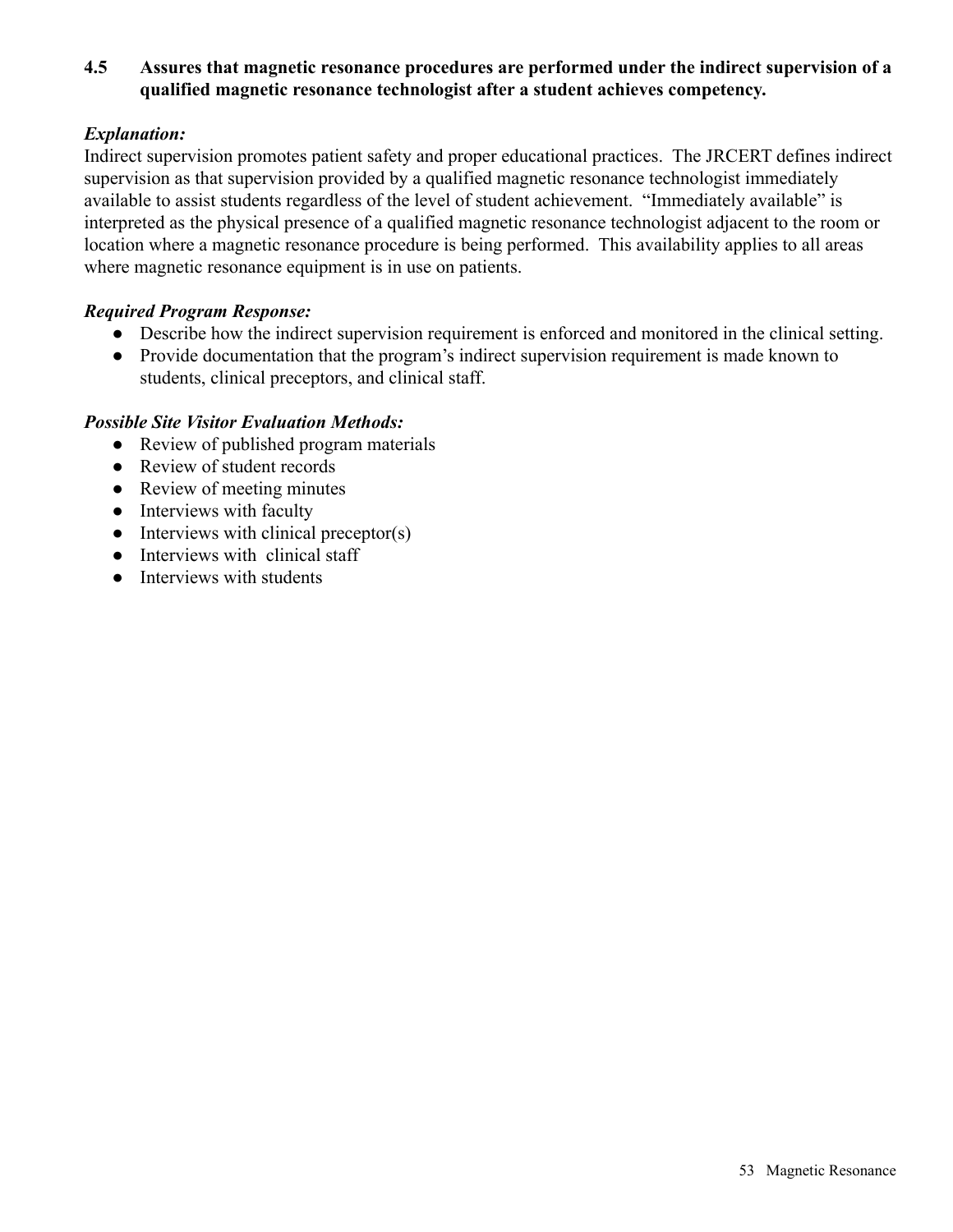# **4.6 Assures sponsoring institution's policies safeguard the health and safety of students.**

# *Explanation:*

Appropriate sponsoring institutional policies and procedures assure that students are protected. These policies must, at a minimum, address emergency preparedness, harassment, communicable diseases, and substance abuse. Policies and procedures must meet federal and/or state requirements as applicable. Enrolled students must be informed of polices and procedures.

## *Required Program Response:*

Provide program policies that safeguard the health and safety of students.

- Review of published program materials
- Review of student records
- Interviews with faculty
- Interviews with students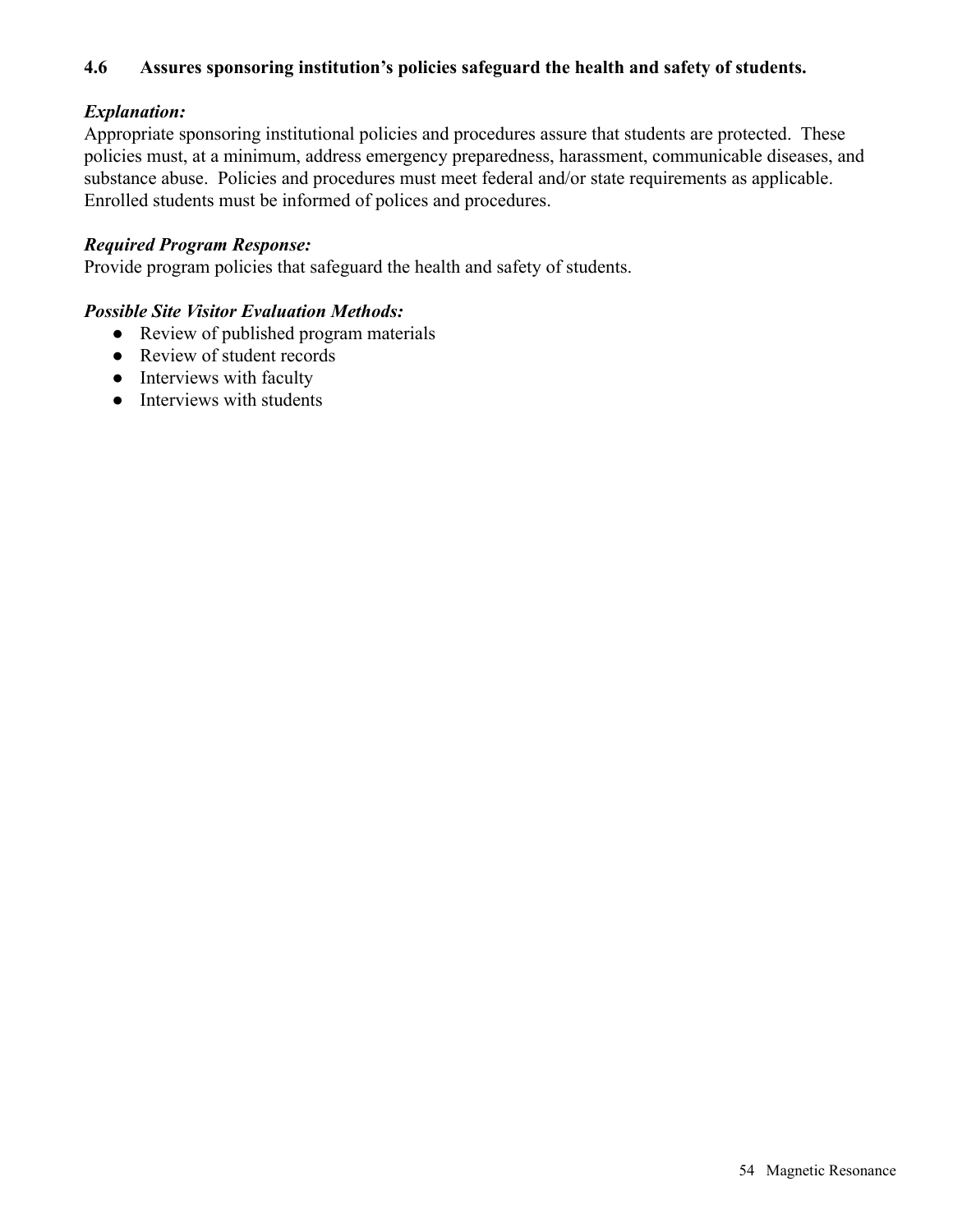# **4.7 Assures that students are oriented to clinical setting policies and procedures in regard to health and safety.**

# *Explanation:*

Appropriate orientation assures that students are cognizant of clinical policies and procedures. The policies and procedures must, at a minimum, address the following: hazards (fire, electrical, chemical), emergency preparedness, medical emergencies, HIPAA, and Standard Precautions.

### *Required Program Response:*

- Describe the process for orienting students to clinical settings.
- Provide documentation that students are apprised of policies and procedures specific to each clinical setting.

- Review of orientation process
- Review of student records
- Interviews with faculty
- $\bullet$  Interviews with clinical preceptor(s)
- Interviews with students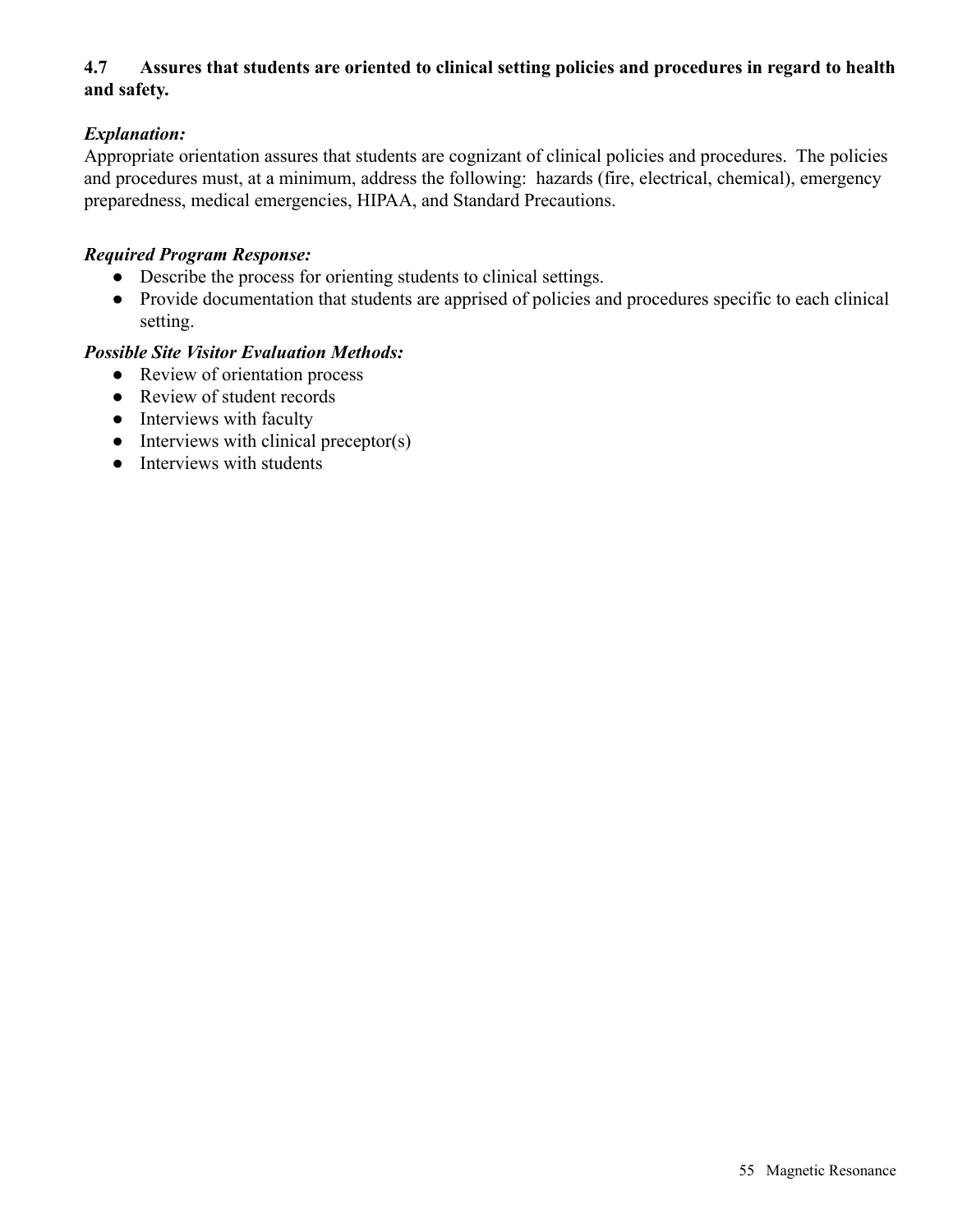# **Summary for Standard Four**

1. List the major strengths of **Standard Four**, in order of importance.

2. List the major concerns of **Standard Four**, in order of importance.

3. Provide the program's plan for addressing each concern identified.

4. Describe any progress already achieved in addressing each concern.

5. Describe any constraints in implementing improvements.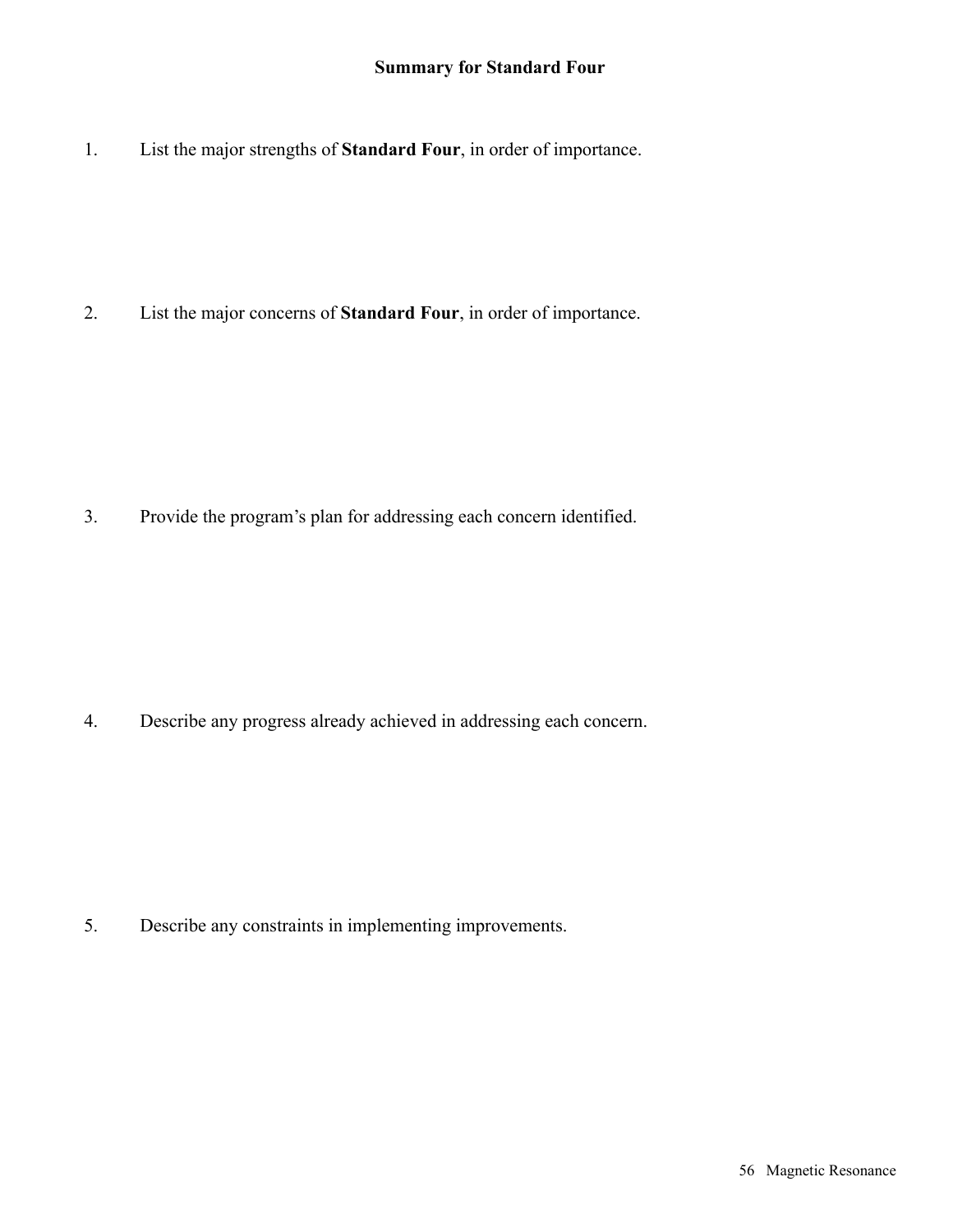# **Standard Five**

*Assessment*

**Standard Five: The program develops and implements a system of planning and evaluation of student learning and program effectiveness outcomes in support of its mission.**

## **Objectives:**

In support of **Standard Five**, the program:

### **Student Learning**

5.1 Develops an assessment plan that, at a minimum, measures the program's student learning outcomes in relation to the following goals: clinical competence, critical thinking, professionalism, and communication skills.

### **Program Effectiveness**

- 5.2 Documents the following program effectiveness data:
	- Five-year average credentialing examination pass rate of not less than 75 percent at first attempt within six months of graduation,
	- Five-year average job placement rate of not less than 75 percent within twelve months of graduation,
	- Program completion rate,
	- Graduate satisfaction, and
	- Employer satisfaction.
- 5.3 Makes available to the general public program effectiveness data (credentialing examination pass rate, job placement rate, and program completion rate) on an annual basis.

# **Analysis and Actions**

5.4 Analyzes and shares student learning outcome data and program effectiveness data to foster continuous program improvement.

5.5 Periodically evaluates its assessment plan to assure continuous program improvement.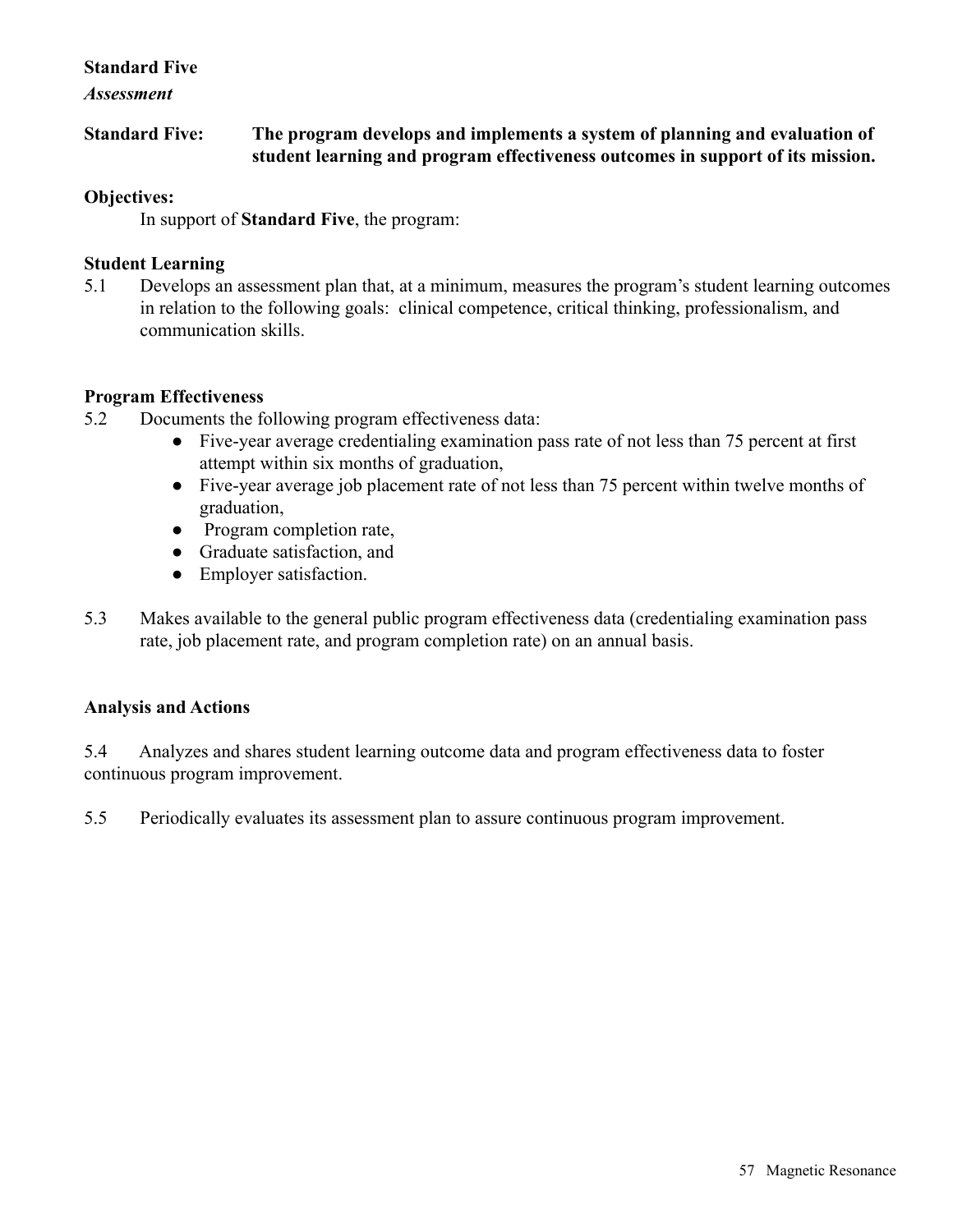# **5.1 Develops an assessment plan that, at a minimum, measures the program's student learning outcomes in relation to the following goals: clinical competence, critical thinking, professionalism, and communication skills.**

# *Explanation:*

Assessment is the systematic collection, review, and use of information to improve student learning and educational quality. An assessment plan helps assure continuous improvement and accountability. Minimally, the plan must include a separate goal in relation to each of the following: clinical competence, critical thinking, professionalism, and communication skills. The plan must include student learning outcomes, measurement tools, benchmarks, and identify timeframes and parties responsible for data collection.

For additional information regarding assessment, please refer to [www.jrcert.org.](http://www.jrcert.org)

# *Required Program Response:*

Provide a copy of the program's current assessment plan.

- Review of assessment plan
- Review of assessment tools
- Interviews with faculty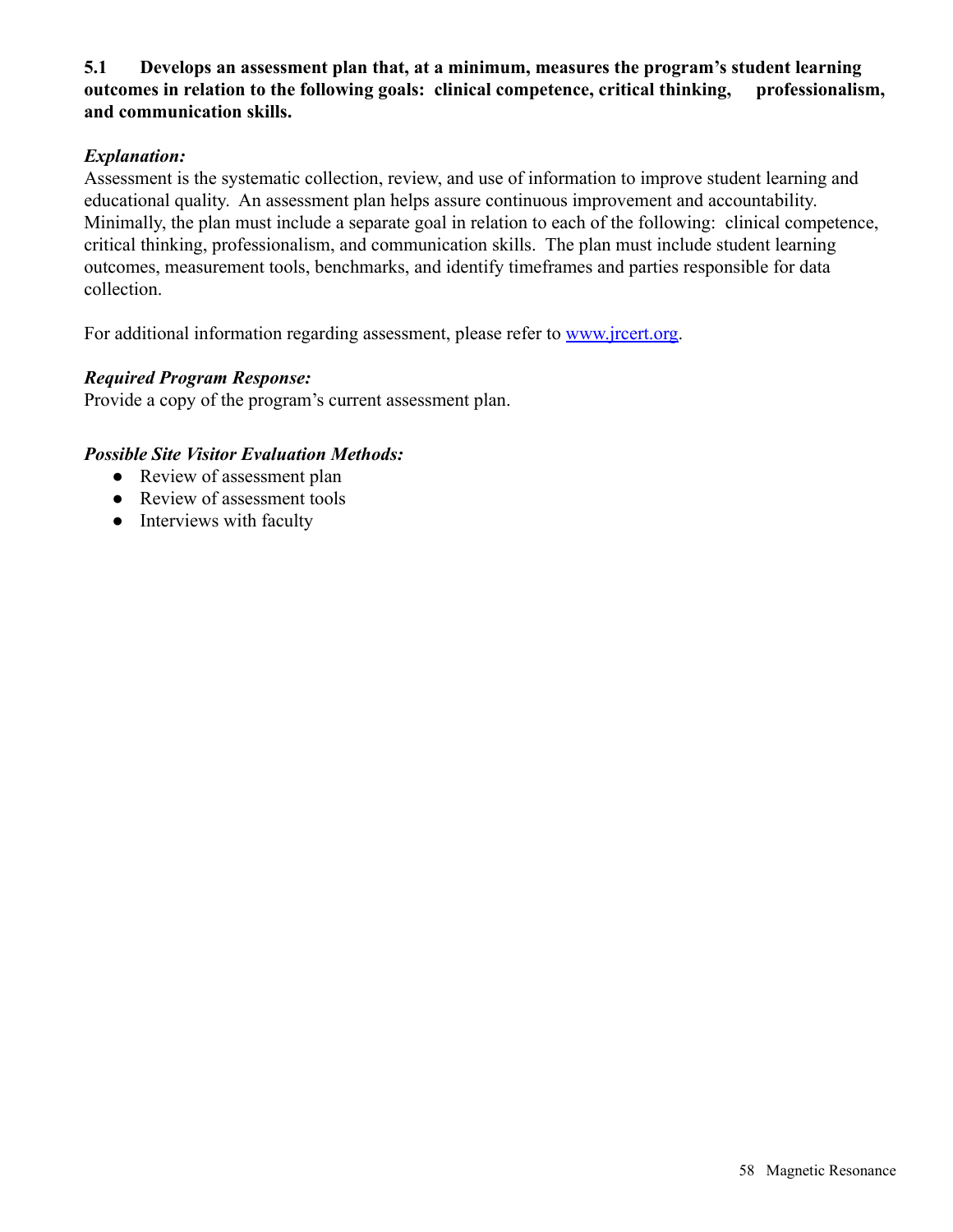- **5.2 Documents the following program effectiveness data:**
	- **Five-year average credentialing examination pass rate of not less than 75 percent at first attempt within six months of graduation,**
	- **Five-year average job placement rate of not less than 75 percent within twelve months of graduation,**
	- **Program completion rate,**
	- **Graduate satisfaction, and**
	- **Employer satisfaction.**

### *Explanation:*

Credentialing examination, job placement, and program completion data must be reported annually to the JRCERT. Graduate and employer satisfaction data must be collected as part of the program's assessment process.

Credentialing examination pass rate is defined as the number of graduates who pass, on first attempt, the American Registry of Radiologic Technologists certification examination or equivalent compared with the number of graduates who take the examination within six months of graduation.

Job placement rate is defined as the number of graduates employed in magnetic resonance compared to the number of graduates actively seeking employment in magnetic resonance. The JRCERT has defined not actively seeking employment as: 1) graduate fails to communicate with program officials regarding employment status after multiple attempts, 2) graduate is unwilling to seek employment that requires relocation, 3) graduate is unwilling to accept employment due to salary or hours, 4) graduate is on active military duty, and/or 5) graduate is continuing education.

Program completion rate is defined as the number of students who complete the program within 150% of the stated program length. The program must establish a benchmark for its program completion rate. The program specifies the entry point (e.g., required orientation date, final drop/add date, final date to drop with 100% tuition refund, official class roster date, etc.) used in calculating program's completion rate.

Graduate and employer satisfaction may be measured through a variety of methods. The methods and timeframes for collection of the graduate and employer satisfaction data are the prerogative of the program.

# *Required Program Response:*

Provide actual outcome data in relation to program effectiveness.

- Review of program effectiveness data
- Interviews with faculty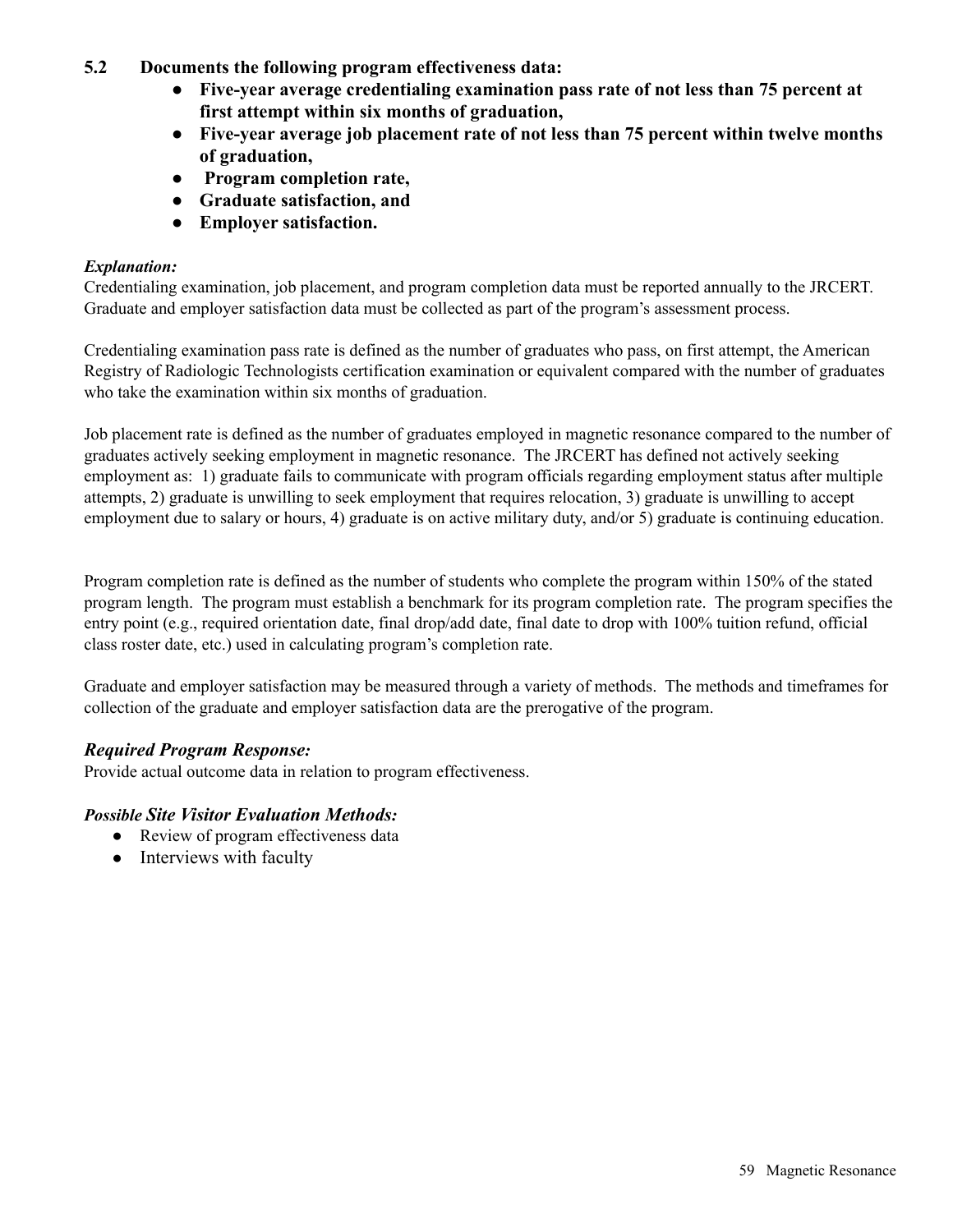# **5.3 Makes available to the general public program effectiveness data (credentialing examination pass rate, job placement rate, and program completion rate) on an annual basis.**

#### *Explanation:*

Program accountability is enhanced by making its effectiveness data available to the program's communities of interest and the general public. In efforts to increase accountability and transparency, the program must publish, at a minimum, its five -year average credentialing examination pass rate, five-year average job placement rate, and program completion rate data on its Web site to allow the public access to this data. The program effectiveness data should clearly identify the sample size associated with each associated measure (i.e., number of first time test takers, number of graduates actively seeking employment, number of graduates).

Additionally, the JRCERT will post five-year average credentialing examination pass rate, five-year average job placement rate, and program completion rate data at [www.jrcert.org.](http://www.jrcert.org) The program must publish the JRCERT URL ([www.jrcert.org\)](http://www.jrcert.org) to allow the public access to this data.

#### *Required Program Response:*

- Provide copies of publications that contain the program's program effectiveness data (credentialing examination pass rate, job placement rate, and program completion rate).
- Provide samples of publications that document the availability of program effectiveness data via the JRCERT URL address from the institution's/program's Web site.

- Review of program publications
- Review of institutional and/or program Web site
- Interviews with faculty
- Interviews with students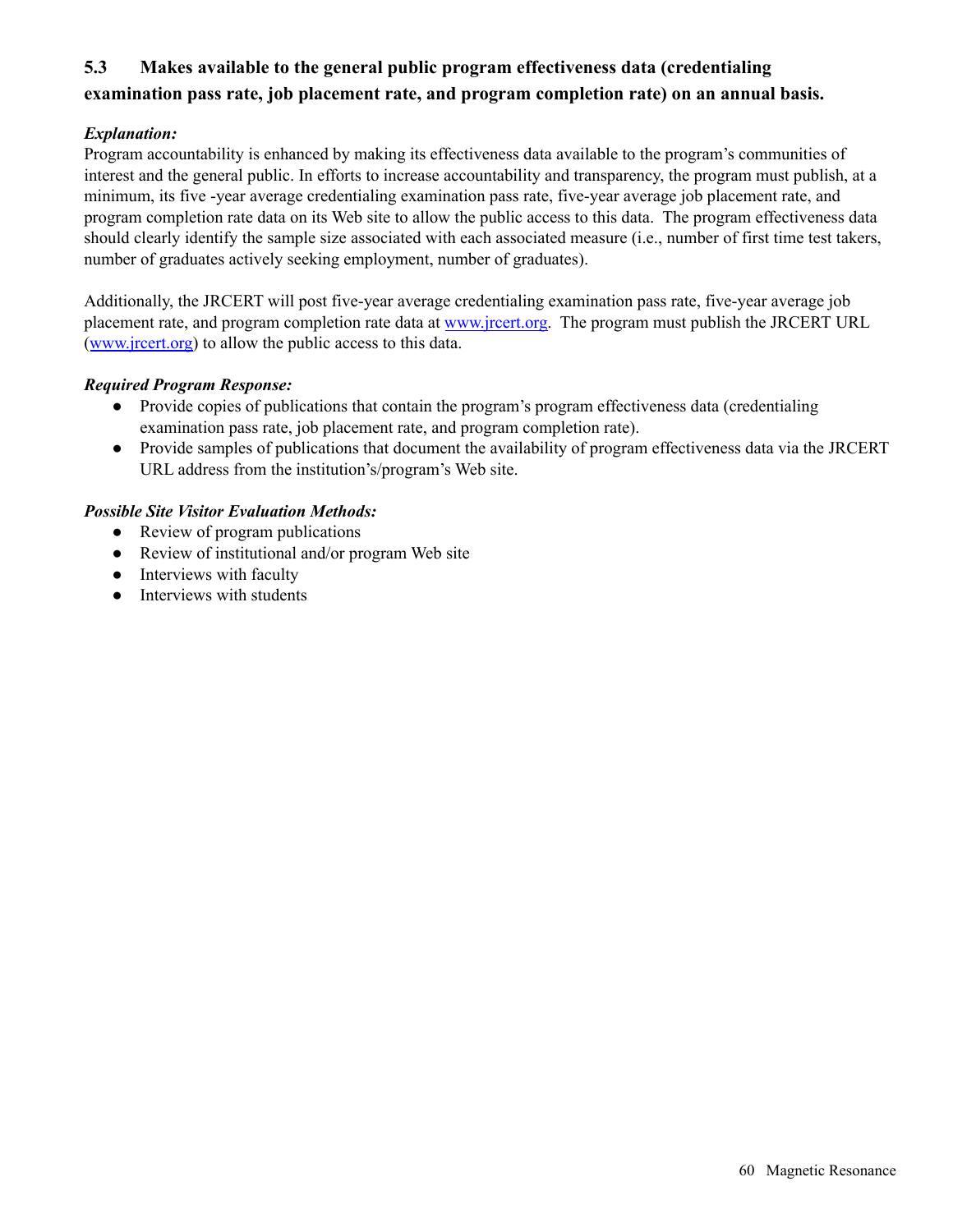# **5.4 Analyzes and shares student learning outcome data and program effectiveness data to foster continuous program improvement.**

# *Explanation:*

Analysis of student learning outcome data and program effectiveness data allows the program to identify strengths and areas for improvement to bring about systematic program improvement. This analysis also provides a means of accountability to communities of interest. It is the program's prerogative to determine its communities of interest.

The analysis must be reviewed with the program's communities of interest. One method to accomplish this would be the development of an assessment committee. The composition of the assessment committee may be the program's advisory committee or a separate committee that focuses on the assessment process. The committee should be used to provide feedback on student achievement and assist the program with strategies for improving its effectiveness. This review should occur at least annually and must be formally documented.

For additional information regarding assessment, please refer to [www.jrcert.org.](http://www.jrcert.org)

### *Required Program Response:*

- Describe how the program analyzes student learning outcome data and program effectiveness data to identify areas for program improvement.
- Describe how the program shares its student learning outcome data and program effectiveness data with its communities of interest.
- Describe examples of changes that have resulted from the analysis of student learning outcome data and program effectiveness data and discuss how these changes have led to program improvement.
- Provide a copy of the program's actual student learning outcome data since the last accreditation award. This data may be documented on previous assessment plans or on a separate document.
- Provide documentation that student learning outcome data and program effectiveness data has been shared with communities of interest.

- Review of student learning outcome data and program effectiveness data to support the assessment plan
- Review of representative samples of measurement tools used for data collection
- Review of aggregate data
- Review of meeting minutes related to the assessment process
- Interviews with faculty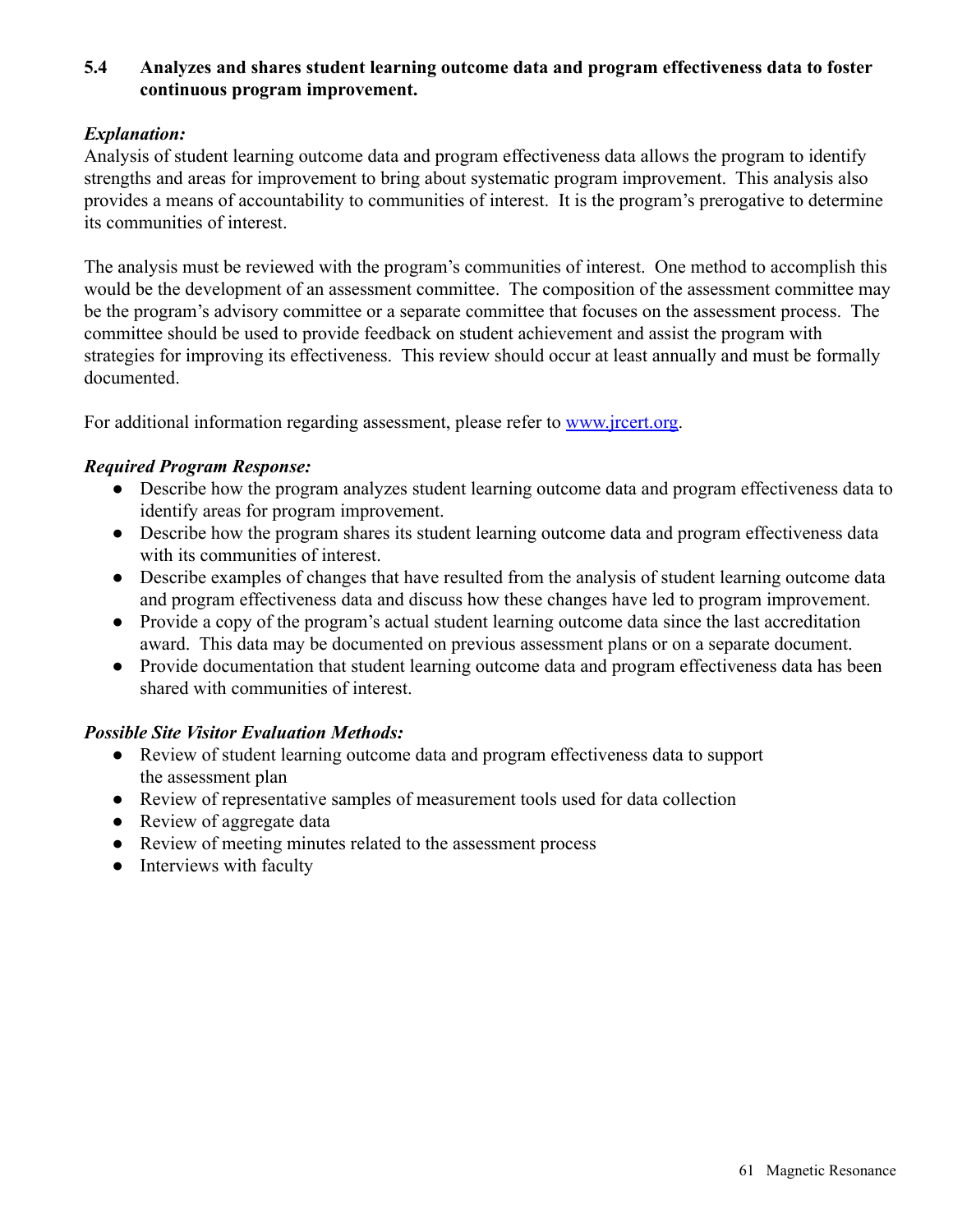## **5.5 Periodically evaluates its assessment plan to assure continuous program improvement.**

# *Explanation:*

Identifying and implementing needed improvements in the assessment plan leads to programmatic improvement and renewal. As part of the assessment cycle, the program should review its assessment plan to assure that assessment measures are adequate and that the assessment process is effective in measuring student learning outcomes. At a minimum, this evaluation must occur at least every two years and be documented in meeting minutes.

For additional information regarding assessment, please refer to [www.jrcert.org.](http://www.jrcert.org)

#### *Required Program Response:*

- Describe how this evaluation has occurred.
- Provide documentation that the plan is evaluated at least once every two years.

- Review of meeting minutes related to the assessment process
- Review of assessment committee meeting minutes, if applicable
- Interviews with faculty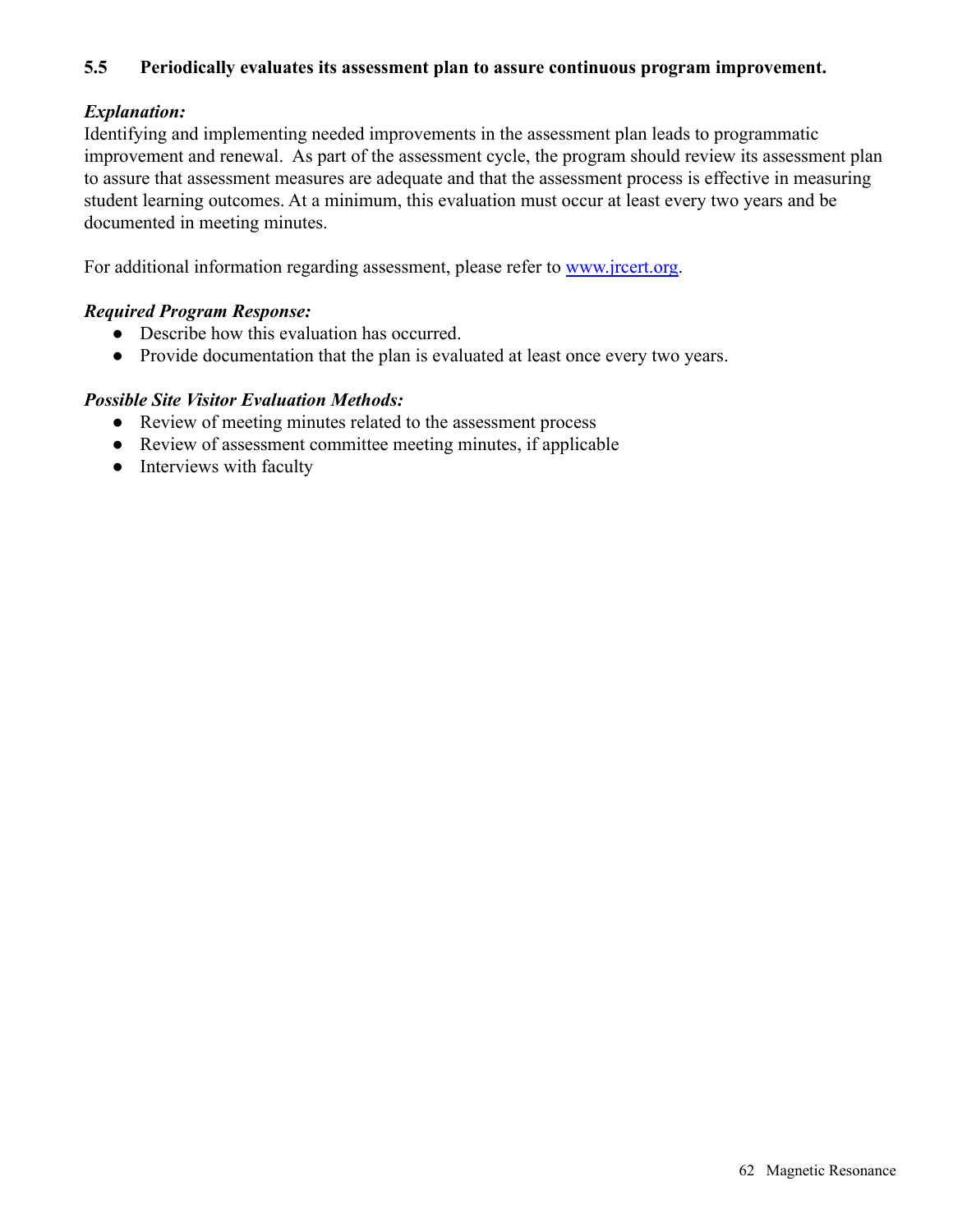1. List the major strengths of **Standard Five**, in order of importance.

2. List the major concerns of **Standard Five**, in order of importance.

3. Provide the program's plan for addressing each concern identified.

4. Describe any progress already achieved in addressing each concern.

5. Describe any constraints in implementing improvements.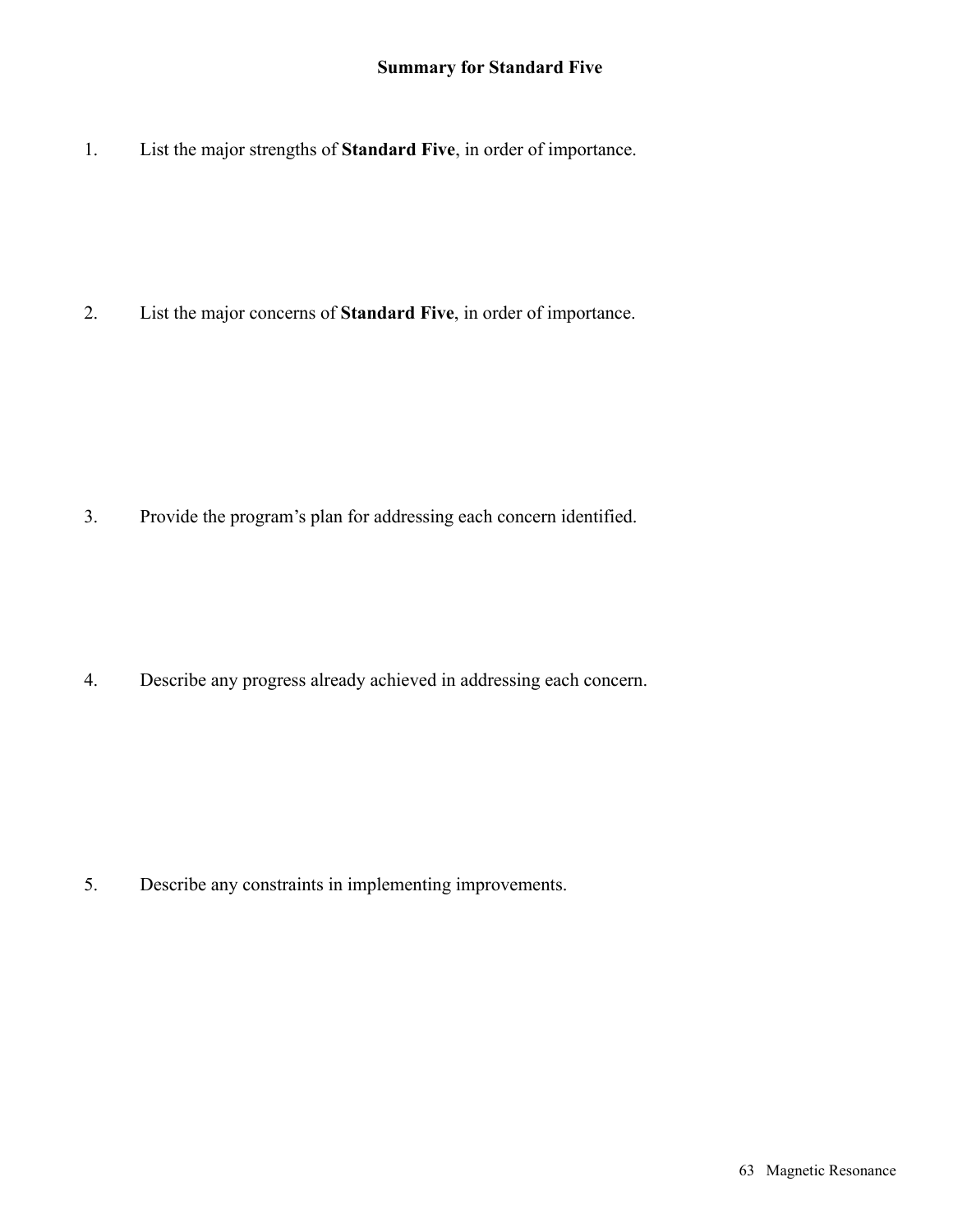# **Standard Six** *Institutional/Programmatic Data*

**Standard Six: The program complies with JRCERT policies, procedures, and STANDARDS to achieve and maintain specialized accreditation.**

### **Objectives:**

In support of **Standard Six**, the program:

### **Sponsoring Institution**

6.1 Documents the continuing institutional accreditation of the sponsoring institution.

### **Personnel**

6.2 Documents that all faculty and staff possess academic and professional qualifications appropriate for their assignments.

# **Clinical Settings**

- 6.3 Establishes and maintains affiliation agreements with clinical settings.
- 6.4 Documents that clinical settings are in compliance with applicable state and/or federal radiation safety laws.

# **Program Sponsorship, Substantive Changes, and Notification of Program Officials**

6.5 Complies with requirements to achieve and maintain JRCERT accreditation.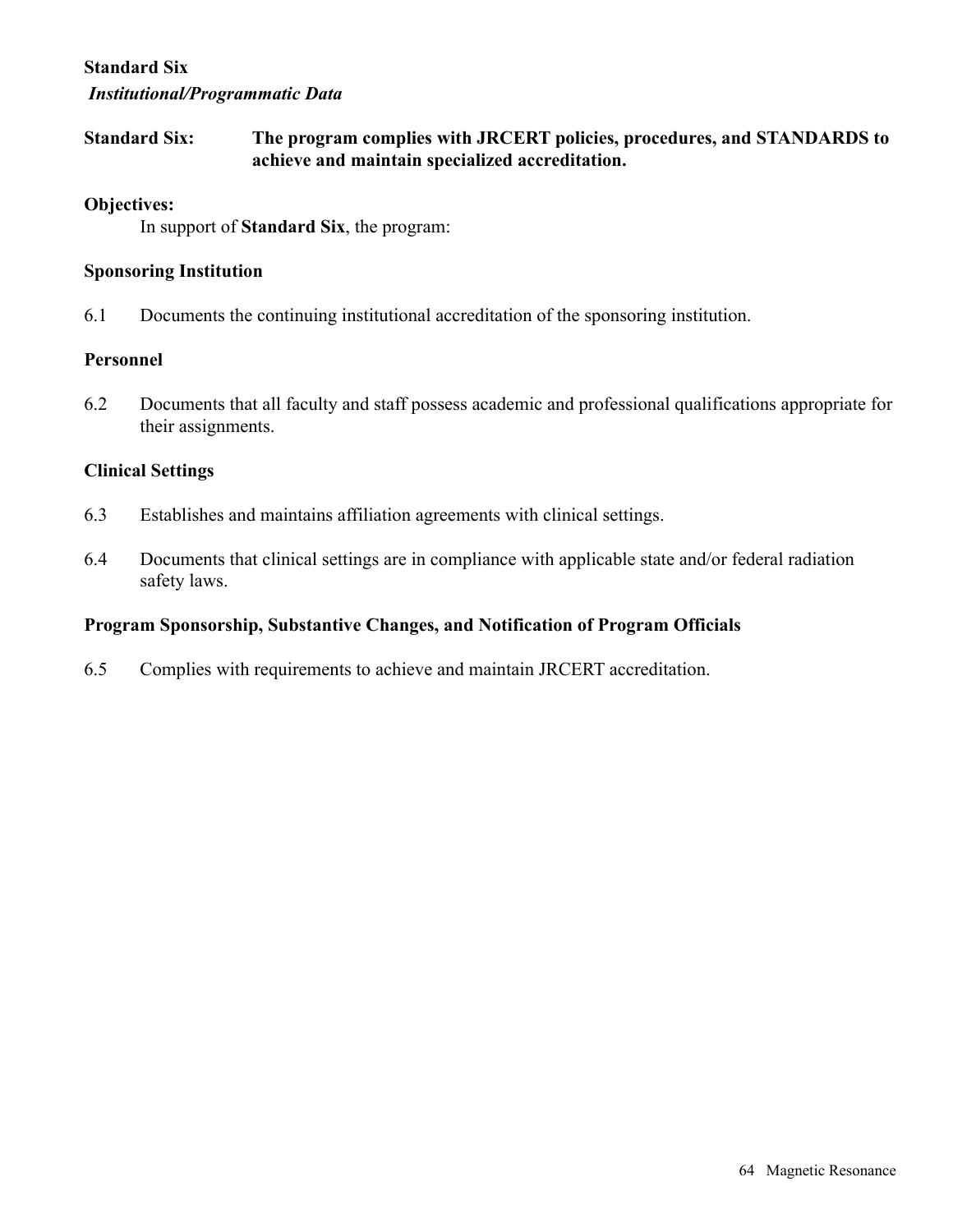# **6.1 Documents the continuing institutional accreditation of the sponsoring institution.**

# *Explanation:*

The goal of accreditation is to ensure that the education provided by institutions meets acceptable levels of quality. The sponsoring institution must be accredited by:

- an agency recognized by the United States Department of Education (USDE) and/or Council for Higher Education Accreditation (CHEA),
- The Joint Commission (TJC), or
- equivalent standards.

### *Required Program Response:*

Provide documentation of current institutional accreditation for the sponsoring institution. This may be a copy of the award letter, certificate, or printout of the institutional accreditor's Web page.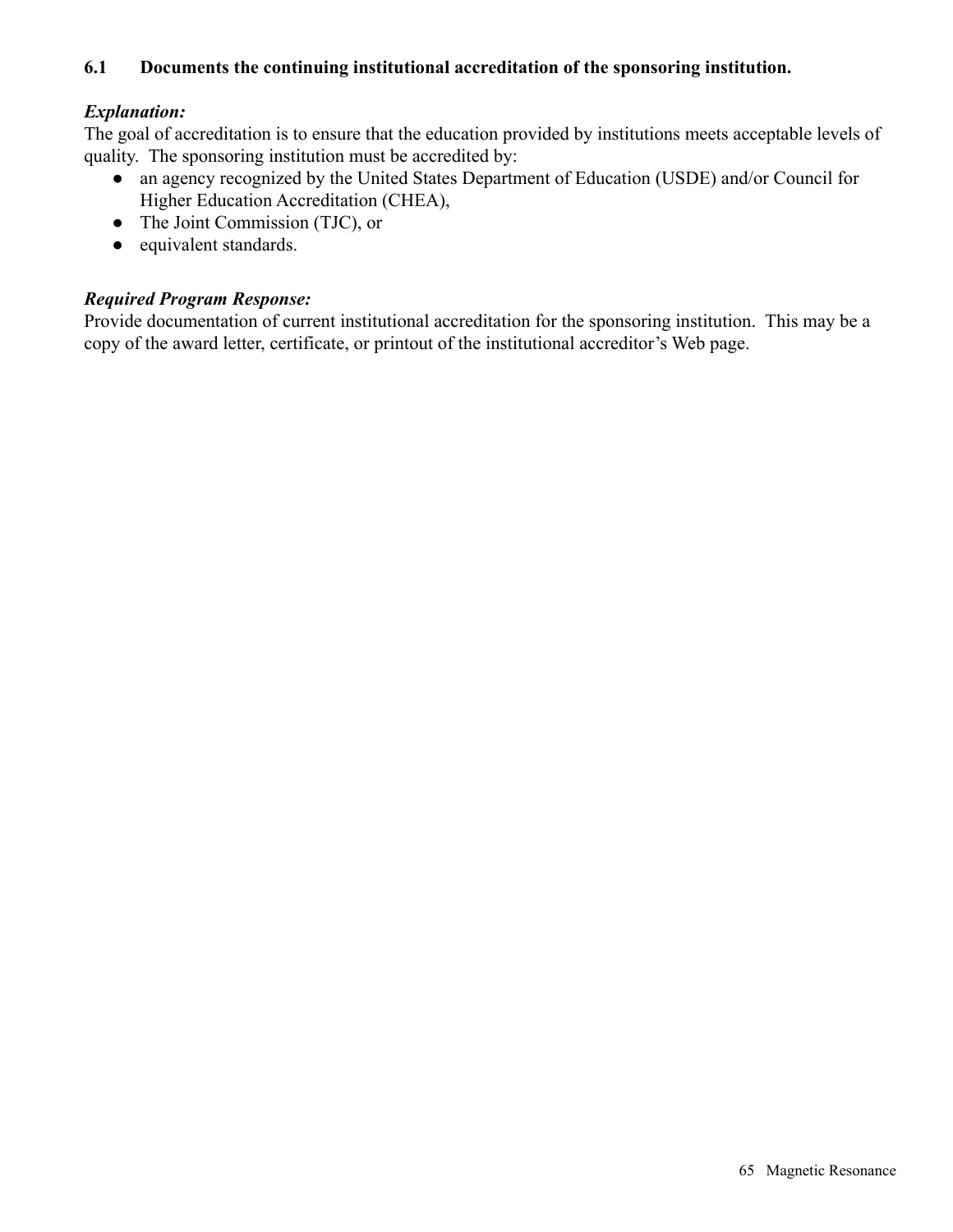# **6.2 Documents that all faculty and staff possess academic and professional qualifications appropriate for their assignments.**

● Full-time Program Director:

Holds, at a minimum, a masters degree,

Is proficient in curriculum design, program administration, evaluation, instruction, and academic advising,

Documents three years clinical experience in the professional discipline,

Documents two years of experience as a preceptor in a JRCERT-accredited program, and

Holds American Registry of Radiologic Technologists current registration in magnetic resonance or equivalent; if the program director does not meet this qualification, an educational coordinator is required.

● Full-time Educational Coordinator:

Holds, at a minimum, a baccalaureate degree,

Is proficient in curriculum development, supervision, instruction, evaluation, and academic advising,

Documents two years clinical experience in the professional discipline,

Documents a minimum of one year of experience as a preceptor in a JRCERT-accredited program, and

Holds American Registry of Radiologic Technologists current registration in magnetic resonance or equivalent.

Full-time Didactic Program Faculty:

Holds, at a minimum, a baccalaureate degree,

Is qualified to teach the subject,

Is knowledgeable of course development, instruction, evaluation, and academic advising,

Documents two years clinical experience in the professional discipline, and

Holds American Registry of Radiologic Technologists current registration in magnetic resonance or equivalent.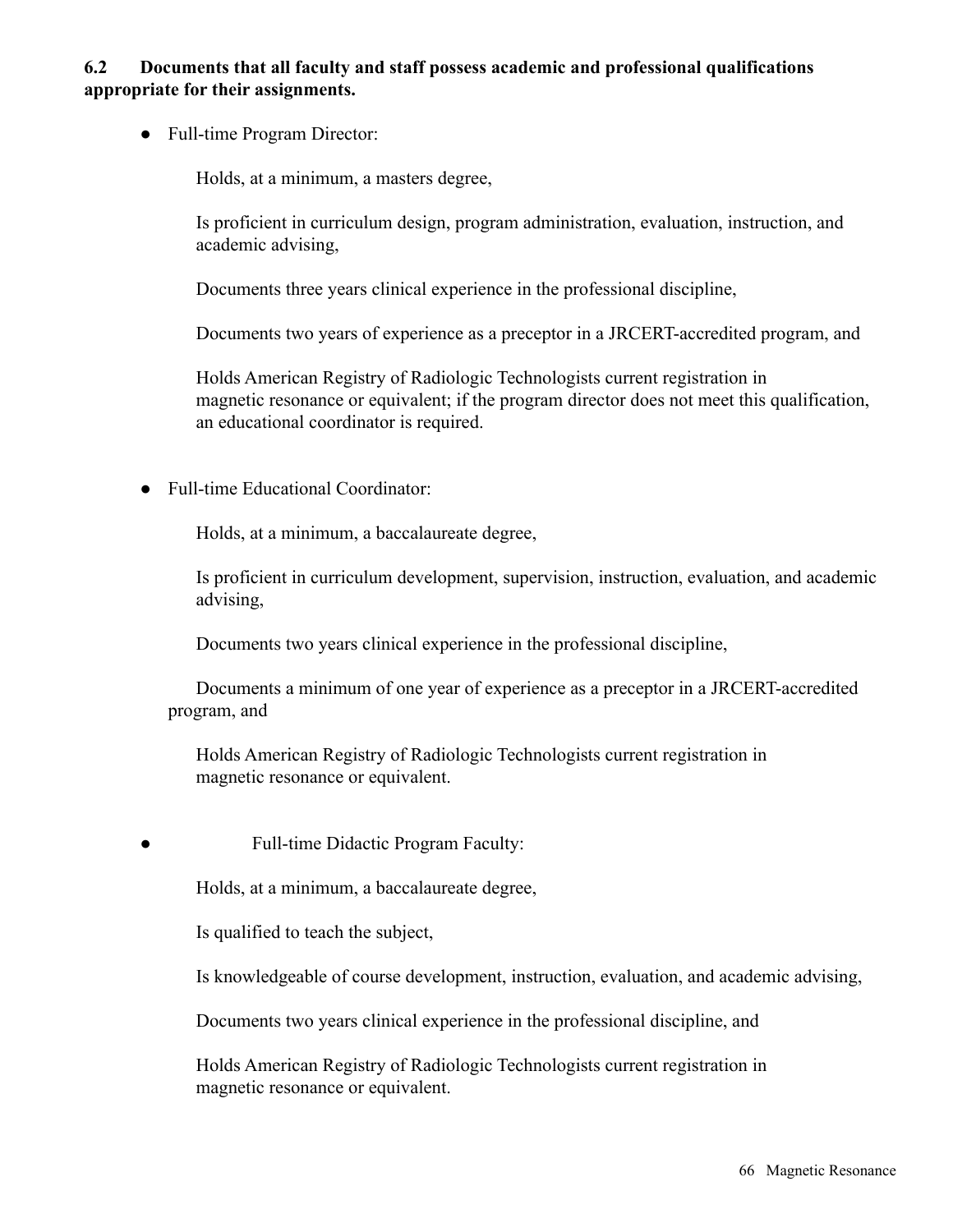Part-time Didactic Program Faculty

Holds academic and/or professional credentials appropriate to the subject content area taught and

Is knowledgeable of course development, instruction, evaluation, and academic advising,

Clinical Preceptor(s):

Is proficient in supervision, instruction, and evaluation,

Documents two years clinical experience in the professional discipline,

Holds American Registry of Radiologic Technologists current registration in magnetic resonance or equivalent.

Clinical Staff:

Holds American Registry of Radiologic Technologists current registration in magnetic resonance or equivalent.

#### *Explanation:*

Appropriate knowledge, proficiency, and certification (if appropriate) provide a foundation that promotes a sound educational environment.

Faculty and staff must possess academic and professional qualification(s) appropriate for their assignment. Clinical preceptors and clinical staff supervising students' performance in the clinical component of the program must document ARRT registration or equivalent in magnetic resonance or other appropriate credentials. Appropriate credentials, other than ARRT registration or equivalent, may be used for qualified health care practitioners supervising students in specialty areas (e.g., registered nurse supervising students performing patient care skills and drug administration, phlebotomist supervising students performing venipuncture, etc.).

#### *Required Program Response:*

- For all program officials not previously identified on the program's database , submit a request for recognition of program officials including a current curriculum vitae and documentation of current registration by the American Registry of Radiologic Technologists\* or equivalent.
- For all currently recognized program officials [program director, educational coordinator (if applicable), full-time didactic faculty, and all clinical preceptors], submit a current registration by the American Registry of Radiologic Technologists\* or equivalent.

\*These may be copies of current registration cards or "ARRT Identification" page available at [www.arrt.org](http://www.arrt.org).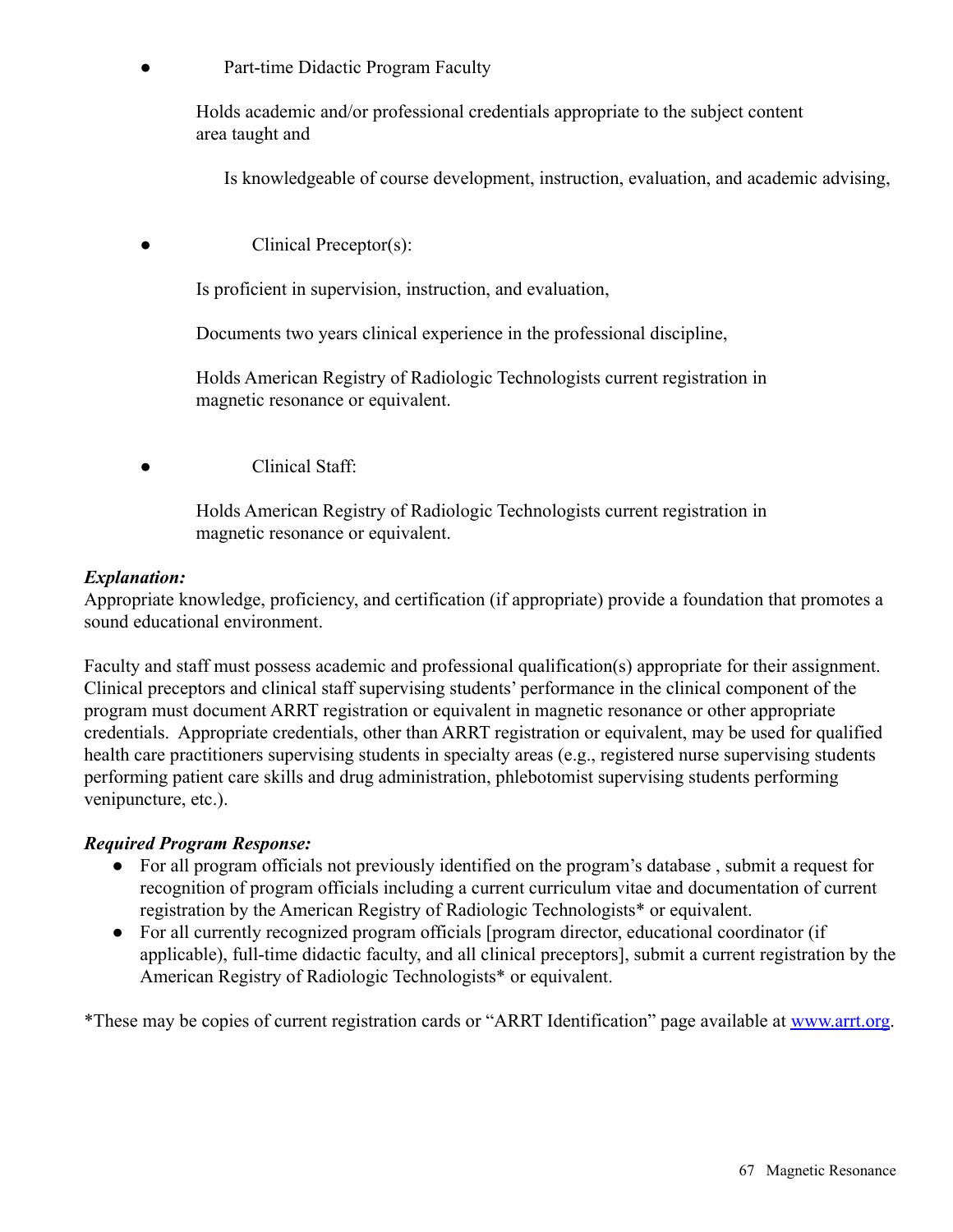# **6.3 Establishes and maintains affiliation agreements with clinical settings.**

# *Explanation:*

Formalizing relations between the program and the clinical setting helps assure the quality of clinical education by delineating appropriate responsibilities of the program and the clinical setting. An appropriate termination clause assures that students will have an opportunity to complete the clinical education component. The JRCERT defines an affiliation agreement as a formal written understanding between an institution sponsoring the program and an independent clinical setting.

An affiliation agreement must identify the responsibilities of all parties and, specifically, must address student supervision, student liability, and provide adequate notice of termination of the agreement. An affiliation agreement is not needed for clinical settings owned by the sponsoring institution; however, a memorandum of understanding between the clinical setting and the sponsoring institution is recommended. At a minimum, the memorandum should address responsibilities of both parties and student supervision.

### *Required Program Response:*

Provide copies of current, signed affiliation agreements with each clinical setting.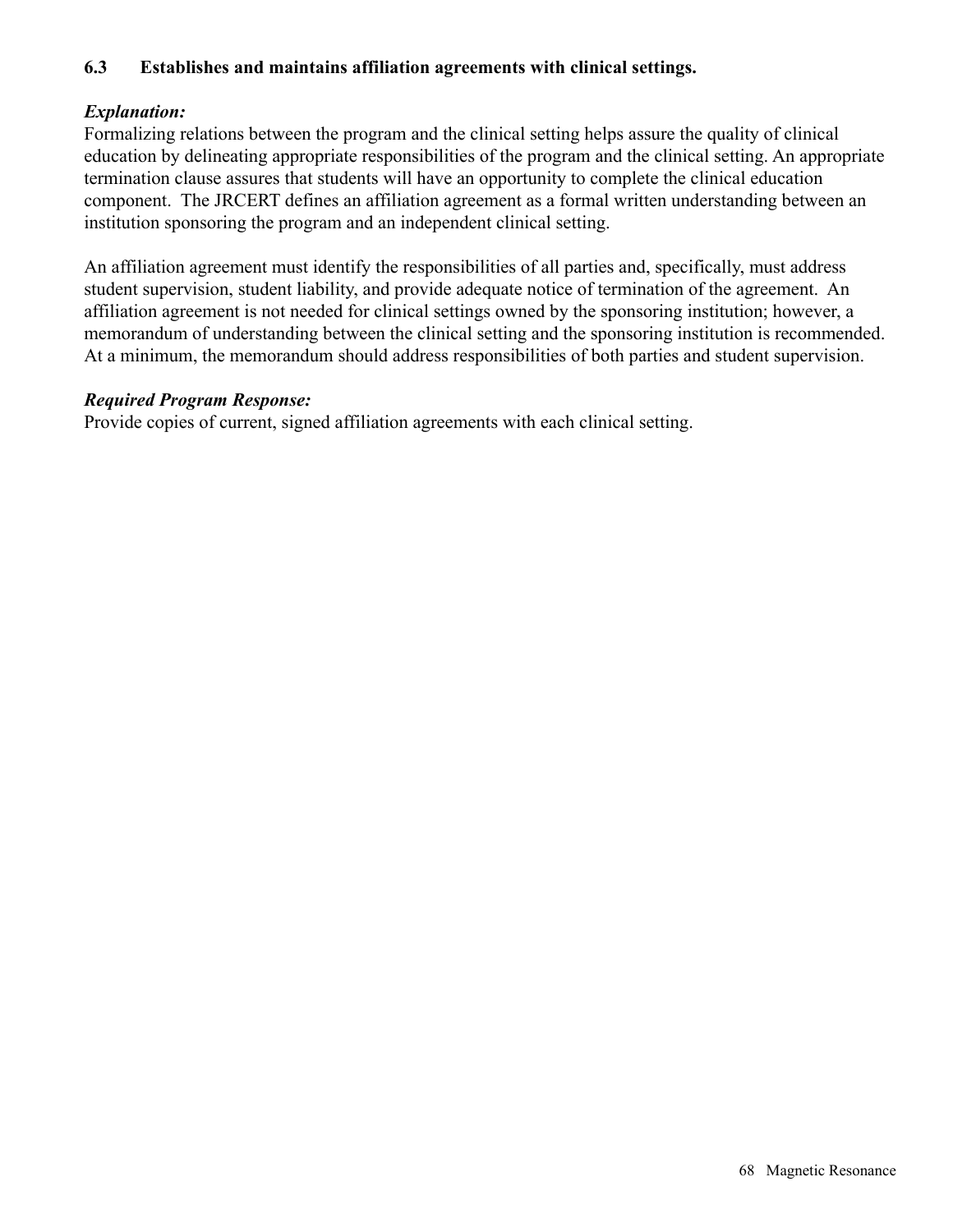# **6.4 Documents that clinical settings are in compliance with applicable state and/or federal radiation safety laws.**

# *Explanation:*

Compliance with applicable laws promotes a safe environment for students and others. Records of compliance must be maintained for each clinical setting. Clinical settings may be recognized by The Joint Commission (TJC), DNV Healthcare, Inc., Healthcare Facilities Accreditation Program (HFAP), or an equivalent agency, or may hold a state-issued license.

#### *Required Program Response:*

Provide letters, certificates, or printouts of Web pages demonstrating the current recognition status of each clinical setting.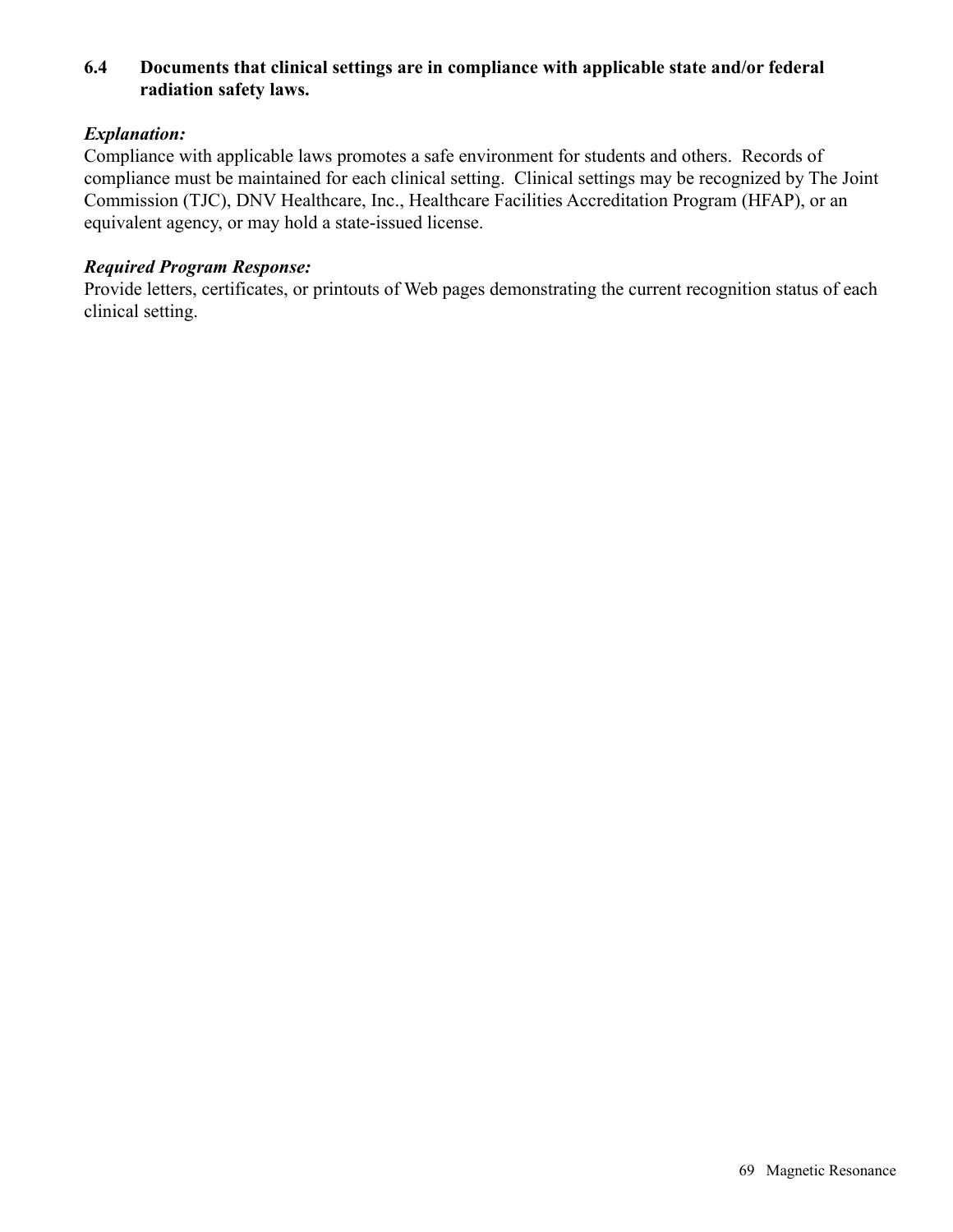# **6.5 Complies with requirements to achieve and maintain JRCERT accreditation.**

# *Explanation:*

Programs must comply with JRCERT policies and procedures to maintain accreditation. JRCERT accreditation requires that the sponsoring institution has primary responsibility for the educational program and grants the terminal award.

Sponsoring institutions may include educational programs established in vocational/technical schools, colleges, universities, hospitals, or military facilities. The JRCERT also recognizes a consortium as an appropriate sponsor of an educational program. A consortium is two or more academic or clinical institutions that have formally agreed to sponsor the development and continuation of an educational program. The consortium must be structured to recognize and perform the responsibilities and functions of a sponsoring institution.

The JRCERT does not recognize branch campuses. The JRCERT requires that each program location have a separate accreditation award.

Additionally, the JRCERT will not recognize a healthcare system as the program sponsor. A healthcare system consists of multiple institutions operating under a common governing body or parent corporation. A specific facility within the healthcare system must be identified as the sponsor.

The JRCERT requires programs to maintain a current and accurate database. Updates should be reflected within thirty (30) days of effective change date. Additionally, the JRCERT requires notification of substantive changes within thirty (30) days of implementation.

# *Required Program Response:*

- Report any database changes.
- Report any substantive change not previously submitted.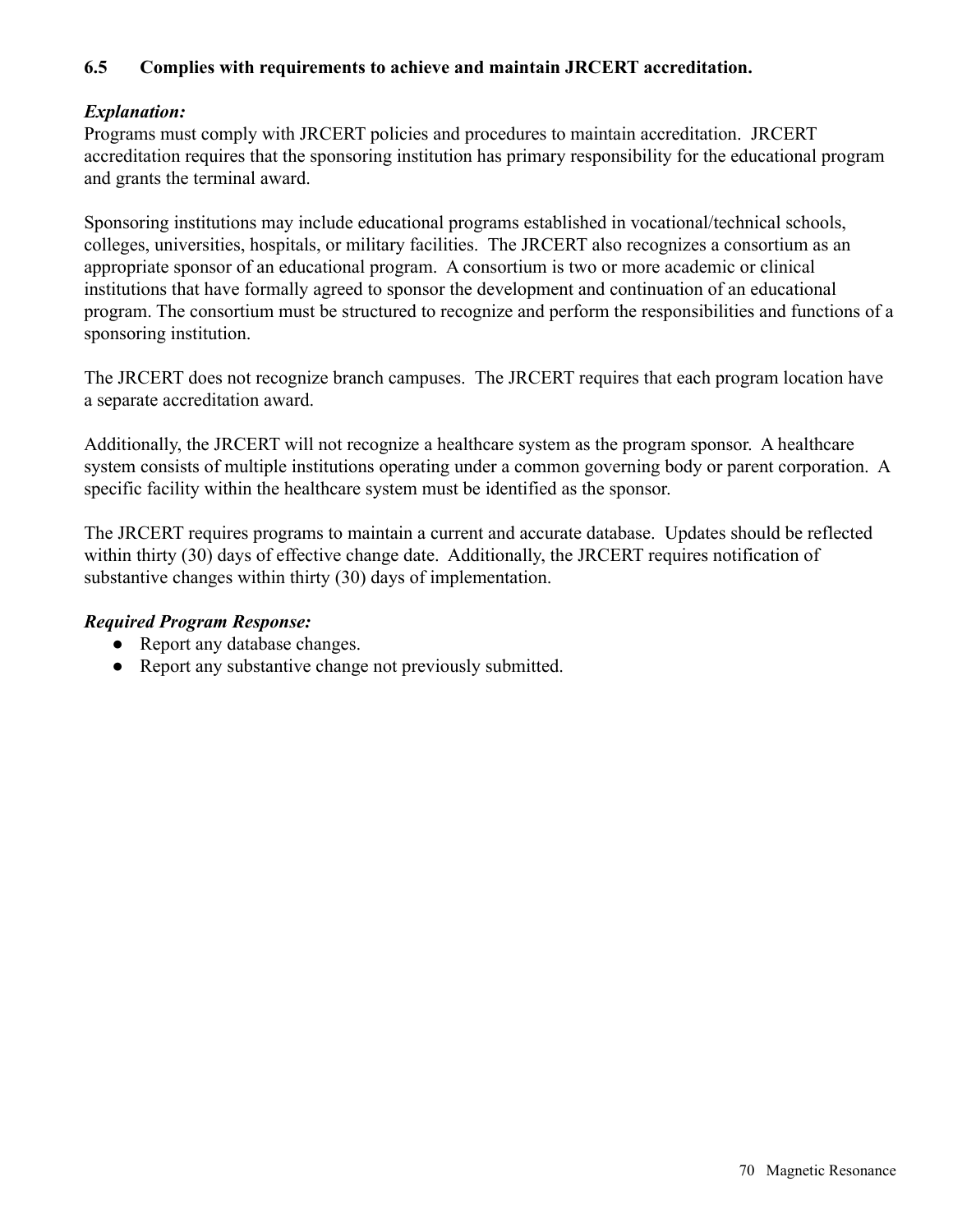1. List the major strengths of **Standard Six**, in order of importance.

2. List the major concerns of **Standard Six**, in order of importance.

3. Provide the program's plan for addressing each concern identified.

4. Describe any progress already achieved in addressing each concern.

5. Describe any constraints in implementing improvements.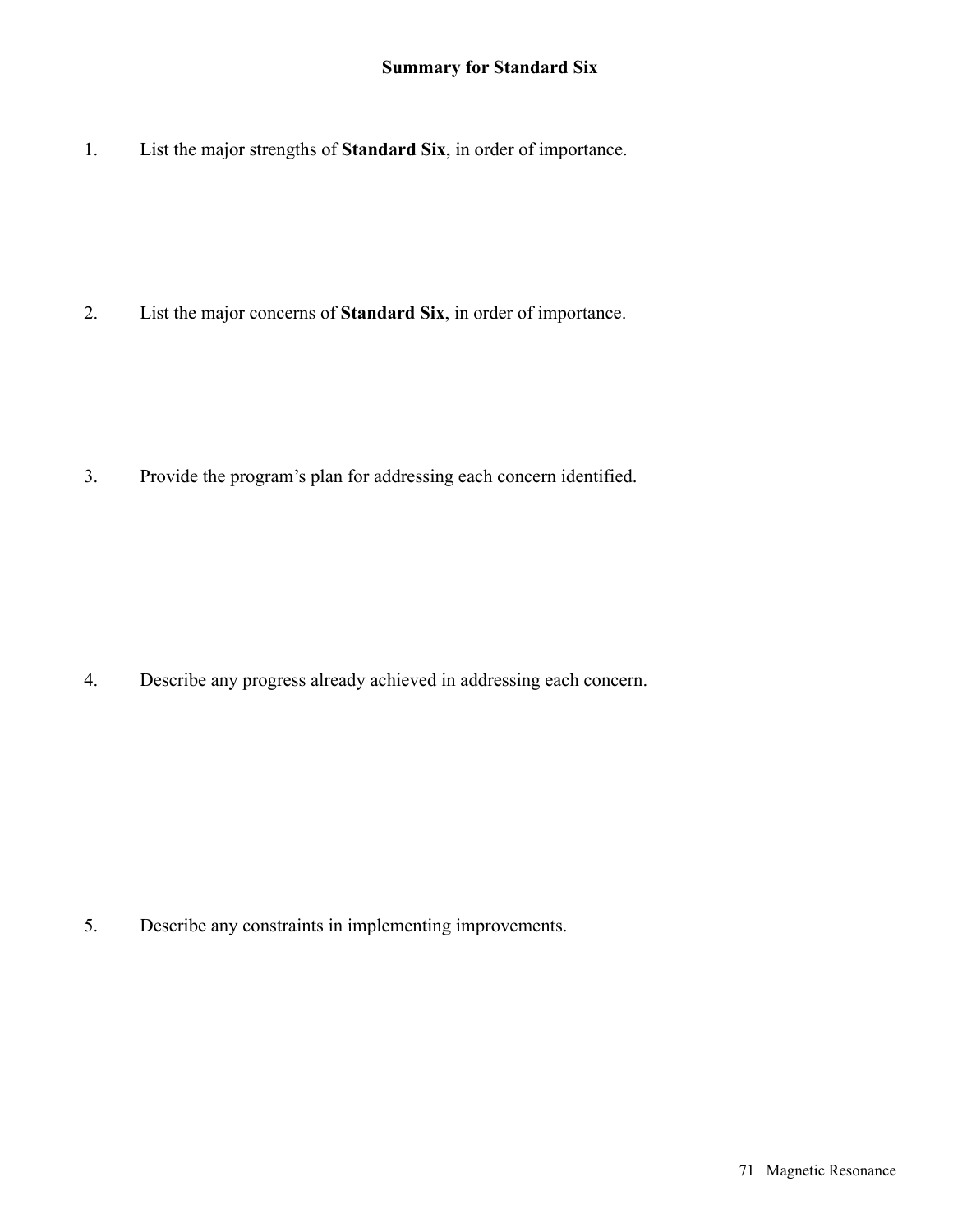### **Awarding, Maintaining, and Administering Accreditation**

#### **A. Program/Sponsoring Institution Responsibilities**

1. Applying for Accreditation

The accreditation review process conducted by the Joint Review Committee on Education in Radiologic Technology (JRCERT) can be initiated only at the written request of the chief executive officer or an officially designated representative of the sponsoring institution.

This process is initiated by submitting an application and self-study report, prepared according to JRCERT guidelines, to:

Joint Review Committee on Education in Radiologic Technology 20 North Wacker Drive, Suite 2850 Chicago, IL 60606-3182

- 2. Administrative Requirements for Maintaining Accreditation
	- a. Submitting the self-study report or a required progress report within a reasonable period of time, as determined by the JRCERT.
	- b. Agreeing to a reasonable site visit date before the end of the period for which accreditation was awarded.
	- c. Informing the JRCERT, within a reasonable period of time, of changes in the institutional or program officials, program director, educational coordinator, full-time didactic faculty, and clinical preceptor(s).
	- d. Paying JRCERT fees within a reasonable period of time.
	- e. Returning, by the established deadline, a completed Annual Report.
	- f. Returning, by the established deadline, any other information requested by the JRCERT.

Programs are required to comply with these and other administrative requirements for maintaining accreditation. Additional information on policies and procedures is available at [www.jrcert.org](http://www.jrcert.org).

Program failure to meet administrative requirements for maintaining accreditation will lead to being placed on Administrative Probationary Accreditation and result in Withdrawal of Accreditation.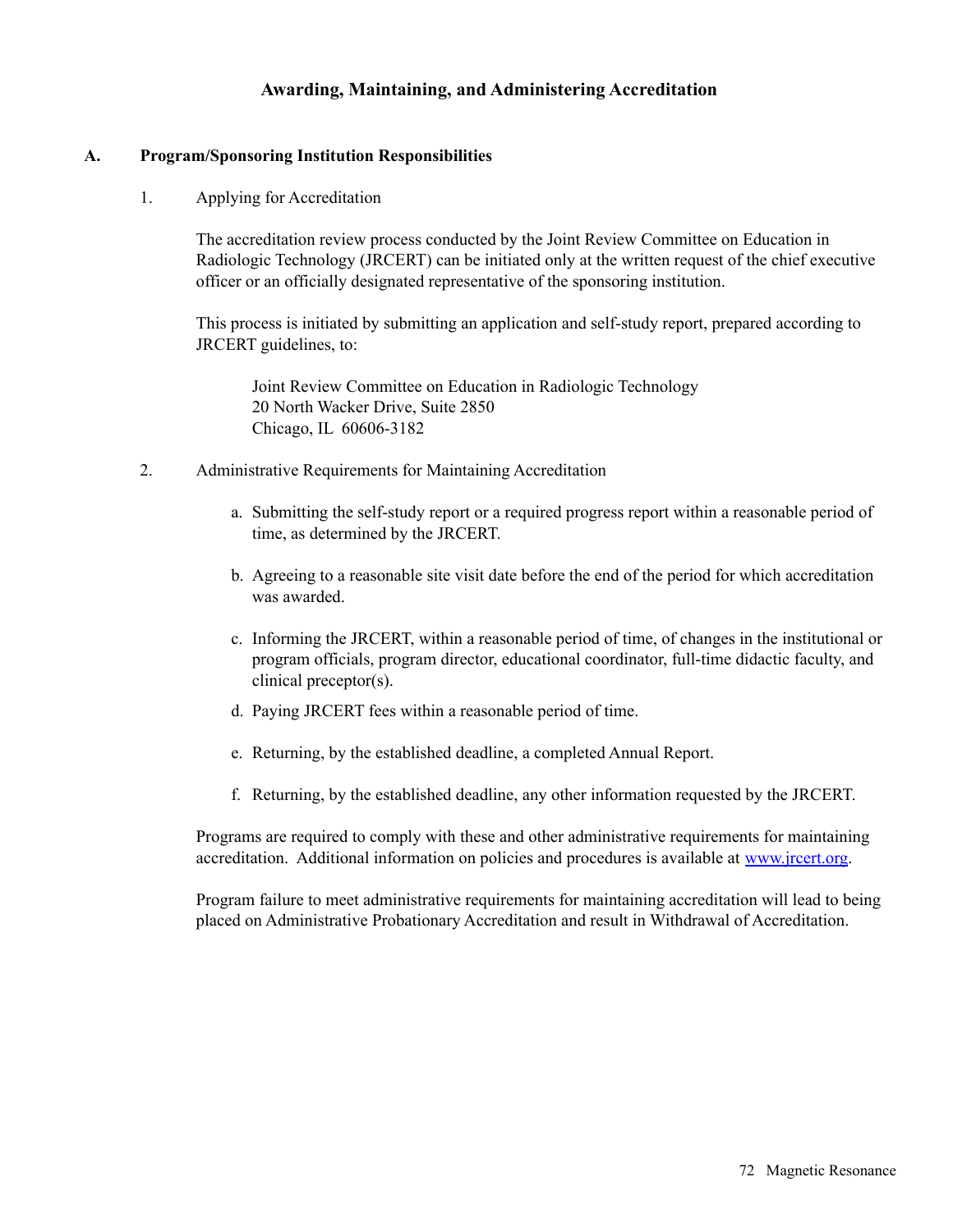## **B. JRCERT Responsibilities**

1. Administering the Accreditation Review Process

The JRCERT reviews educational programs to assess compliance with the **Standards for an Accredited Educational Program in Magnetic Resonance**.

The accreditation process includes a site visit.

Before the JRCERT takes accreditation action, the program being reviewed must respond to the report of findings.

The JRCERT is responsible for recognition of clinical settings.

2. Accreditation Actions

JRCERT accreditation actions for Probation may be reconsidered following the established procedure.

JRCERT accreditation actions for Accreditation Withheld or Accreditation Withdrawn may be appealed following the established procedure. Procedures for appeal are available at [www.jrcert.org](http://www.jrcert.org).

All other JRCERT accreditation actions are final.

A program or sponsoring institution may, at any time prior to the final accreditation action, withdraw its request for initial or continuing accreditation.

Educators may wish to contact the following organizations for additional information and materials:

(651) 687-0048 [www.arrt.org](http://www.arrt.org)

| accreditation: | Joint Review Committee on Education in Radiologic Technology<br>20 North Wacker Drive, Suite 2850<br>Chicago, IL 60606-3182<br>$(312)$ 704-5300<br>www.jrcert.org |
|----------------|-------------------------------------------------------------------------------------------------------------------------------------------------------------------|
|                |                                                                                                                                                                   |
| curriculum:    | American Society of Radiologic Technologists                                                                                                                      |
|                | 15000 Central Avenue, S.E.                                                                                                                                        |
|                | Albuquerque, NM 87123-3909                                                                                                                                        |
|                | $(505)$ 298-4500                                                                                                                                                  |
|                | www.asrt.org                                                                                                                                                      |
| certification: | American Registry of Radiologic Technologists                                                                                                                     |
|                | 1255 Northland Drive                                                                                                                                              |
|                | St. Paul, MN 55120-1155                                                                                                                                           |